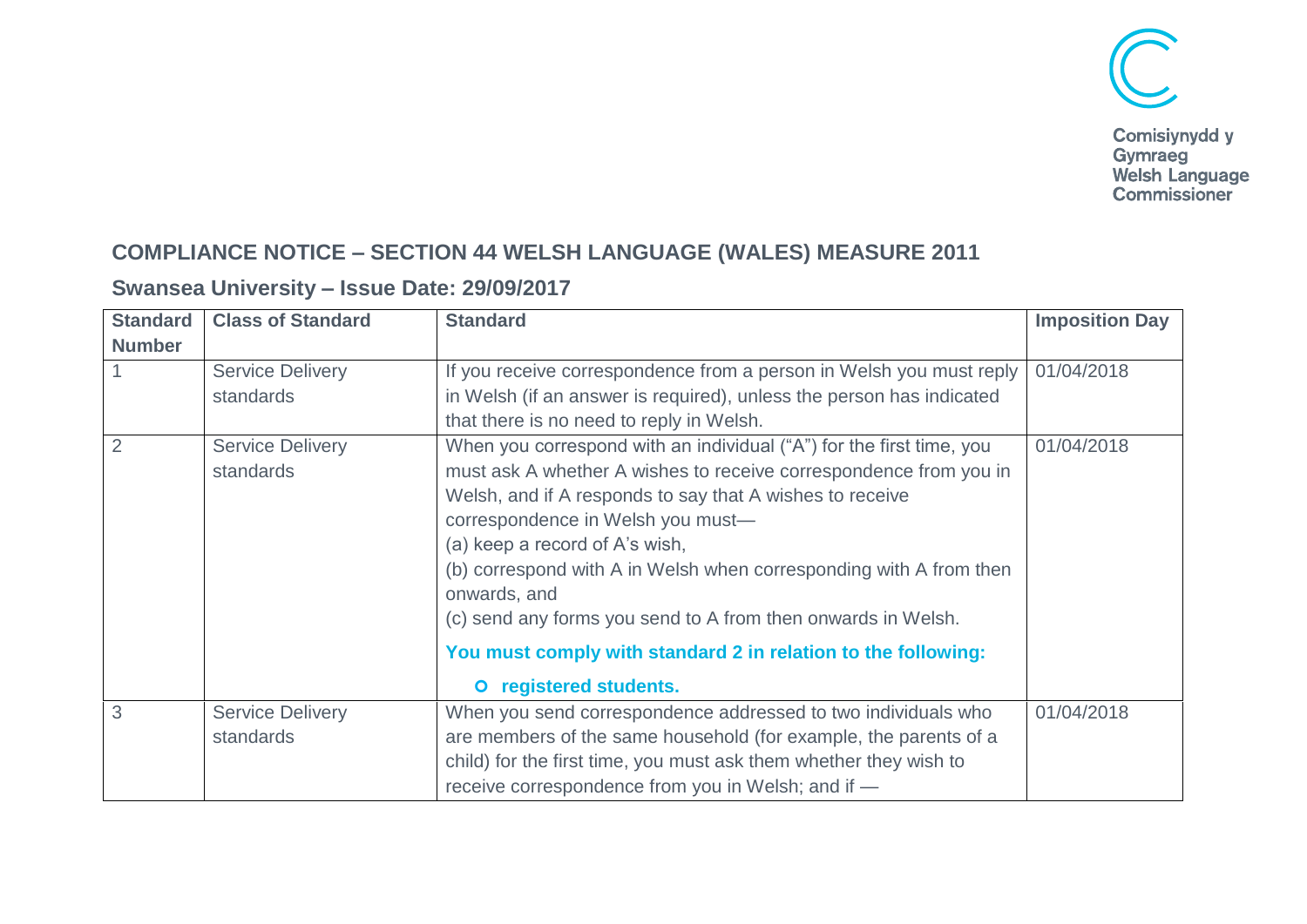|                |                                      | (a) both individuals respond to say that they wish to receive<br>correspondence in Welsh, you must keep a record of that wish and<br>correspond in Welsh from then onwards when sending<br>correspondence addressed to both of those individuals;<br>(b) one (but not both) of the individuals responds to say that he or<br>she wishes to receive correspondence in Welsh, you must keep a<br>record of that wish and provide a Welsh language version of<br>correspondence from then onwards when sending correspondence<br>addressed to both of those individuals. |            |
|----------------|--------------------------------------|-----------------------------------------------------------------------------------------------------------------------------------------------------------------------------------------------------------------------------------------------------------------------------------------------------------------------------------------------------------------------------------------------------------------------------------------------------------------------------------------------------------------------------------------------------------------------|------------|
|                |                                      | You must comply with standard 3 in relation to the following:                                                                                                                                                                                                                                                                                                                                                                                                                                                                                                         |            |
|                |                                      | O registered students.                                                                                                                                                                                                                                                                                                                                                                                                                                                                                                                                                |            |
| 4              | <b>Service Delivery</b><br>standards | When you send the same correspondence to several persons, you<br>must send a Welsh language version of the correspondence at the<br>same time as you send any English language version.                                                                                                                                                                                                                                                                                                                                                                               | 01/04/2018 |
| 5              | <b>Service Delivery</b><br>standards | If you don't know whether a person wishes to receive<br>correspondence from you in Welsh, when you correspond with that<br>person you must provide a Welsh language version of the<br>correspondence.                                                                                                                                                                                                                                                                                                                                                                 | 01/04/2018 |
| 6              | <b>Service Delivery</b><br>standards | If you produce a Welsh language version and a corresponding<br>English language version of correspondence, you must not treat the<br>Welsh language version less favourably than the English language<br>version (for example, if the English version is signed, or if contact<br>details are provided on the English version, then the Welsh version<br>must be treated in the same way).                                                                                                                                                                            | 01/04/2018 |
| $\overline{7}$ | <b>Service Delivery</b><br>standards | You must state -<br>(a) in correspondence, and<br>(b) in publications and notices that invite persons to respond to you                                                                                                                                                                                                                                                                                                                                                                                                                                               | 01/04/2018 |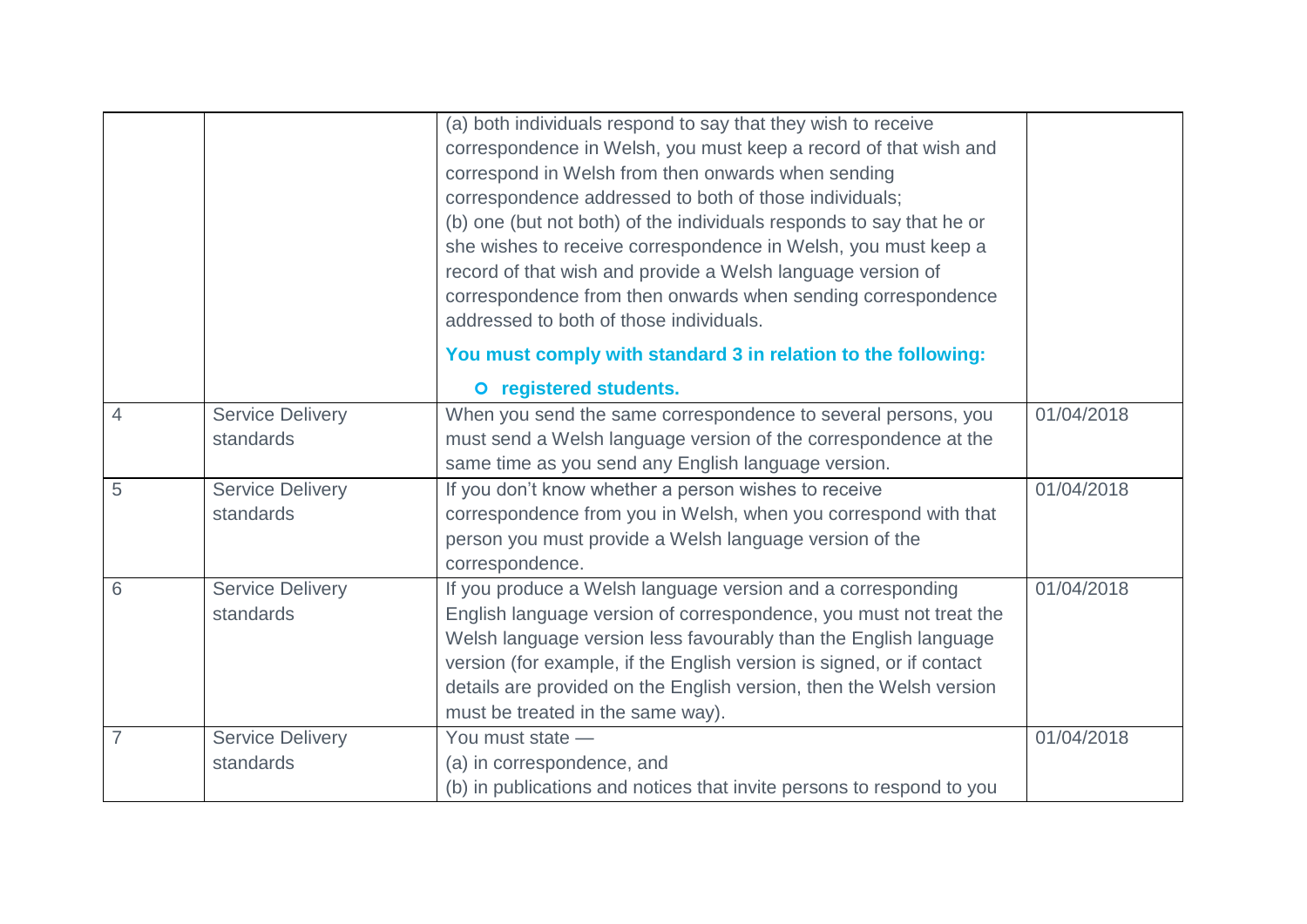|     |                         | or to correspond with you,                                               |            |
|-----|-------------------------|--------------------------------------------------------------------------|------------|
|     |                         | that you welcome receiving correspondence in Welsh, that you will        |            |
|     |                         | respond to correspondence in Welsh, and that corresponding in            |            |
|     |                         | Welsh will not lead to delay.                                            |            |
| 8   | <b>Service Delivery</b> | When a person contacts you on your main telephone number (or             | 01/04/2018 |
|     | standards               | numbers), or on any helpline numbers or call centre numbers, you         |            |
|     |                         | must greet the person in Welsh.                                          |            |
| $9$ | <b>Service Delivery</b> | When a person contacts you on your main telephone number (or             | 01/04/2018 |
|     | standards               | numbers), or on any helpline numbers or call centre numbers, you         |            |
|     |                         | must inform the person that a Welsh language service is available.       |            |
| 11  | <b>Service Delivery</b> | When a person contacts you on your main telephone number (or             | 01/04/2018 |
|     | standards               | numbers), or on any helpline numbers or call centre numbers, you         |            |
|     |                         | must deal with the call in Welsh if that is the person's wish until such |            |
|     |                         | point $as -$                                                             |            |
|     |                         | (a) it is necessary to transfer the call to a member of staff who does   |            |
|     |                         | not speak Welsh who can provide a service on a specific subject          |            |
|     |                         | matter; and                                                              |            |
|     |                         | (b) no Welsh speaking member of staff is available to provide a          |            |
|     |                         | service on that specific subject matter.                                 |            |
| 12  | <b>Service Delivery</b> | When you advertise telephone numbers, helpline numbers or call           | 01/04/2018 |
|     | standards               | centre services, you must not treat the Welsh language less              |            |
|     |                         | favourably than the English language.                                    |            |
| 13  | <b>Service Delivery</b> | If you offer a Welsh language service on your main telephone             | 01/04/2018 |
|     | standards               | number (or numbers), on any helpline numbers or call centre              |            |
|     |                         | numbers, the telephone number for the Welsh language service must        |            |
|     |                         | be the same as for the corresponding English language service.           |            |
| 14  | <b>Service Delivery</b> | When you publish your main telephone number, or any helpline             | 01/04/2018 |
|     | standards               | numbers or call centre service numbers, you must state (in Welsh)        |            |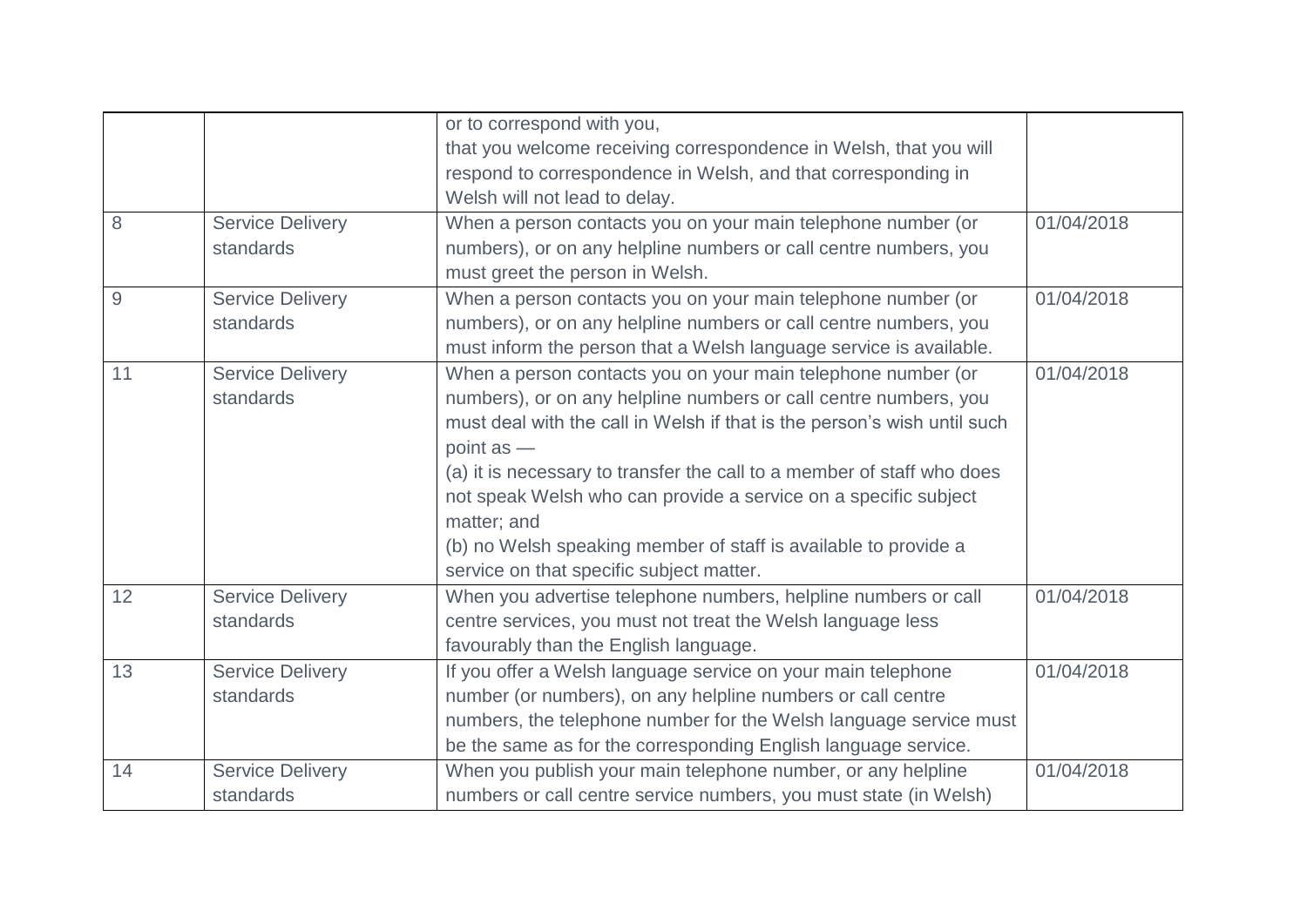|    |                         | that you welcome calls in Welsh.                                       |            |
|----|-------------------------|------------------------------------------------------------------------|------------|
| 15 | <b>Service Delivery</b> | If you have performance indicators for dealing with telephone calls,   | 01/04/2018 |
|    | standards               | you must ensure that those performance indicators do not treat         |            |
|    |                         | telephone calls made in Welsh any less favourably than calls made in   |            |
|    |                         | English.                                                               |            |
| 16 | <b>Service Delivery</b> | Your main telephone call answering service (or services) must inform   | 01/04/2018 |
|    | standards               | persons calling, in Welsh, that they can leave a message in Welsh.     |            |
| 17 | <b>Service Delivery</b> | When there is no Welsh language service available on your main         | 01/04/2018 |
|    | standards               | telephone number (or numbers), or on any helpline numbers or call      |            |
|    |                         | centre numbers, you must inform persons calling in Welsh (by way of    |            |
|    |                         | an automated message or other), when a Welsh language service          |            |
|    |                         | will be available.                                                     |            |
| 19 | <b>Service Delivery</b> | If a person contacts one of your departments on a direct line          | 01/04/2018 |
|    | standards               | telephone number (including on staff members' direct line numbers),    |            |
|    |                         | and that person wishes to receive a service in Welsh, you must deal    |            |
|    |                         | with the call in Welsh until such point as -                           |            |
|    |                         | (a) it is necessary to transfer the call to a member of staff who does |            |
|    |                         | not speak Welsh who can provide a service on a specific subject        |            |
|    |                         | matter; and                                                            |            |
|    |                         | (b) no Welsh speaking member of staff is available to provide a        |            |
|    |                         | service on that specific subject matter.                               |            |
| 20 | <b>Service Delivery</b> | When a person contacts you on a direct line number (whether on a       | 01/04/2018 |
|    | standards               | department's direct line number or on the direct line number of a      |            |
|    |                         | member of staff), you must ensure that, when greeting the person,      |            |
|    |                         | the Welsh language is not treated less favourably than the English     |            |
|    |                         | language.                                                              |            |
| 21 | <b>Service Delivery</b> | When you telephone an individual ("A") for the first time you must ask | 01/04/2018 |
|    | standards               | A whether A wishes to receive telephone calls from you in Welsh,       |            |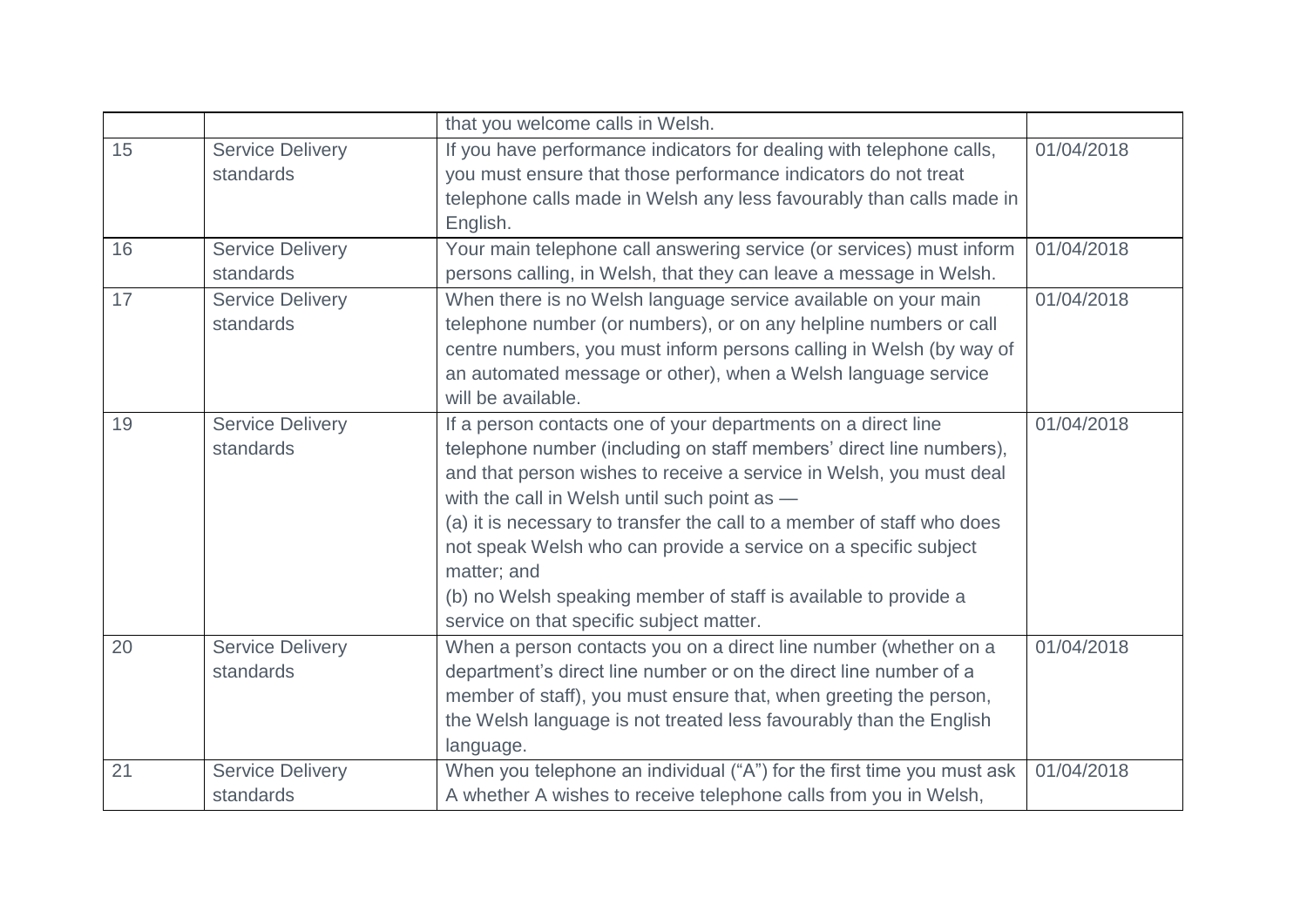|     |                                      | and if A responds to say that A wishes to receive telephone calls in<br>Welsh you must keep a record of that wish, and conduct telephone<br>calls made to A from then onwards in Welsh.<br>You must comply with standard 21 in every circumstance,<br>except:                                                                                                                                                                                                              |            |
|-----|--------------------------------------|----------------------------------------------------------------------------------------------------------------------------------------------------------------------------------------------------------------------------------------------------------------------------------------------------------------------------------------------------------------------------------------------------------------------------------------------------------------------------|------------|
|     |                                      | O where it is necessary for a member of staff who does not<br>speak Welsh to provide a service on a specific subject<br>matter; and<br>O where no Welsh speaking member of staff is available to<br>provide a service on that specific subject matter.                                                                                                                                                                                                                     |            |
|     |                                      | The requirement under standard 21 to ask A whether A wishes<br>to receive telephone calls from you in Welsh and to keep a<br>record of A's wish applies each time a telephone call is made to<br>A for the first time in relation to the specific matter of the call<br>("the matter in hand");<br>The requirement under standard 21 to conduct telephone calls<br>made to A from then onwards in Welsh applies in relation to<br>every call regarding the matter in hand. |            |
| 22  | <b>Service Delivery</b><br>standards | Any automated telephone systems that you have must provide the<br>complete automated service in Welsh.                                                                                                                                                                                                                                                                                                                                                                     | 01/04/2018 |
| 24  | <b>Service Delivery</b><br>standards | If you invite one person only ("P") to a meeting you must ask P<br>whether P wishes to use the Welsh language at the meeting, and<br>inform P that you will, if necessary, provide a translation service from<br>Welsh to English for that purpose.                                                                                                                                                                                                                        | 01/04/2018 |
| 24A | <b>Service Delivery</b><br>standards | If you have invited one person only ("P") to a meeting and P has<br>informed you that P wishes to use the Welsh language at the<br>meeting, you must arrange for a simultaneous translation service                                                                                                                                                                                                                                                                        | 01/04/2018 |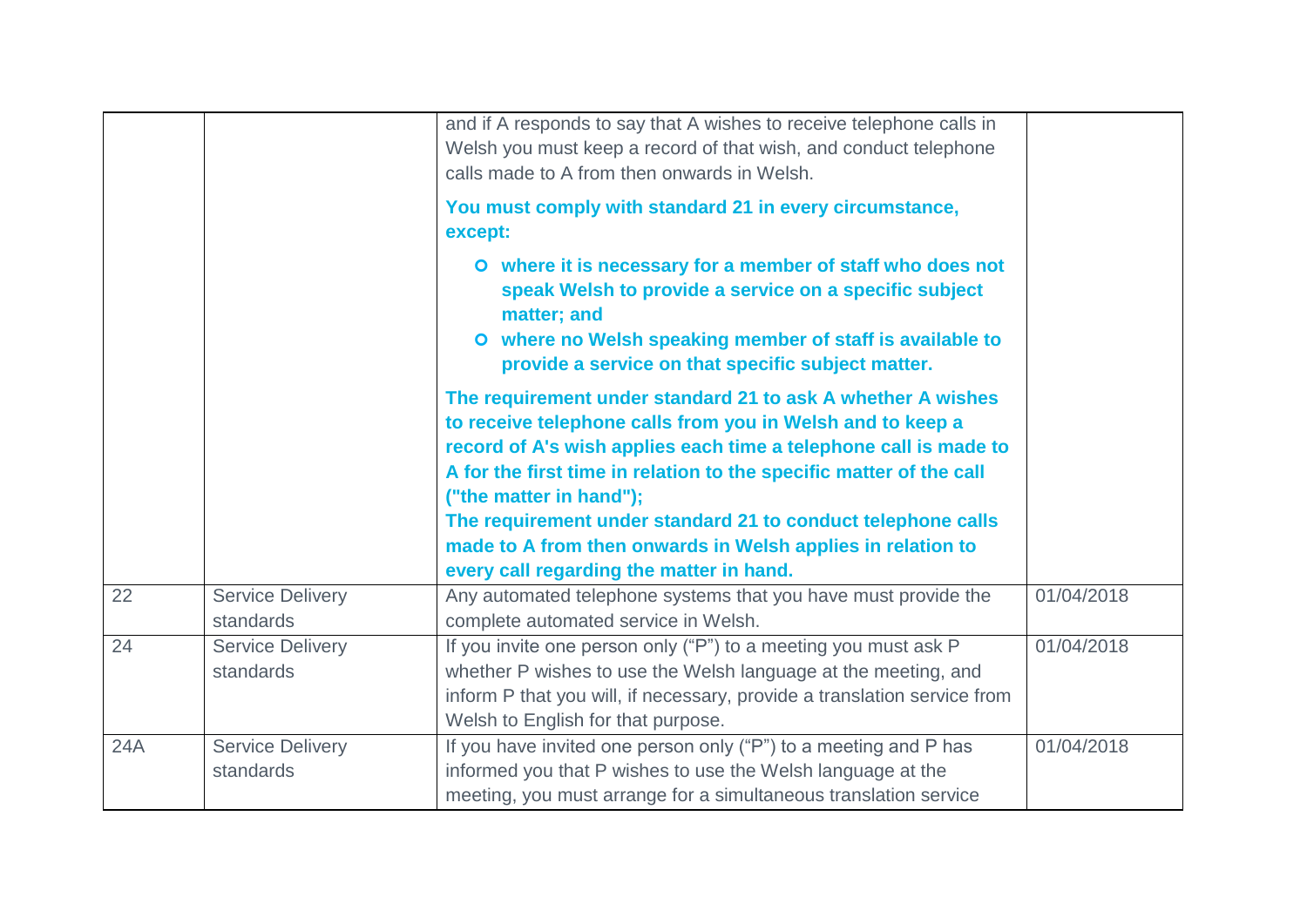|     |                         | from Welsh to English to be available at the meeting (unless you          |            |
|-----|-------------------------|---------------------------------------------------------------------------|------------|
|     |                         | conduct the meeting in Welsh without the assistance of a translation      |            |
|     |                         | service).                                                                 |            |
| 26  | <b>Service Delivery</b> | If you invite an individual ("A") to a meeting, and                       | 01/04/2018 |
|     | standards               | (a) the meeting relates to a complaint about A or made by A;              |            |
|     |                         | (b) the meeting relates to disciplinary proceedings regarding A; or       |            |
|     |                         | (c) the purpose of the meeting is to provide student support to A,        |            |
|     |                         | you must-                                                                 |            |
|     |                         | (i) ask A whether A wishes to use the Welsh language at the               |            |
|     |                         | meeting, and                                                              |            |
|     |                         | (ii) inform A that you will, if necessary, provide a translation service  |            |
|     |                         | from Welsh to English and from English to Welsh for that purpose.         |            |
| 26A | <b>Service Delivery</b> | You must arrange for a simultaneous translation service from Welsh        | 01/04/2018 |
|     | standards               | to English and from English to Welsh to be available at a meeting-        |            |
|     |                         | $(a)$ if —                                                                |            |
|     |                         | (i) the meeting relates to a complaint about the invited individual ("A") |            |
|     |                         | or made by A;                                                             |            |
|     |                         | (ii) the meeting relates to disciplinary proceedings regarding A; or      |            |
|     |                         | (iii) the purpose of the meeting is to provide student support to A; and  |            |
|     |                         | (b) if A has informed you that A wishes to use the Welsh language at      |            |
|     |                         | the meeting;                                                              |            |
|     |                         | unless you conduct the meeting in Welsh without the assistance of a       |            |
|     |                         | translation service.                                                      |            |
| 27  | <b>Service Delivery</b> | If you invite more than one person to a meeting, you must ask each        | 01/04/2018 |
|     | standards               | person whether they wish to use the Welsh language at the meeting.        |            |
| 27A | <b>Service Delivery</b> | If you have invited more than one person to a meeting, and at least       | 01/04/2018 |
|     | standards               | 10% (but less than 100%) of the persons invited have informed you         |            |
|     |                         | that they wish to use the Welsh language at the meeting, you must         |            |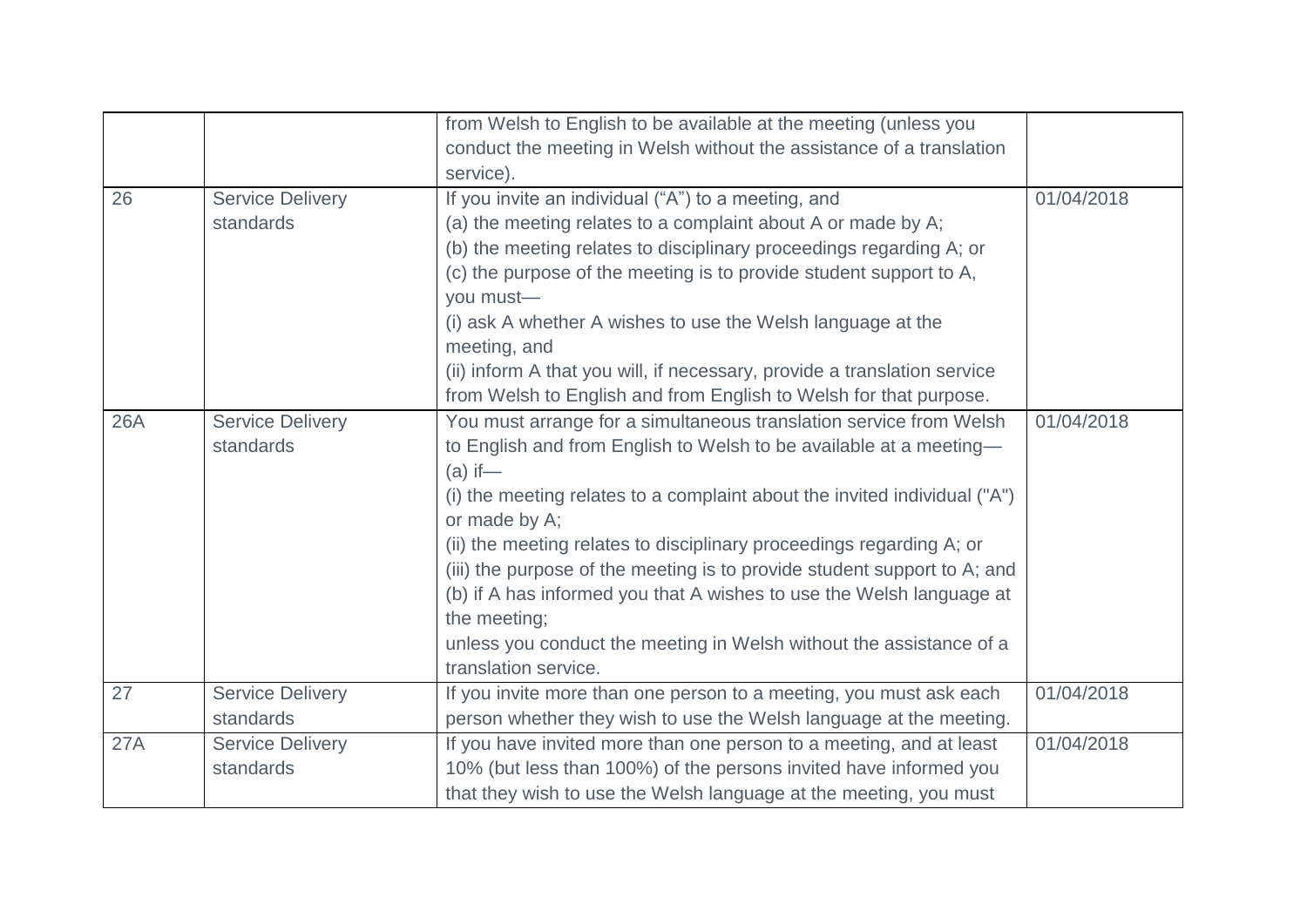|     |                                      | arrange for a simultaneous translation service from Welsh to English<br>to be available at the meeting.                                                                                                                                                                                                                                                                                                                                                                                                                                                                                                                                                                                                                  |            |
|-----|--------------------------------------|--------------------------------------------------------------------------------------------------------------------------------------------------------------------------------------------------------------------------------------------------------------------------------------------------------------------------------------------------------------------------------------------------------------------------------------------------------------------------------------------------------------------------------------------------------------------------------------------------------------------------------------------------------------------------------------------------------------------------|------------|
| 27D | <b>Service Delivery</b><br>standards | If you have invited more than one person to a meeting, and all of the<br>persons invited have informed you that they wish to use the Welsh<br>language at the meeting, you must arrange for a simultaneous<br>translation service from Welsh to English to be available at the<br>meeting (unless you conduct the meeting in Welsh without the<br>assistance of a translation service).                                                                                                                                                                                                                                                                                                                                  | 01/04/2018 |
| 29  | <b>Service Delivery</b><br>standards | If you invite more than one person to a meeting, and<br>(a) the meeting relates to a complaint made by or about one of the<br>individuals invited:<br>(b) the meeting relates to disciplinary proceedings regarding one or<br>more of the individuals invited; or<br>(c) the purpose of that meeting is to provide student support to one or<br>more of the individuals invited;<br>you must-<br>(i) ask that individual or each of those individuals whether he or she<br>wishes to use the Welsh language at the meeting; and<br>(ii) inform that individual (or those individuals) that, if necessary, you<br>will provide a translation service from Welsh to English and from<br>English to Welsh for that purpose. | 01/04/2018 |
| 29A | <b>Service Delivery</b><br>standards | You must provide a simultaneous translation service from Welsh to<br>English and from English to Welsh at a meeting-<br>(a) if you have invited more than one person to the meeting;<br>$(b)$ if —<br>(i) the meeting relates to a complaint made by or about one or more<br>of the individuals invited;<br>(ii) the meeting relates to disciplinary proceedings regarding one or                                                                                                                                                                                                                                                                                                                                        | 01/04/2018 |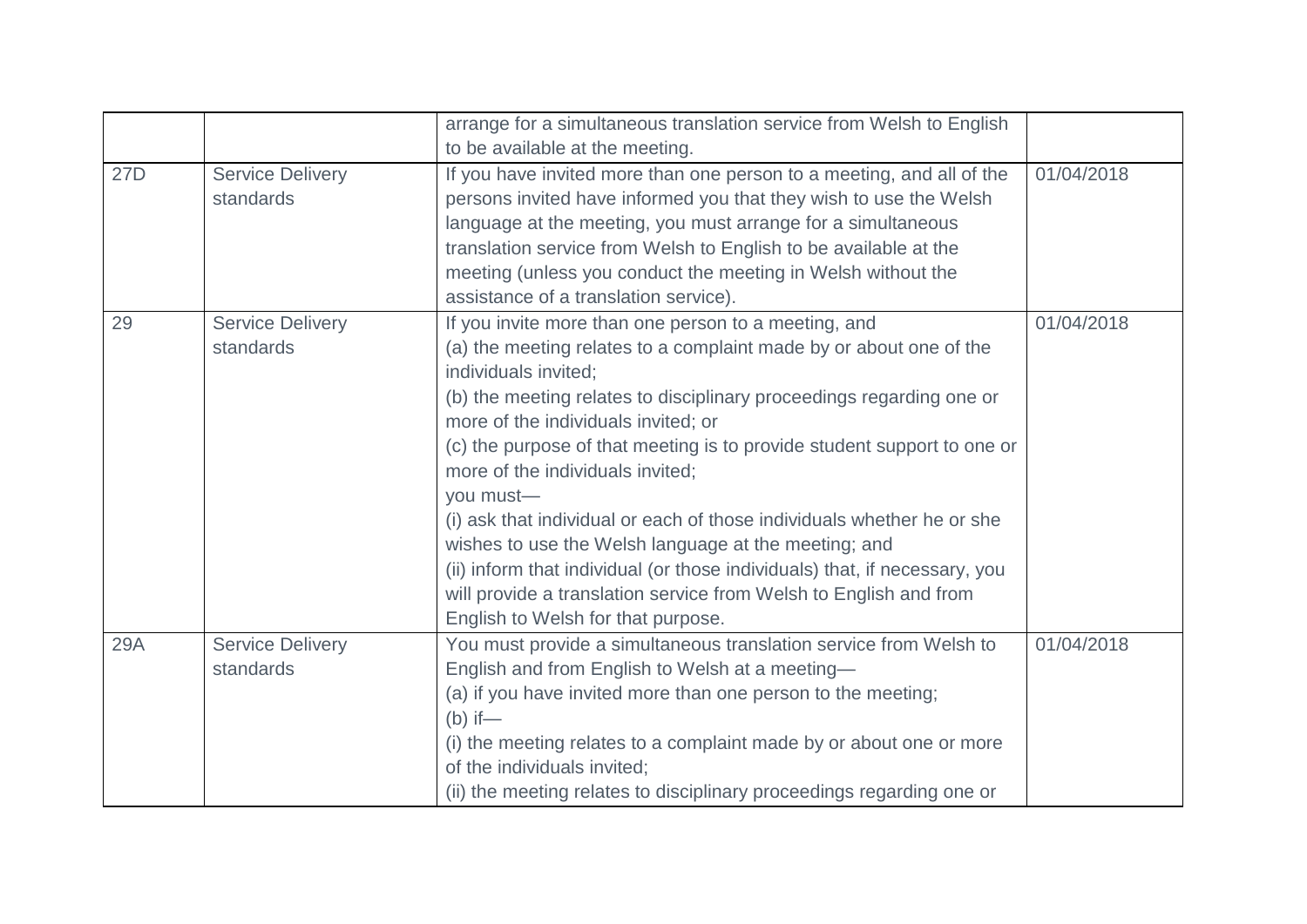|    |                         | more of the individuals invited; or                                      |            |
|----|-------------------------|--------------------------------------------------------------------------|------------|
|    |                         | (iii) the purpose of the meeting is to provide student support to one or |            |
|    |                         | more of the individuals invited; and                                     |            |
|    |                         | (c) if at least one of those individuals has informed you that he or she |            |
|    |                         | wishes to use the Welsh language at the meeting;                         |            |
|    |                         | unless you conduct the meeting in Welsh without the assistance of a      |            |
|    |                         | translation service.                                                     |            |
| 30 | <b>Service Delivery</b> | If you arrange a meeting that is open to-                                | 01/04/2018 |
|    | standards               | (a) the public, or                                                       |            |
|    |                         | (b) students who are within a particular cohort,                         |            |
|    |                         | you must state on any material advertising it, and on any invitation to  |            |
|    |                         | it, that anyone attending is welcome to use the Welsh language at        |            |
|    |                         | the meeting.                                                             |            |
| 31 | <b>Service Delivery</b> | When you send invitations to a meeting that you arrange which is         | 01/04/2018 |
|    | standards               | open to-                                                                 |            |
|    |                         | (a) the public, or                                                       |            |
|    |                         | (b) students who are within a particular cohort,                         |            |
|    |                         | you must send the invitations in Welsh.                                  |            |
| 32 | <b>Service Delivery</b> | If you invite persons to speak at a meeting that you arrange which is    | 01/04/2018 |
|    | standards               | open to-                                                                 |            |
|    |                         | (a) the public, or                                                       |            |
|    |                         | (b) students who are within a particular cohort,                         |            |
|    |                         | you must -                                                               |            |
|    |                         | (i) ask each person invited to speak whether he or she wishes to use     |            |
|    |                         | the Welsh language, and                                                  |            |
|    |                         | (ii) if that person (or at least one of those persons) has informed you  |            |
|    |                         | that he or she wishes to use the Welsh language at the meeting,          |            |
|    |                         | provide a simultaneous translation service from Welsh to English for     |            |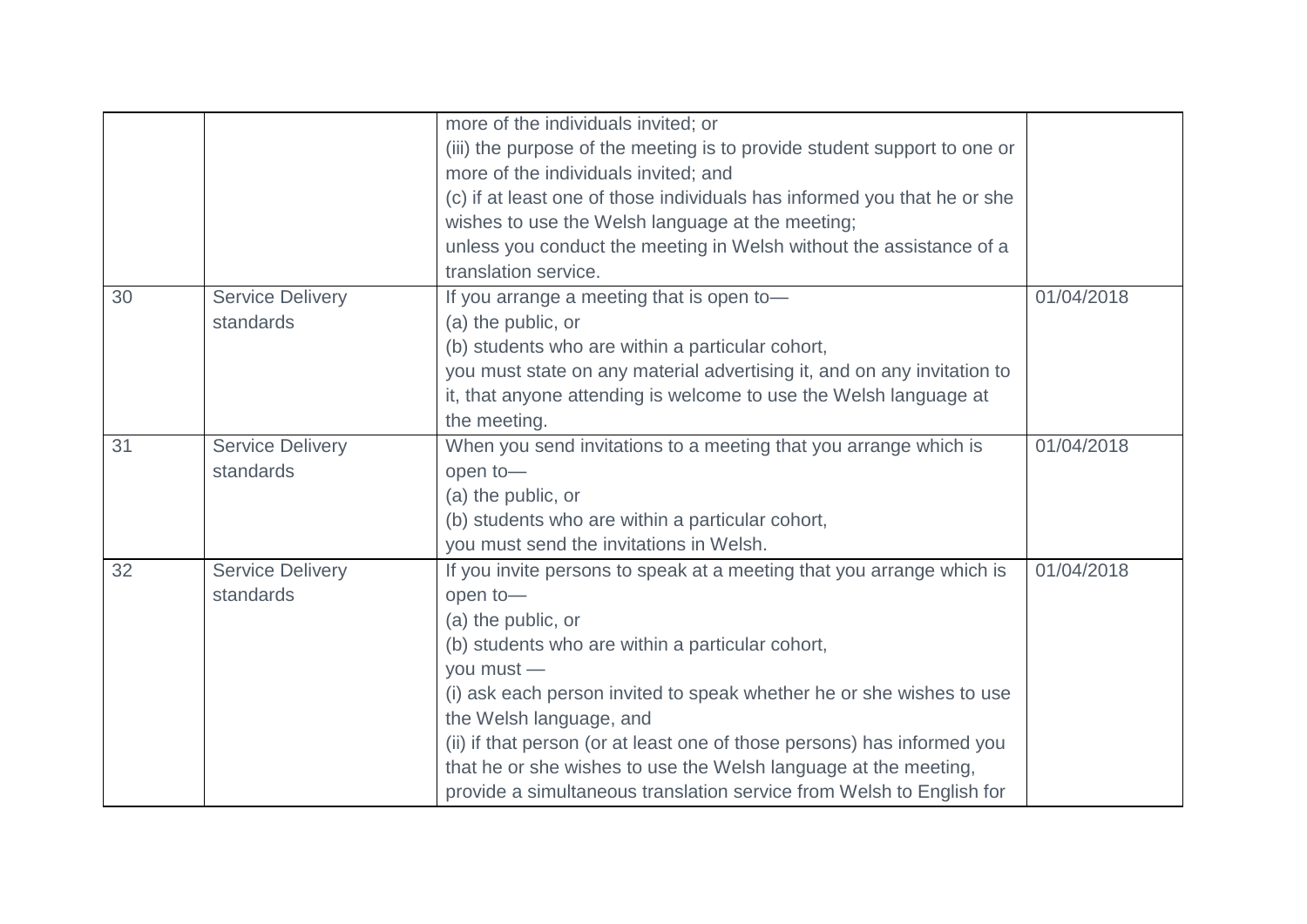|    |                                      | that purpose (unless you conduct the meeting in Welsh without a<br>translation service).                                                                                                                                                                                                                                                                                                                              |            |
|----|--------------------------------------|-----------------------------------------------------------------------------------------------------------------------------------------------------------------------------------------------------------------------------------------------------------------------------------------------------------------------------------------------------------------------------------------------------------------------|------------|
| 33 | <b>Service Delivery</b><br>standards | If you arrange a meeting that is open to-<br>(a) the public, or<br>(b) students who are within a particular cohort,<br>you must ensure that a simultaneous translation service from Welsh<br>to English is available at the meeting, and you must orally inform<br>those present in Welsh -<br>(i) that they are welcome to use the Welsh language, and<br>(ii) that a simultaneous translation service is available. | 01/04/2018 |
|    |                                      | You must comply with standard 33 in every circumstance,<br>except:<br>O where an invitation or material advertising a meeting has<br>asked the public or students within a particular cohort to<br>inform you whether they wish to use the Welsh language,<br>and none of them have informed you that they wish to use<br>the Welsh language at the meeting.                                                          |            |
| 34 | <b>Service Delivery</b><br>standards | If you display any written material at a meeting that you arrange<br>which is open to-<br>(a) the public, or<br>(b) students who are within a particular cohort,<br>you must ensure that the material is displayed in Welsh, and you<br>must not treat any Welsh language text less favourably than the<br>English language text.                                                                                     | 01/04/2018 |
| 35 | <b>Service Delivery</b><br>standards | If you organise a public event, or fund at least 50% of a public event,<br>you must ensure that, in promoting the event, the Welsh language is<br>treated no less favourably than the English language (for example, in                                                                                                                                                                                               | 01/04/2018 |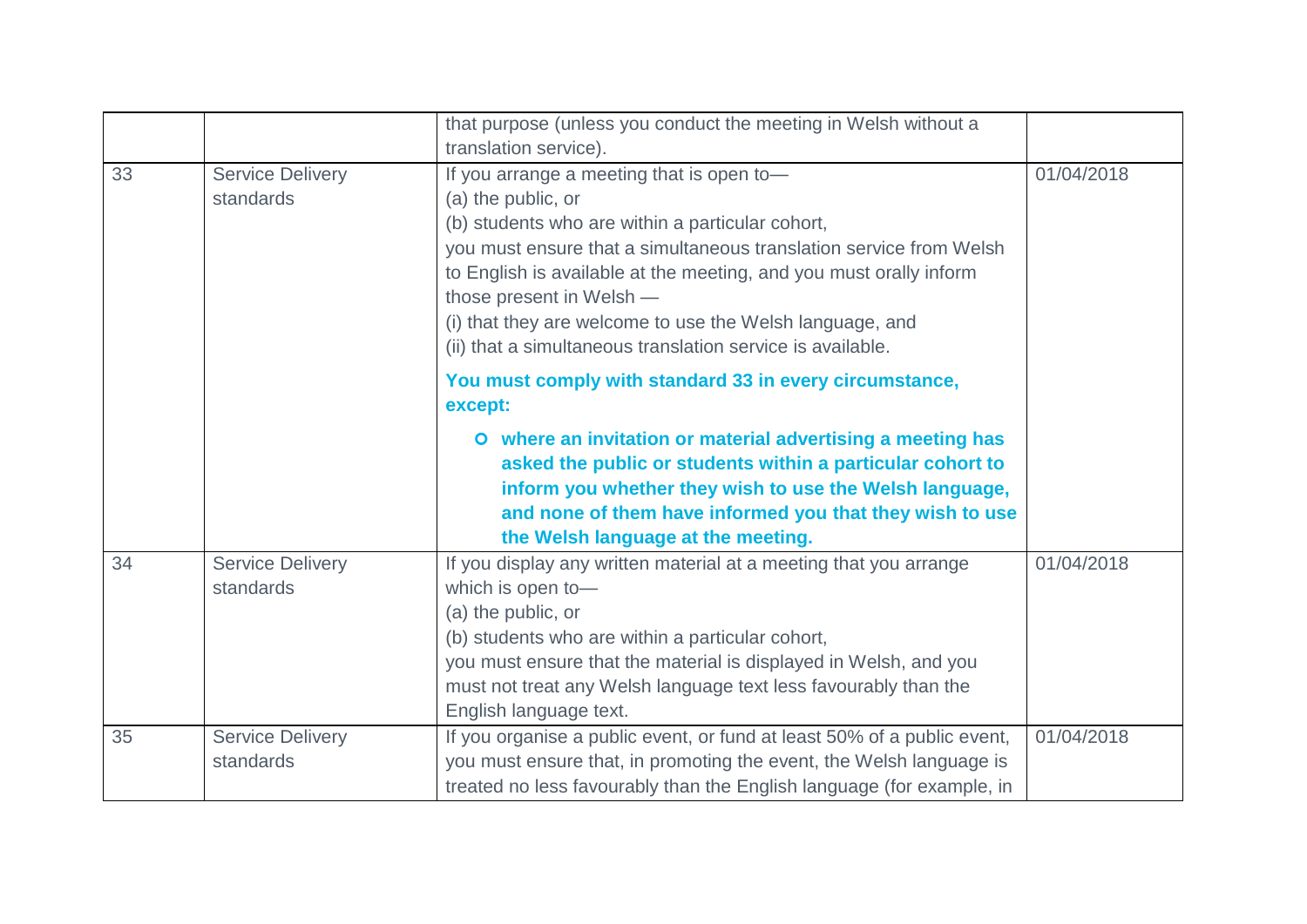|     |                         | the way the event is advertised or publicised).                          |            |
|-----|-------------------------|--------------------------------------------------------------------------|------------|
| 36  | <b>Service Delivery</b> | If you organise a public event, or fund at least 50% of a public event,  | 01/04/2018 |
|     | standards               | you must ensure that the Welsh language is treated no less               |            |
|     |                         | favourably than the English language at the event (for example, in       |            |
|     |                         | relation to services offered to persons attending the event, in relation |            |
|     |                         | to signs displayed at the event and in relation to audio                 |            |
|     |                         | announcements made at the event).                                        |            |
| 37  | <b>Service Delivery</b> | Any publicity or advertising material that you produce must be           | 01/04/2018 |
|     | standards               | produced in Welsh, and if you produce the material in Welsh and in       |            |
|     |                         | English, you must not treat the Welsh language version less              |            |
|     |                         | favourably than you treat the English language version.                  |            |
| 38  | <b>Service Delivery</b> | Any material that you display in public must be displayed in Welsh,      | 01/04/2018 |
|     | standards               | and you must not treat any Welsh language version of the material        |            |
|     |                         | less favourably than the English language version.                       |            |
| 40  | <b>Service Delivery</b> | If you arrange a public lecture you must ensure that a simultaneous      | 01/04/2018 |
|     | standards               | translation service from Welsh to English is available for the purpose   |            |
|     |                         | of any questions asked by the audience during or after the lecture       |            |
|     |                         | where-                                                                   |            |
|     |                         | (a) the subject matter of the public lecture suggests that such a        |            |
|     |                         | service should be provided, or                                           |            |
|     |                         | (b) the anticipated audience and their expectation suggests that such    |            |
|     |                         | a service should be provided.                                            |            |
| 40A | <b>Service Delivery</b> | If you arrange a public lecture and you provide a simultaneous           | 01/04/2018 |
|     | standards               | translation service you must orally inform those present in Welsh that   |            |
|     |                         | they are welcome to use the Welsh language.                              |            |
| 41  | <b>Service Delivery</b> | If you arrange a graduation or award ceremony you must ensure that       | 01/04/2018 |
|     | standards               | the Welsh language is treated no less favourably than the English        |            |
|     |                         | language in relation to material or signs displayed by you at the        |            |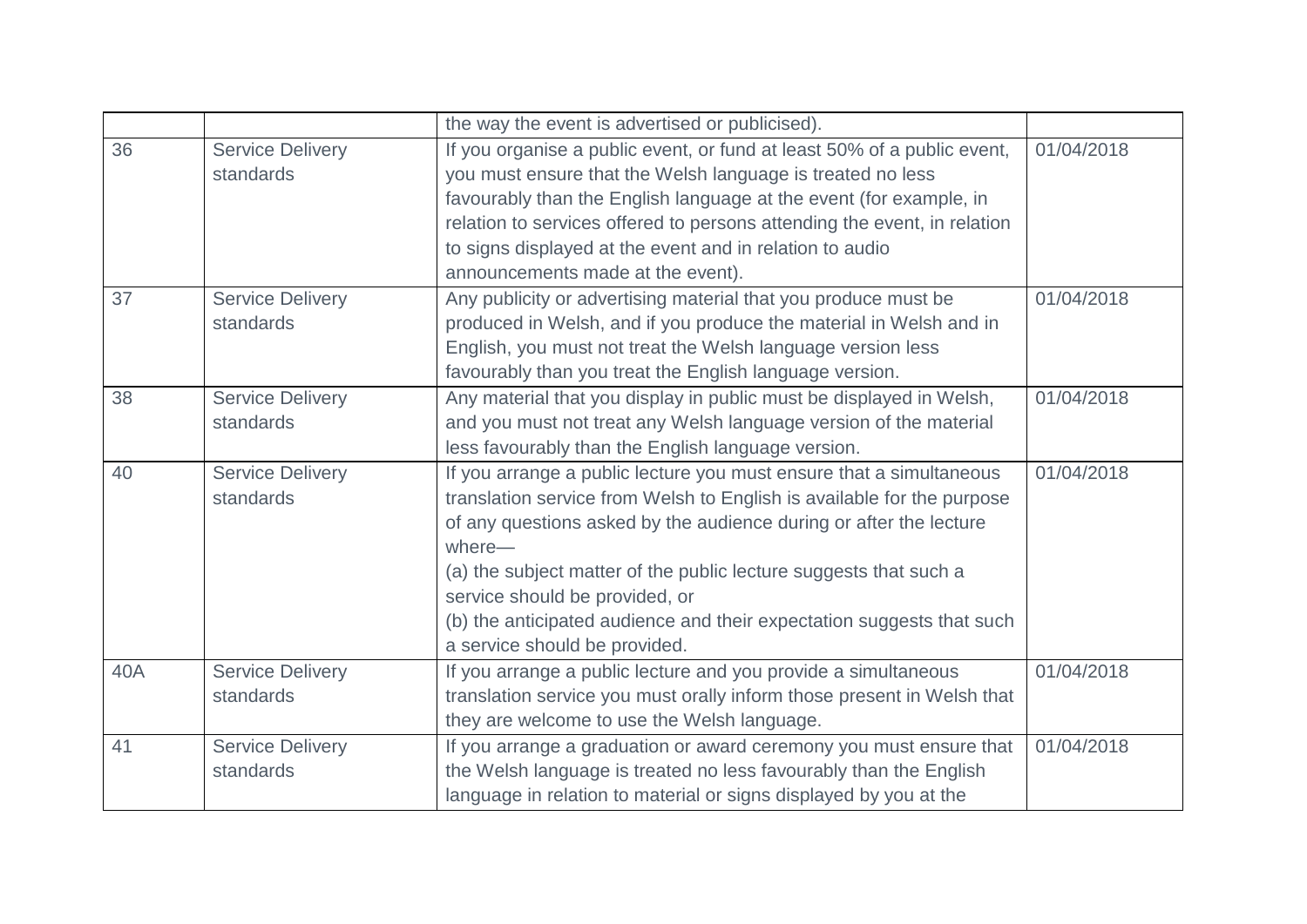|    |                                      | venue and in relation to any information provided regarding the order                                                                                         |            |
|----|--------------------------------------|---------------------------------------------------------------------------------------------------------------------------------------------------------------|------------|
|    |                                      | of events at the ceremony (whether in an electronic, written or oral                                                                                          |            |
|    |                                      | form).                                                                                                                                                        |            |
| 42 | <b>Service Delivery</b><br>standards | If you invite persons to speak at a graduation or award ceremony you<br>$must -$                                                                              | 01/04/2018 |
|    |                                      | (a) ask each person invited to speak whether he or she wishes to use<br>the Welsh language, and                                                               |            |
|    |                                      | (b) if a person (or at least one of those persons) has informed you                                                                                           |            |
|    |                                      | that he or she wishes to use the Welsh language at the ceremony,<br>either                                                                                    |            |
|    |                                      | (i) provide a simultaneous translation service from Welsh to English<br>for that purpose, or                                                                  |            |
|    |                                      | (ii) provide a written English translation at the ceremony.                                                                                                   |            |
| 43 | <b>Service Delivery</b><br>standards | Any documents that you produce for public use or for students' use<br>must be produced in Welsh.                                                              | 01/04/2018 |
|    |                                      | You must comply with standard 43 by 1 April 2018 in every<br>circumstance, except in relation to:                                                             |            |
|    |                                      | <b>O</b> Higher Education Achievement Reports for students<br><b>Student handbooks.</b><br>O.                                                                 |            |
|    |                                      | You must comply with standard 43 by 1 April 2018 in relation to<br><b>Higher Education Achievement Reports for students in every</b><br>circumstance, except: |            |
|    |                                      | O when you have offered to produce the report in Welsh for<br>a student, and                                                                                  |            |
|    |                                      | O when that student has informed you that they do not wish                                                                                                    |            |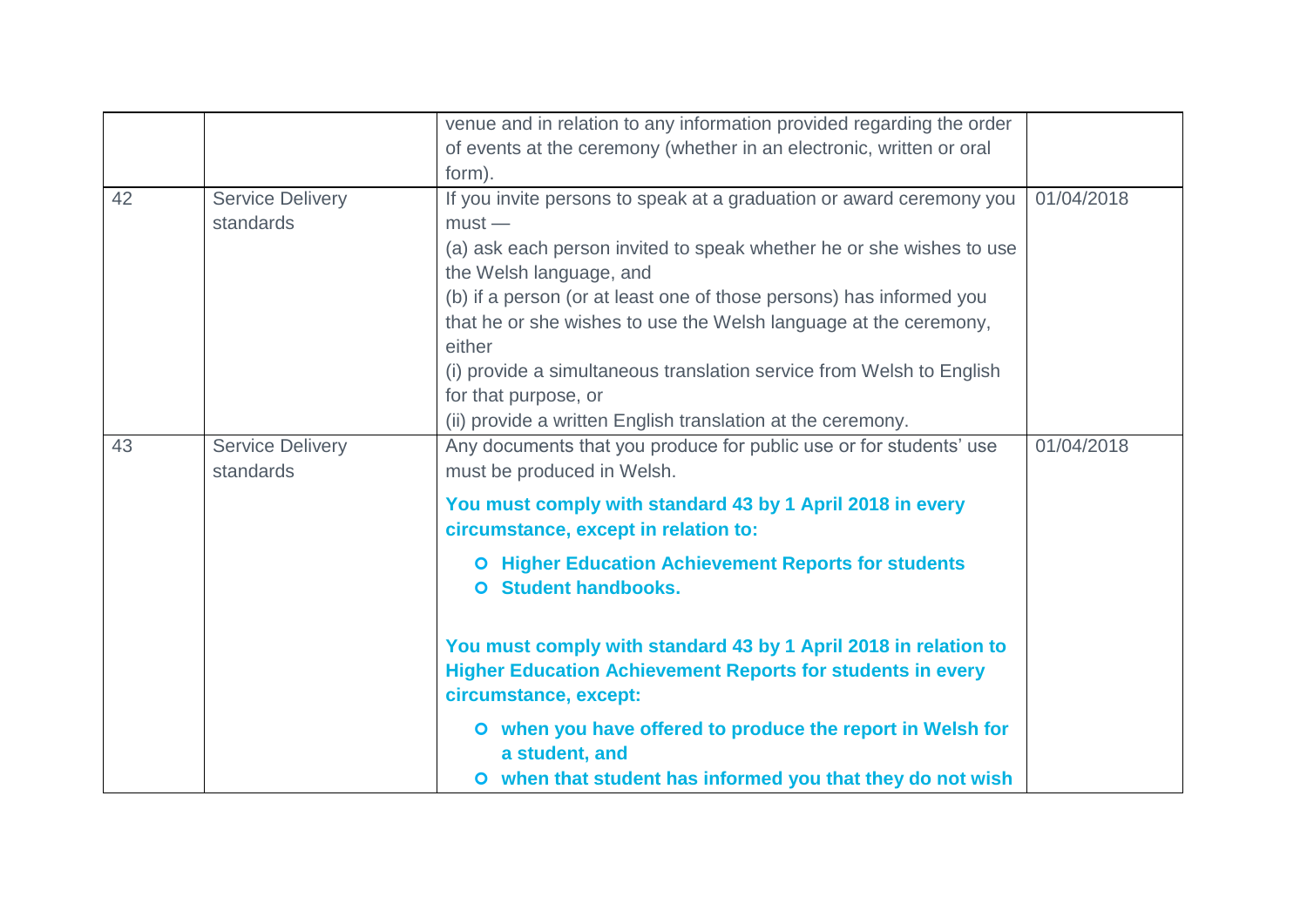|     |                                      | to receive the report in Welsh.                                                                                                                                                                                |            |
|-----|--------------------------------------|----------------------------------------------------------------------------------------------------------------------------------------------------------------------------------------------------------------|------------|
|     |                                      | You must comply with standard 43 in relation to student                                                                                                                                                        |            |
|     |                                      | handbooks by 1 September 2018.                                                                                                                                                                                 |            |
| 51  | <b>Service Delivery</b>              | If you produce a document in Welsh and in English (whether                                                                                                                                                     | 01/04/2018 |
|     | standards                            | separate versions or not), you must not treat any Welsh language                                                                                                                                               |            |
|     |                                      | version less favourably than you treat the English language version.                                                                                                                                           |            |
| 52  | <b>Service Delivery</b>              | If you produce a Welsh language version and a separate English                                                                                                                                                 | 01/04/2018 |
|     | standards                            | language version of a document, you must ensure that the English                                                                                                                                               |            |
|     |                                      | language version clearly states that the document is also available in<br>Welsh.                                                                                                                               |            |
| 53  | <b>Service Delivery</b>              | Any form that you make available to the public or students must be                                                                                                                                             | 01/04/2018 |
|     | standards                            | produced in Welsh.                                                                                                                                                                                             |            |
|     |                                      | You must comply with standard 53 by 1 April 2018 in every<br>circumstance, except:                                                                                                                             |            |
|     |                                      | O in relation to online forms that pull information from the<br><b>SITS database.</b>                                                                                                                          |            |
|     |                                      | In relation to online forms that pull information from the SITS<br>database, you must comply with standard 53 by 1 April 2019.                                                                                 |            |
| 53A | <b>Service Delivery</b><br>standards | If you produce a Welsh language version and a separate English<br>language version of a form, you must ensure that the English<br>language version clearly states that the form is also available in<br>Welsh. | 01/04/2018 |
|     |                                      | You must comply with standard 53A by 1 April 2018 in every<br>circumstance, except:                                                                                                                            |            |
|     |                                      | O in relation to online forms that pull information from the                                                                                                                                                   |            |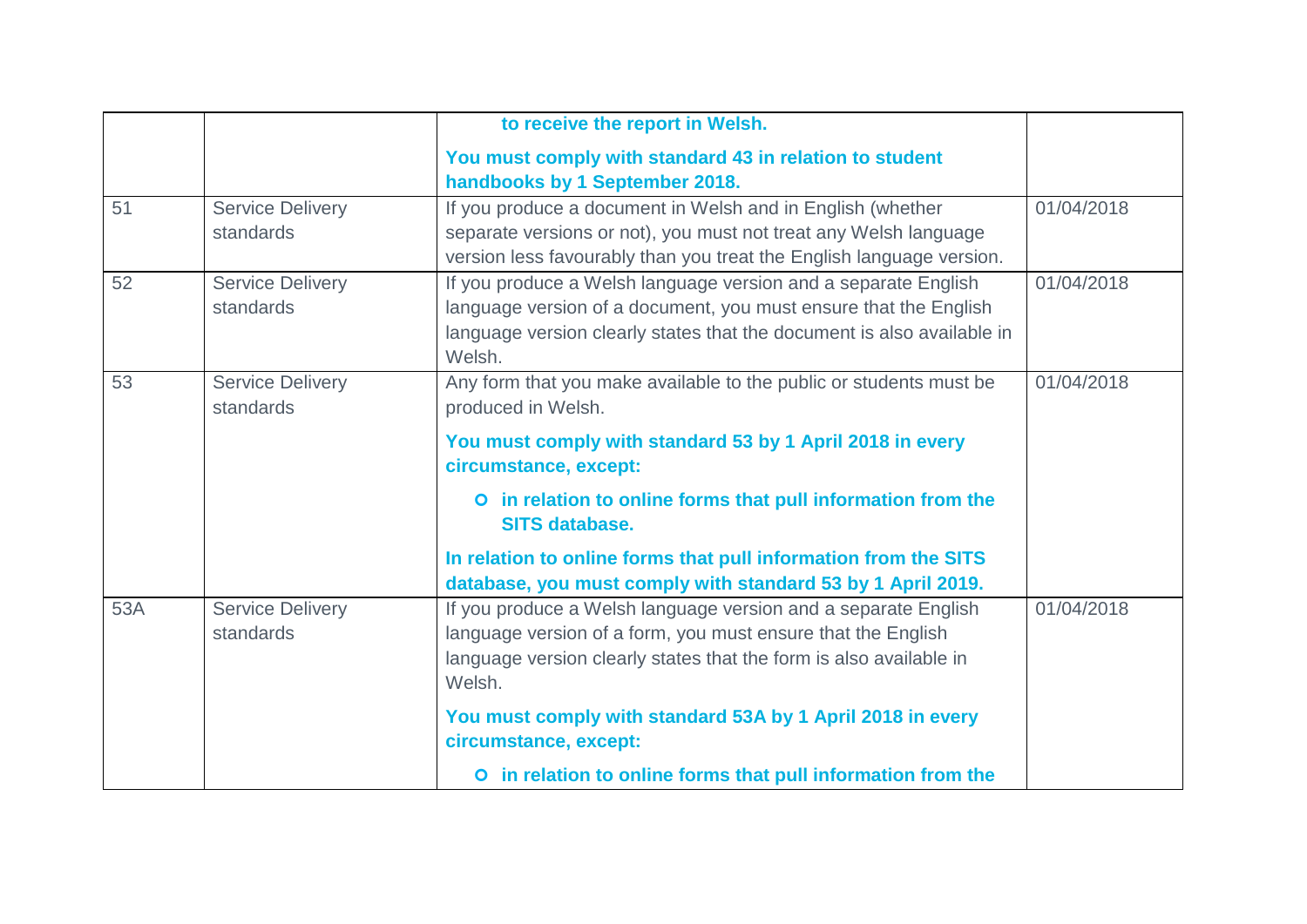|     |                                      | <b>SITS database</b>                                                                                                                                                                                                                                                                                                                                                                                                                                                                                  |            |
|-----|--------------------------------------|-------------------------------------------------------------------------------------------------------------------------------------------------------------------------------------------------------------------------------------------------------------------------------------------------------------------------------------------------------------------------------------------------------------------------------------------------------------------------------------------------------|------------|
|     |                                      | In relation to online forms that pull information from the SITS                                                                                                                                                                                                                                                                                                                                                                                                                                       |            |
|     |                                      | database, you must comply with standard 53A by 1 April 2019.                                                                                                                                                                                                                                                                                                                                                                                                                                          |            |
| 53B | <b>Service Delivery</b><br>standards | If you produce a form in Welsh and in English (whether separate<br>versions or not), you must ensure that the Welsh language version is<br>treated no less favourably than the English language version, and<br>you must not differentiate between the Welsh and English versions in<br>relation to any requirements that are relevant to the form (for<br>example in relation to any deadline for submitting the form, or in<br>relation to the time allowed to respond to the content of the form). | 01/04/2018 |
|     |                                      | You must comply with standard 53B by 1 April 2018 in every<br>circumstance, except:                                                                                                                                                                                                                                                                                                                                                                                                                   |            |
|     |                                      | O in relation to online forms that pull information from the<br><b>SITS database.</b>                                                                                                                                                                                                                                                                                                                                                                                                                 |            |
|     |                                      | In relation to online forms that pull information from the SITS<br>database, you must comply with standard 53B by 1 April 2019.                                                                                                                                                                                                                                                                                                                                                                       |            |
| 54  | <b>Service Delivery</b><br>standards | If you pre-enter information on a Welsh language version of a form<br>(for example, before sending it to a member of the public in order for<br>him or her to check the content or to fill in the remainder of the form),<br>you must ensure that the information that you pre-enter is in Welsh.                                                                                                                                                                                                     | 01/04/2018 |
|     |                                      | You must comply with standard 54 by 1 April 2018 in every<br>circumstance, except:                                                                                                                                                                                                                                                                                                                                                                                                                    |            |
|     |                                      | O in relation to online forms that pull information from the<br><b>SITS database.</b>                                                                                                                                                                                                                                                                                                                                                                                                                 |            |
|     |                                      | In relation to online forms that pull information from the SITS                                                                                                                                                                                                                                                                                                                                                                                                                                       |            |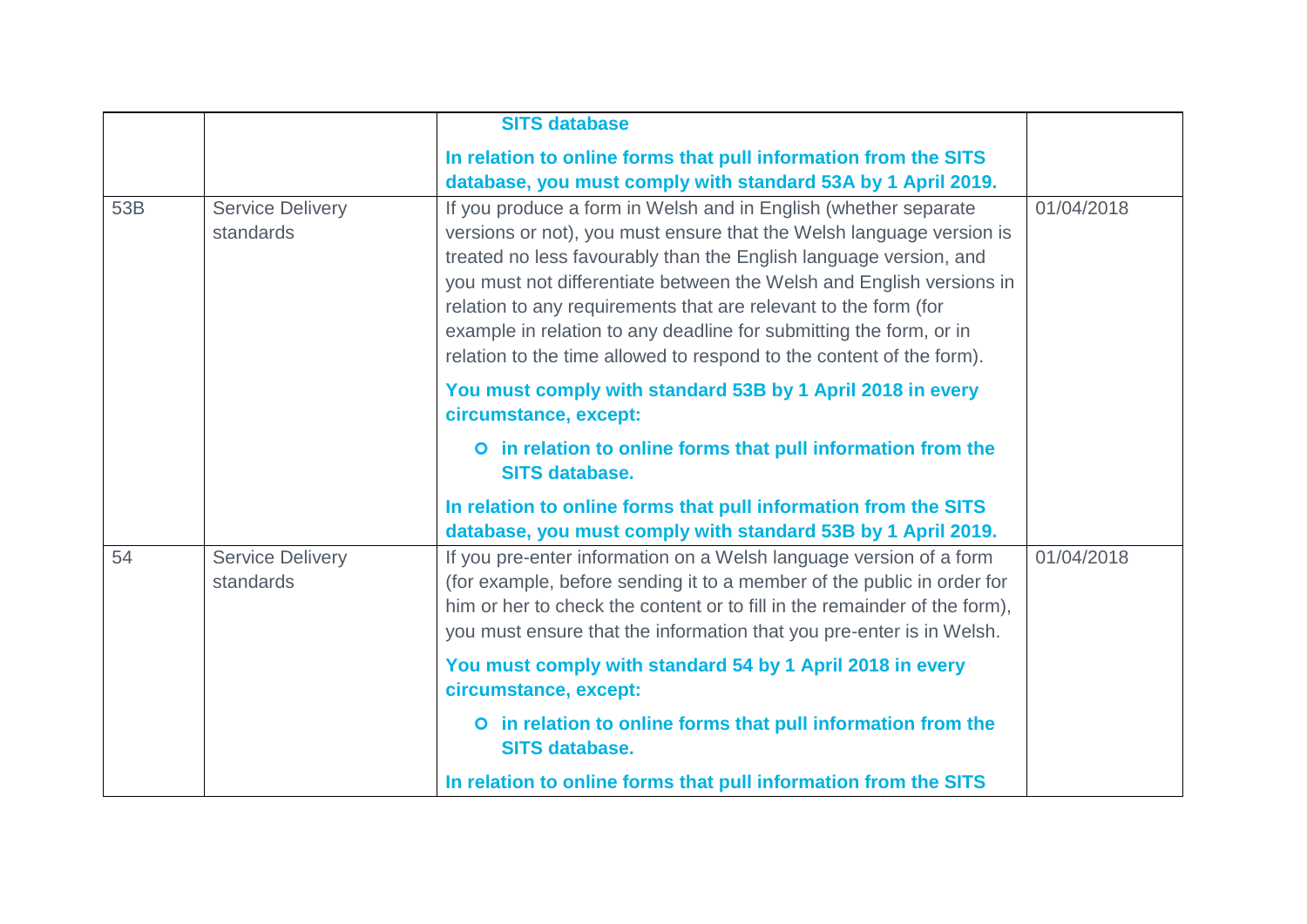|    |                                      | database, you must comply with standard 54 by 1 April 2019.                                                                                                                                                                                                                                                                                                    |            |
|----|--------------------------------------|----------------------------------------------------------------------------------------------------------------------------------------------------------------------------------------------------------------------------------------------------------------------------------------------------------------------------------------------------------------|------------|
| 55 | <b>Service Delivery</b><br>standards | You must ensure that -<br>(a) the text of each page of your website is available in Welsh,<br>(b) every Welsh language page on your website is fully functional,<br>and<br>(c) the Welsh language is not treated less favourably than the English<br>language on your website.                                                                                 | 01/10/2018 |
|    |                                      | You must comply with standard 55 by 1 October 2018 in every<br>circumstance, except:                                                                                                                                                                                                                                                                           |            |
|    |                                      | O in relation to the corporate website.                                                                                                                                                                                                                                                                                                                        |            |
|    |                                      | In relation to the corporate website, you must comply with<br>standard 55 by 1 October 2019 in every circumstance, except:                                                                                                                                                                                                                                     |            |
|    |                                      | O in relation to text from the catalogue databases for the<br><b>Egyptian Centre, the Miners' Library and Richard Burton</b><br><b>Archives;</b><br>O in relation to the text of staff and student blogs produced<br>before 1 April 2018.                                                                                                                      |            |
| 56 | <b>Service Delivery</b><br>standards | You must ensure that -<br>(a) the text of the homepage of your website is available in Welsh,<br>(b) any Welsh language text on your homepage (or, where relevant,<br>your Welsh language homepage) is fully functional, and<br>(c) the Welsh language is treated no less favourably than the English<br>language in relation to the homepage of your website. | 01/04/2018 |
| 57 | <b>Service Delivery</b><br>standards | You must ensure that when you publish a new page on your website<br>or amend a page $-$<br>(a) the text of that page is available in Welsh,                                                                                                                                                                                                                    | 01/04/2018 |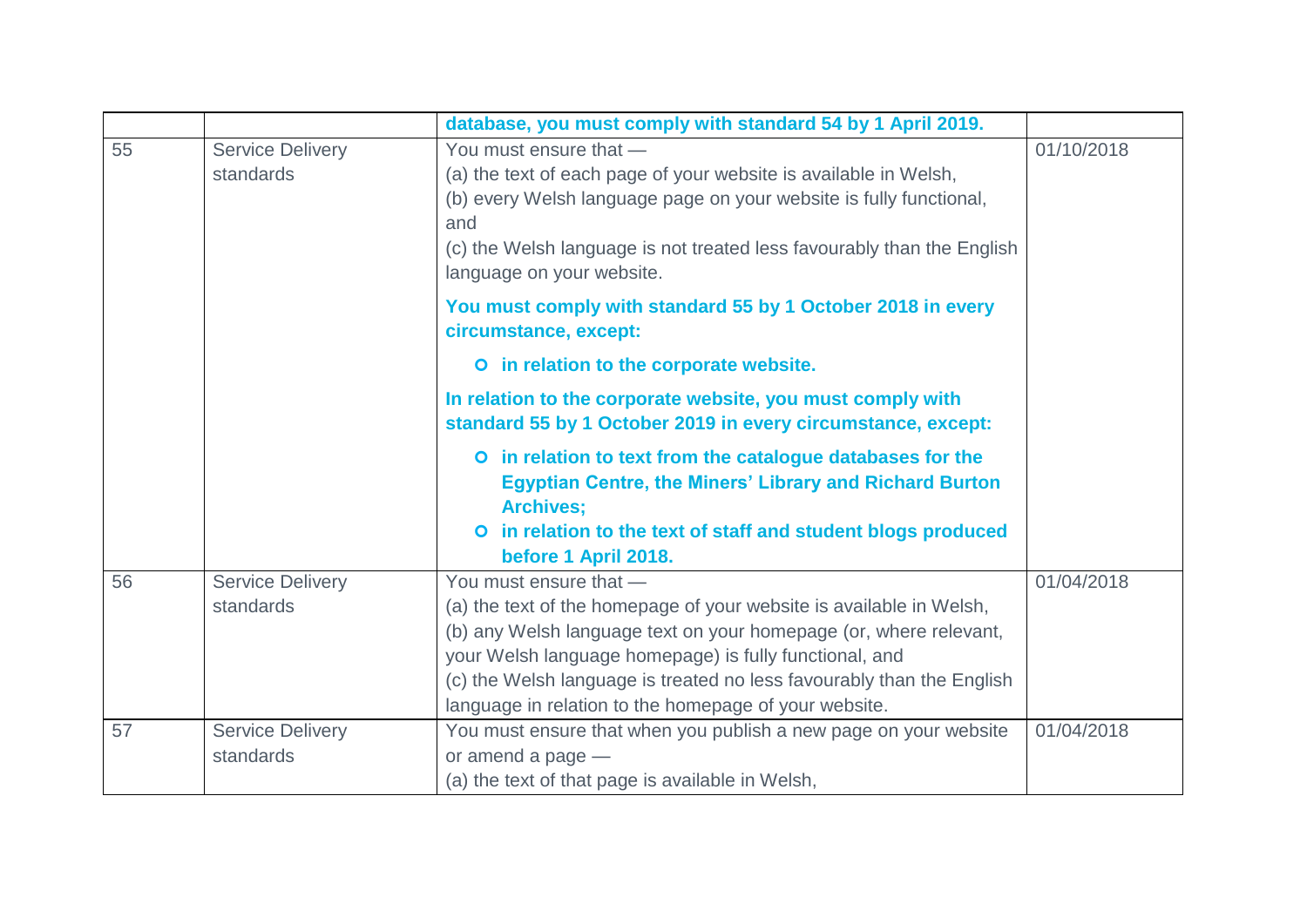|    |                         | (b) any Welsh language version of that page is fully functional, and   |            |
|----|-------------------------|------------------------------------------------------------------------|------------|
|    |                         | (c) the Welsh language is treated no less favourably than the English  |            |
|    |                         | language in relation to that page.                                     |            |
| 58 | <b>Service Delivery</b> | If you have a Welsh language web page that corresponds to an           | 01/04/2018 |
|    | standards               | English language web page, you must state clearly on the English       |            |
|    |                         | language web page that the page is also available in Welsh, and you    |            |
|    |                         | must provide a direct link to the Welsh page on the corresponding      |            |
|    |                         | English page.                                                          |            |
| 59 | <b>Service Delivery</b> | You must provide the interface and menus on every page of your         | 01/04/2018 |
|    | standards               | website in Welsh.                                                      |            |
|    |                         | You must comply with standard 59 by 1 October 2019 in every            |            |
|    |                         | circumstance, except:                                                  |            |
|    |                         | O in relation to your student intranet systems.                        |            |
|    |                         | In relation to your student intranet systems, you must comply          |            |
|    |                         | with standard 59 by 1 April 2019.                                      |            |
| 60 | <b>Service Delivery</b> | You must provide computer software for checking spelling and           | 01/04/2018 |
|    | standards               | grammar in Welsh on your student intranet, your virtual learning sites |            |
|    |                         | and your learning portal sites.                                        |            |
| 61 | <b>Service Delivery</b> | All apps that you publish must function fully in Welsh, and the Welsh  | 01/04/2018 |
|    | standards               | language must be treated no less favourably than the English           |            |
|    |                         | language in relation to that app.                                      |            |
|    |                         | You must comply with standard 61 by 1 April 2018 in the                |            |
|    |                         | following circumstances:                                               |            |
|    |                         | O when producing a new app.                                            |            |
|    |                         | You must comply with standard 43 in every other circumstance           |            |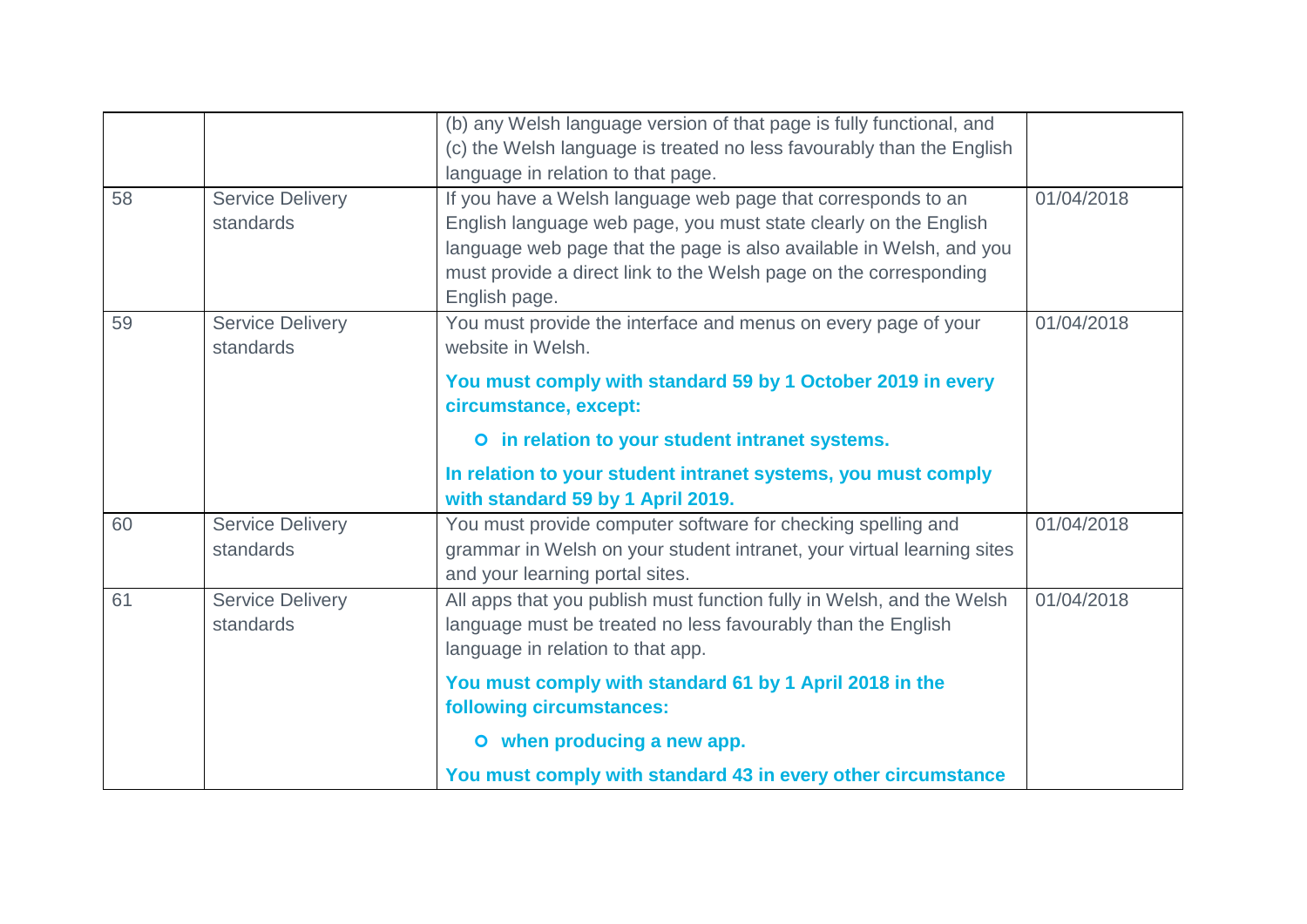|    |                                      | by 1 October 2018.                                                                                                                                                                                                                                                                                                                                                                                         |            |
|----|--------------------------------------|------------------------------------------------------------------------------------------------------------------------------------------------------------------------------------------------------------------------------------------------------------------------------------------------------------------------------------------------------------------------------------------------------------|------------|
| 62 | <b>Service Delivery</b><br>standards | When you use social media you must not treat the Welsh language<br>less favourably than the English language.                                                                                                                                                                                                                                                                                              | 01/04/2018 |
|    |                                      | You must comply with standard 62 in the following<br>circumstances:                                                                                                                                                                                                                                                                                                                                        |            |
|    |                                      | O when using social media on your corporate and<br>departmental accounts.                                                                                                                                                                                                                                                                                                                                  |            |
| 63 | <b>Service Delivery</b><br>standards | If a person contacts you by social media in Welsh, you must reply in<br>Welsh (if an answer is required).                                                                                                                                                                                                                                                                                                  | 01/04/2018 |
| 64 | <b>Service Delivery</b><br>standards | You must ensure that any self service machines that you have<br>function fully in Welsh, and the Welsh language must be treated no<br>less favourably than the English language in relation to that machine.                                                                                                                                                                                               | 01/10/2018 |
| 65 | <b>Service Delivery</b><br>standards | When you erect a new sign or renew a sign (including temporary<br>signs), any text displayed on the sign must be displayed in Welsh<br>(whether on the same sign as you display corresponding English<br>language text or on a separate sign); and if the same text is<br>displayed in Welsh and in English, you must not treat the Welsh<br>language text less favourably than the English language text. | 01/04/2018 |
| 66 | <b>Service Delivery</b><br>standards | When you erect a new sign or renew a sign (including temporary<br>signs) which conveys the same information in Welsh and in English,<br>the Welsh-language text must be positioned so that it is likely to be<br>read first.                                                                                                                                                                               | 01/04/2018 |
| 67 | <b>Service Delivery</b><br>standards | You must ensure that the Welsh language text on signs is accurate in<br>terms of meaning and expression.                                                                                                                                                                                                                                                                                                   | 01/04/2018 |
| 68 | <b>Service Delivery</b><br>standards | Any reception service you make available in English must also be<br>available in Welsh, and any person who requires a Welsh language<br>reception service must not be treated less favourably than a person                                                                                                                                                                                                | 01/04/2018 |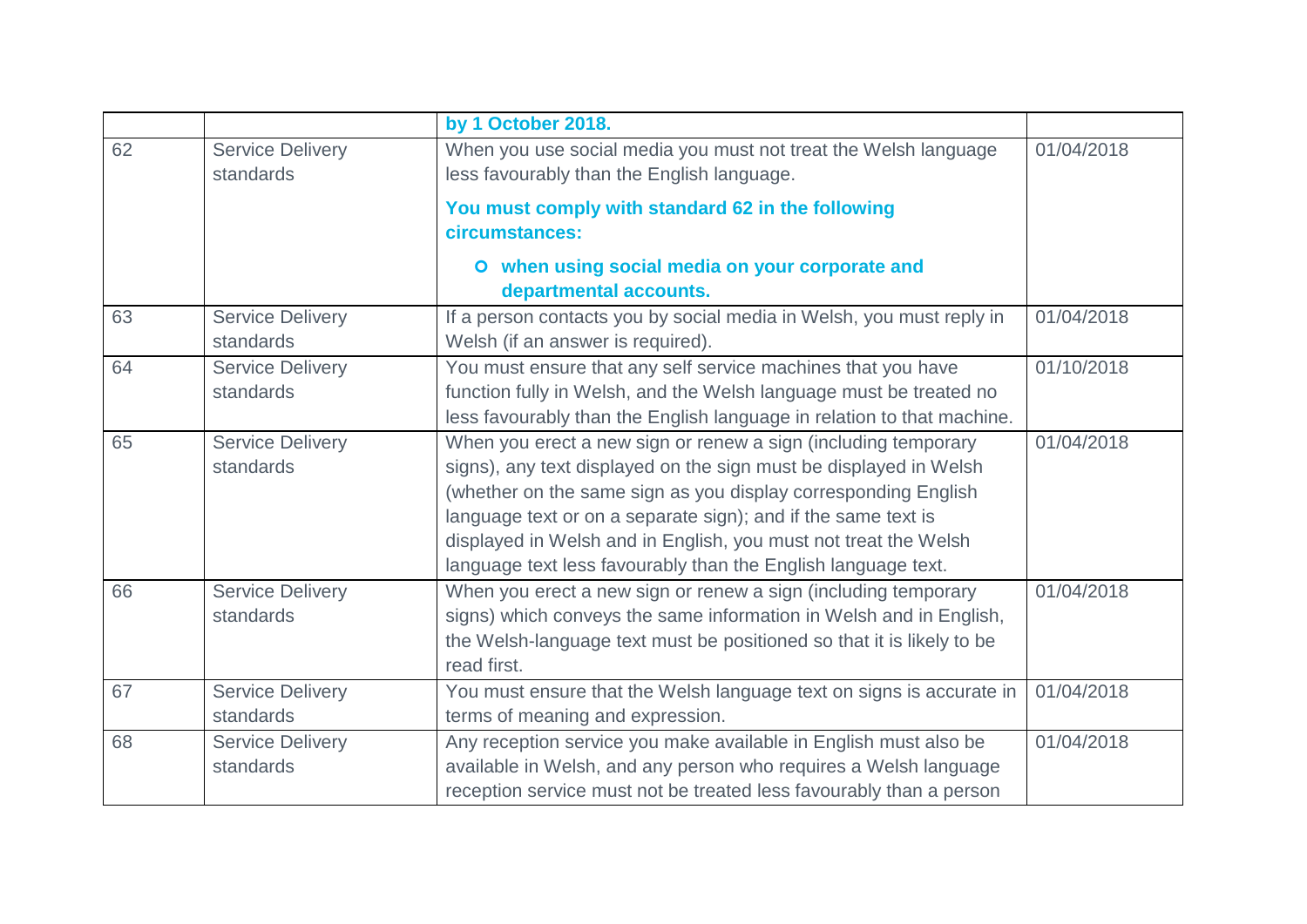|     |                                      | who requires an English language reception service.                                                                                                                                                                                                                                            |            |
|-----|--------------------------------------|------------------------------------------------------------------------------------------------------------------------------------------------------------------------------------------------------------------------------------------------------------------------------------------------|------------|
|     |                                      | You must comply with standard 68 in relation to the following by<br>1 April 2018:                                                                                                                                                                                                              |            |
|     |                                      | O MyUniHub.                                                                                                                                                                                                                                                                                    |            |
|     |                                      | You must comply with standard 68 in relation to the following by<br>1 October 2018:                                                                                                                                                                                                            |            |
|     |                                      | <b>O</b> The University Library                                                                                                                                                                                                                                                                |            |
|     |                                      | <b>Taliesin</b><br>$\bullet$                                                                                                                                                                                                                                                                   |            |
|     |                                      | <b>The Great Hall</b><br><b>O</b> Fulton House                                                                                                                                                                                                                                                 |            |
|     |                                      | <b>O</b> Singleton Abbey                                                                                                                                                                                                                                                                       |            |
|     |                                      | <b>O</b> Talbot Building.                                                                                                                                                                                                                                                                      |            |
| 69  | <b>Service Delivery</b><br>standards | If you arrange a visit or appointment in advance for a person ("P")<br>which will mean that P will come to your reception, you must ask P<br>whether P wishes to receive a Welsh language reception service<br>(unless you already know whether P wishes to receive that service in<br>Welsh). | 01/04/2018 |
|     |                                      | You must comply with standard 69 in relation to the following:<br>O every other reception service.                                                                                                                                                                                             |            |
| 69A | <b>Service Delivery</b>              | You must provide a face to face Welsh language reception service                                                                                                                                                                                                                               | 01/04/2018 |
|     | standards                            | for a person ("P") at your reception if you have arranged a visit or                                                                                                                                                                                                                           |            |
|     |                                      | appointment for P in advance and -                                                                                                                                                                                                                                                             |            |
|     |                                      | (a) P has informed you in advance that P wishes to receive the                                                                                                                                                                                                                                 |            |
|     |                                      | service in Welsh, or                                                                                                                                                                                                                                                                           |            |
|     |                                      | (b) you are already aware that P wishes to receive the service in                                                                                                                                                                                                                              |            |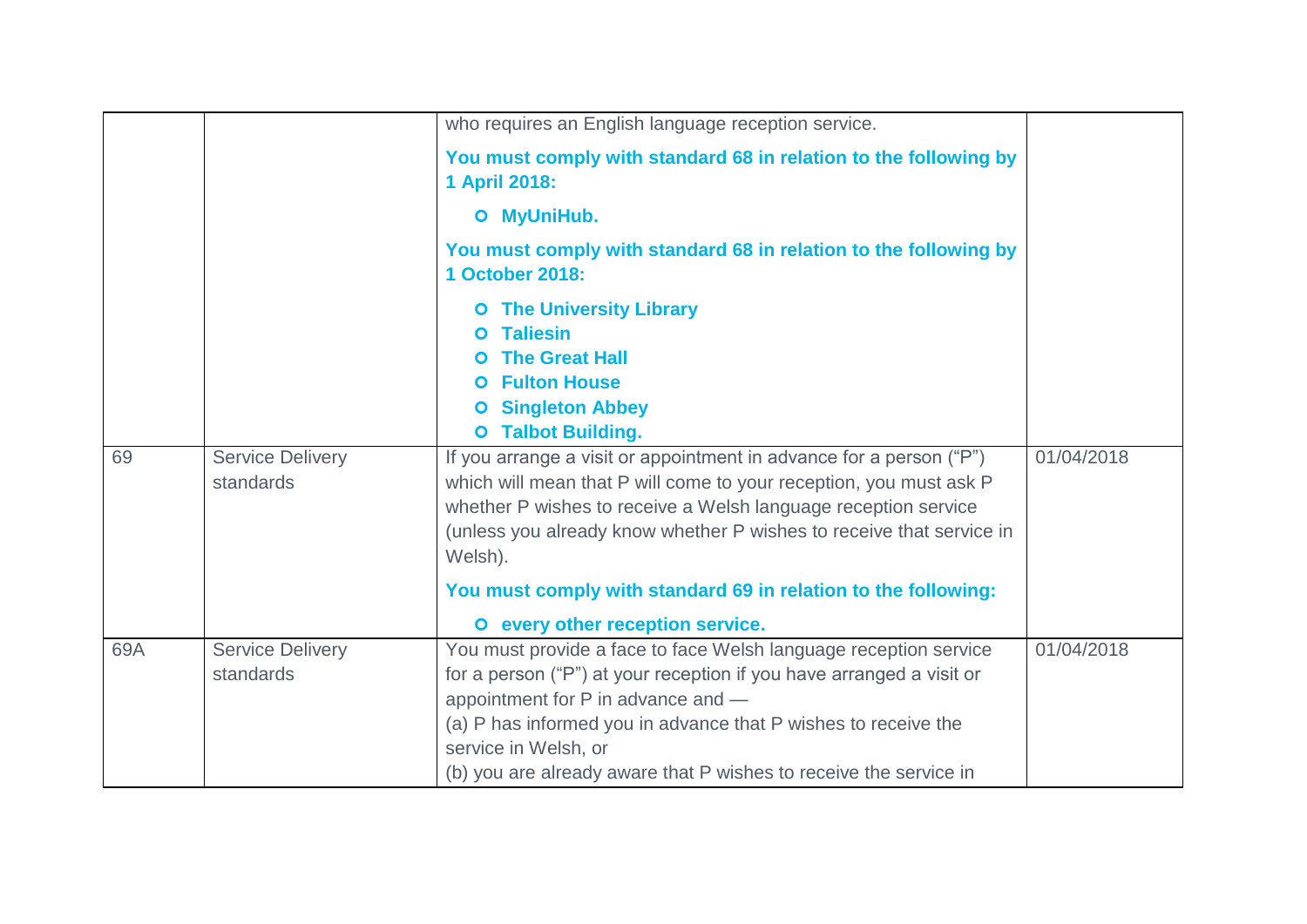|    |                                      | Welsh.                                                                                                                                                                             |            |
|----|--------------------------------------|------------------------------------------------------------------------------------------------------------------------------------------------------------------------------------|------------|
|    |                                      | You must comply with standard 69A in relation to the following:                                                                                                                    |            |
|    |                                      | O every other reception service                                                                                                                                                    |            |
| 70 | <b>Service Delivery</b><br>standards | If you have no face to face Welsh language reception service<br>available, you must ensure that a Welsh language reception service<br>is available over a phone in your reception. | 01/04/2018 |
|    |                                      | You must comply with standard 70 in relation to the following:                                                                                                                     |            |
|    |                                      | O every other reception service; and<br>O where no visit or appointment has been arranged in<br>advance.                                                                           |            |
| 71 | <b>Service Delivery</b><br>standards | You must display a sign in your reception which states (in Welsh) that<br>persons are welcome to use the Welsh language at the reception.                                          | 01/04/2018 |
|    |                                      | You must comply with standard 71 in relation to the following by<br>1 April 2018:                                                                                                  |            |
|    |                                      | O MyUniHub.                                                                                                                                                                        |            |
|    |                                      | You must comply with standard 71 in relation to the following by<br>1 October 2018:                                                                                                |            |
|    |                                      | <b>The University Library</b><br>O<br><b>Taliesin</b><br><b>The Great Hall</b><br><b>O</b> Fulton House<br><b>Singleton Abbey</b><br>$\bullet$<br><b>O</b> Talbot Building.        |            |
| 72 | <b>Service Delivery</b><br>standards | You must ensure that staff at the reception who are able to provide a<br>Welsh language reception service wear a badge to convey that.                                             | 01/04/2018 |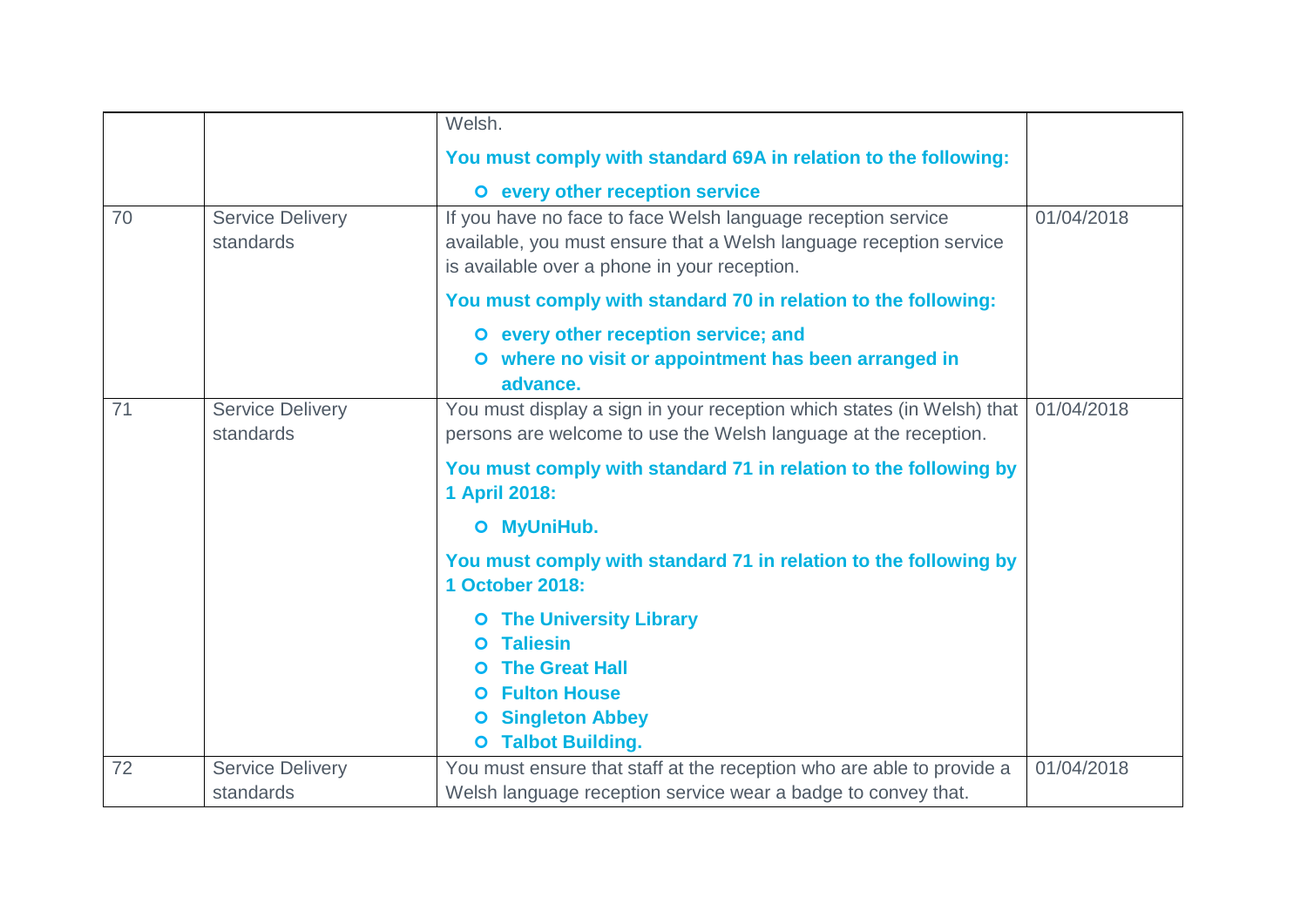| 73         | <b>Service Delivery</b> | Any notice that you publish or display must be published or displayed   | 01/04/2018 |
|------------|-------------------------|-------------------------------------------------------------------------|------------|
|            |                         |                                                                         |            |
|            | standards               | in Welsh, and you must not treat any Welsh language version of a        |            |
|            |                         | notice less favourably than an English language version.                |            |
| 74         | <b>Service Delivery</b> | When you publish or display a notice that contains Welsh language       | 01/04/2018 |
|            | standards               | text as well as English language text, the Welsh language text must     |            |
|            |                         | be positioned so that it is likely to be read first.                    |            |
| 75         | <b>Service Delivery</b> | Any documents that you publish which relate to applications for a       | 01/04/2018 |
|            | standards               | grant or financial assistance must be published in Welsh, and you       |            |
|            |                         | must not treat a Welsh language version of such documents less          |            |
|            |                         | favourably than an English language version.                            |            |
| 76         | <b>Service Delivery</b> | When you invite applications for a grant or financial assistance, you   | 01/04/2018 |
|            | standards               | must state in the invitation that applications may be submitted in      |            |
|            |                         | Welsh and that any application submitted in Welsh will be treated no    |            |
|            |                         | less favourably than an application submitted in English.               |            |
| <b>76A</b> | <b>Service Delivery</b> | You must not treat applications for a grant or financial assistance     | 01/04/2018 |
|            | standards               | submitted in Welsh less favourably than applications submitted in       |            |
|            |                         | English (including, amongst other matters, in relation to the closing   |            |
|            |                         | date for receiving applications and in relation to the timescale for    |            |
|            |                         | informing applicants of decisions).                                     |            |
| 78         | <b>Service Delivery</b> | If you receive an application for a grant or financial assistance in    | 01/04/2018 |
|            | standards               | Welsh and it is necessary to interview the applicant as part of your    |            |
|            |                         | assessment of the application you must -                                |            |
|            |                         | (a) offer to provide a translation service from Welsh to English to     |            |
|            |                         | enable the applicant to use the Welsh language at the interview, and    |            |
|            |                         | (b) if the applicant wishes to use the Welsh language at the interview, |            |
|            |                         | provide a simultaneous translation service for that purpose (unless     |            |
|            |                         | you conduct the interview in Welsh without a translation service).      |            |
| 79         | <b>Service Delivery</b> | When you inform an applicant of your decision in relation to an         | 01/04/2018 |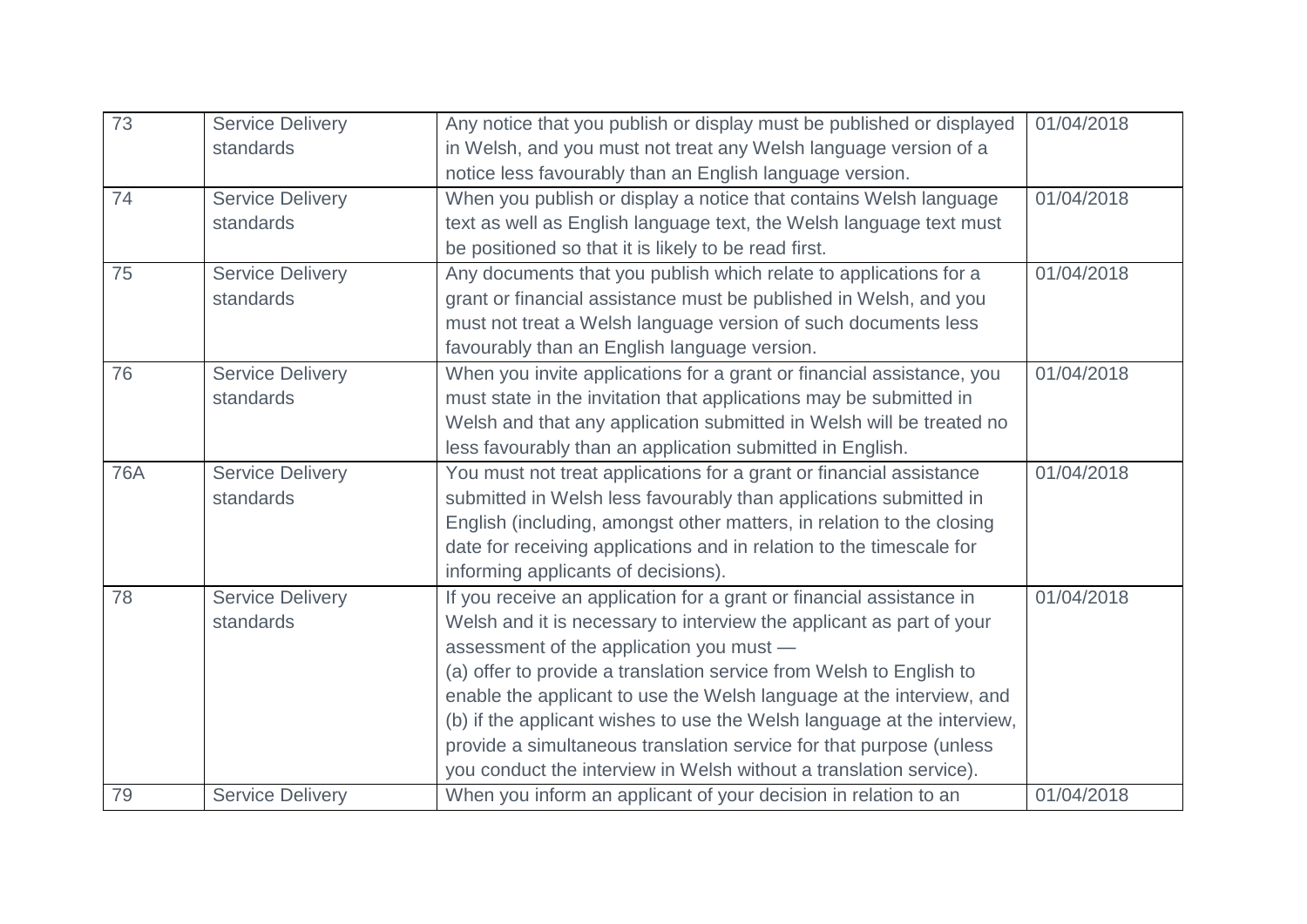|     | standards                            | application for a grant or financial assistance, you must do so in<br>Welsh if the application was submitted in Welsh.                                                                                                                                                                                                                                                                                                                                                                                     |            |
|-----|--------------------------------------|------------------------------------------------------------------------------------------------------------------------------------------------------------------------------------------------------------------------------------------------------------------------------------------------------------------------------------------------------------------------------------------------------------------------------------------------------------------------------------------------------------|------------|
| 80  | <b>Service Delivery</b><br>standards | Any invitations to tender for a contract that you publish must be<br>published in Welsh, and you must not treat a Welsh language version<br>of any invitation less favourably than an English language version.                                                                                                                                                                                                                                                                                            | 01/04/2018 |
|     |                                      | You must comply with standard 80 in the following<br>circumstance:                                                                                                                                                                                                                                                                                                                                                                                                                                         |            |
|     |                                      | O if the subject matter of the invitation to tender suggests<br>that it should be published in Welsh, or<br>if the anticipated audience, and their expectations,<br>$\bullet$<br>suggests that the invitation should be published in Welsh.                                                                                                                                                                                                                                                                |            |
| 81  | <b>Service Delivery</b><br>standards | When you publish invitations to tender for a contract, you must state<br>in the invitation that tenders may be submitted in Welsh, and that a<br>tender submitted in Welsh will be treated no less favourably than a<br>tender submitted in English.                                                                                                                                                                                                                                                       | 01/04/2018 |
| 81A | <b>Service Delivery</b><br>standards | You must not treat a tender for a contract submitted in Welsh less<br>favourably than a tender submitted in English (including, amongst<br>other matters, in relation to the closing date for receiving tenders, and<br>in relation to the timescale for informing tenderers of decisions).                                                                                                                                                                                                                | 01/04/2018 |
| 83  | <b>Service Delivery</b><br>standards | If you receive a tender in Welsh and it is necessary to interview the<br>tenderer as part of your assessment of the tender you must -<br>(a) offer to provide a translation service from Welsh to English to<br>enable the tenderer to use the Welsh language at the interview, and<br>(b) if the tenderer wishes to use the Welsh language at the interview,<br>provide a simultaneous translation service for that purpose (unless<br>you conduct the interview in Welsh without a translation service). | 01/04/2018 |
| 84  | <b>Service Delivery</b>              | When you inform a tenderer of your decision in relation to a tender,                                                                                                                                                                                                                                                                                                                                                                                                                                       | 01/04/2018 |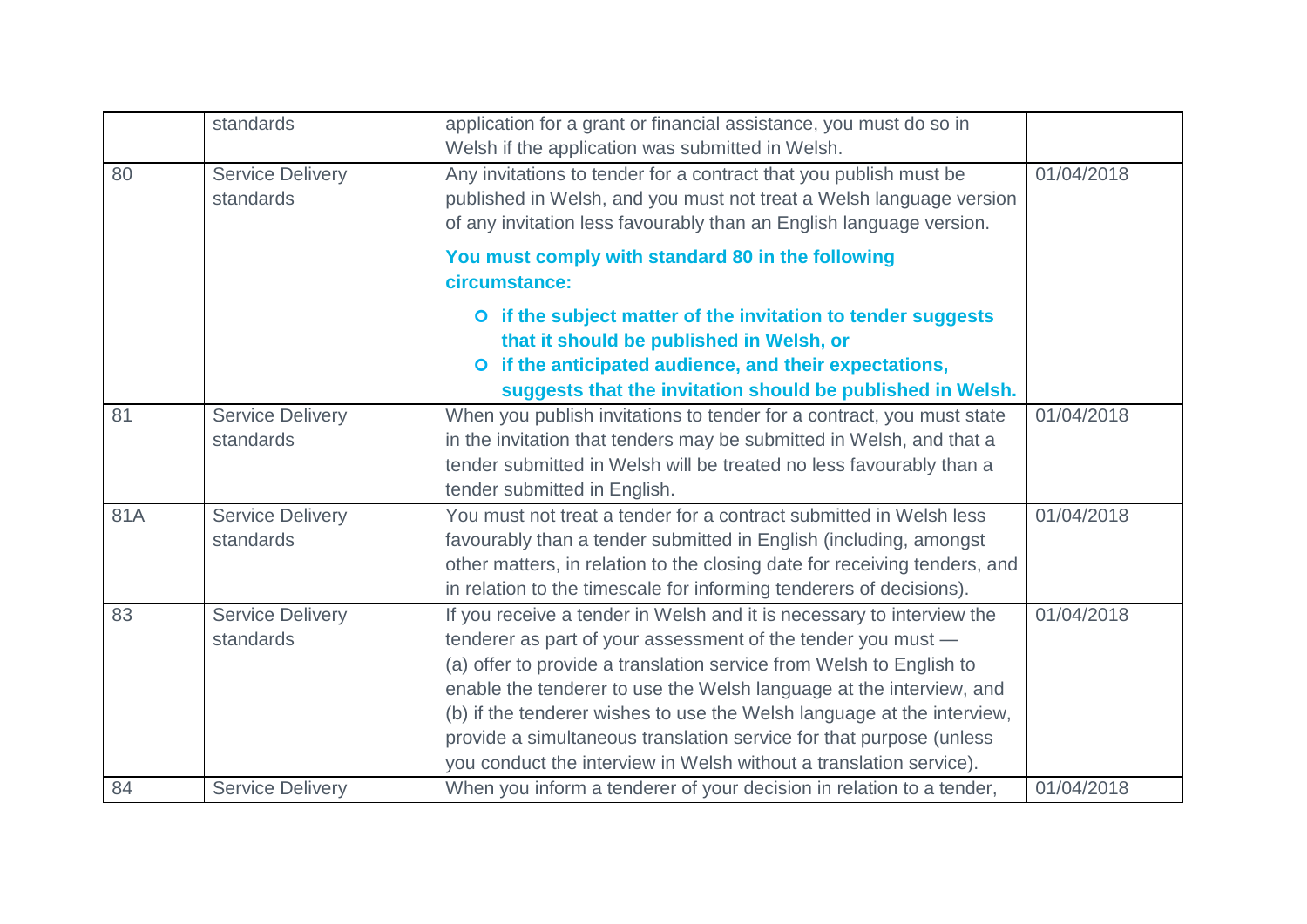|    | standards               | you must do so in Welsh if the tender was submitted in Welsh.            |            |
|----|-------------------------|--------------------------------------------------------------------------|------------|
| 85 | <b>Service Delivery</b> | You must promote any Welsh language service that you provide, and        | 01/04/2018 |
|    | standards               | advertise that service in Welsh.                                         |            |
| 86 | <b>Service Delivery</b> | If you provide a service in Welsh that corresponds to a service you      | 01/04/2018 |
|    | standards               | provide in English, any publicity or document that you produce, or       |            |
|    |                         | website that you publish, which refers to the English service must       |            |
|    |                         | also state that a corresponding service is available in Welsh.           |            |
| 87 | <b>Service Delivery</b> | When you form, revise or present your corporate identity, you must       | 01/04/2018 |
|    | standards               | not treat the Welsh language less favourably than the English            |            |
|    |                         | language.                                                                |            |
| 88 | <b>Service Delivery</b> | If you offer a learning opportunity that is open to the public, you must | 01/04/2018 |
|    | standards               | offer it in Welsh.                                                       |            |
|    |                         | You must comply with standard 88 in every circumstance,                  |            |
|    |                         | except:                                                                  |            |
|    |                         | O when an assessment carried out in accordance with                      |            |
|    |                         | standard 89 comes to the conclusion that there is no need                |            |
|    |                         | for that learning opportunity to be offered in Welsh.                    |            |
| 89 | <b>Service Delivery</b> | If you develop a learning opportunity that is to be offered to the       | 01/04/2018 |
|    | standards               | public, you must assess the need for that opportunity to be offered in   |            |
|    |                         | Welsh; and you must ensure that the assessment is published on           |            |
|    |                         | your website.                                                            |            |
| 90 | <b>Service Delivery</b> | You must inform your students that any written work submitted to you     | 01/04/2018 |
|    | standards               | as part of an assessment or examination may be submitted in Welsh,       |            |
|    |                         | and that work submitted to you in Welsh will be treated no less          |            |
|    |                         | favourably than written work submitted to you in English as part of      |            |
|    |                         | that assessment or examination.                                          |            |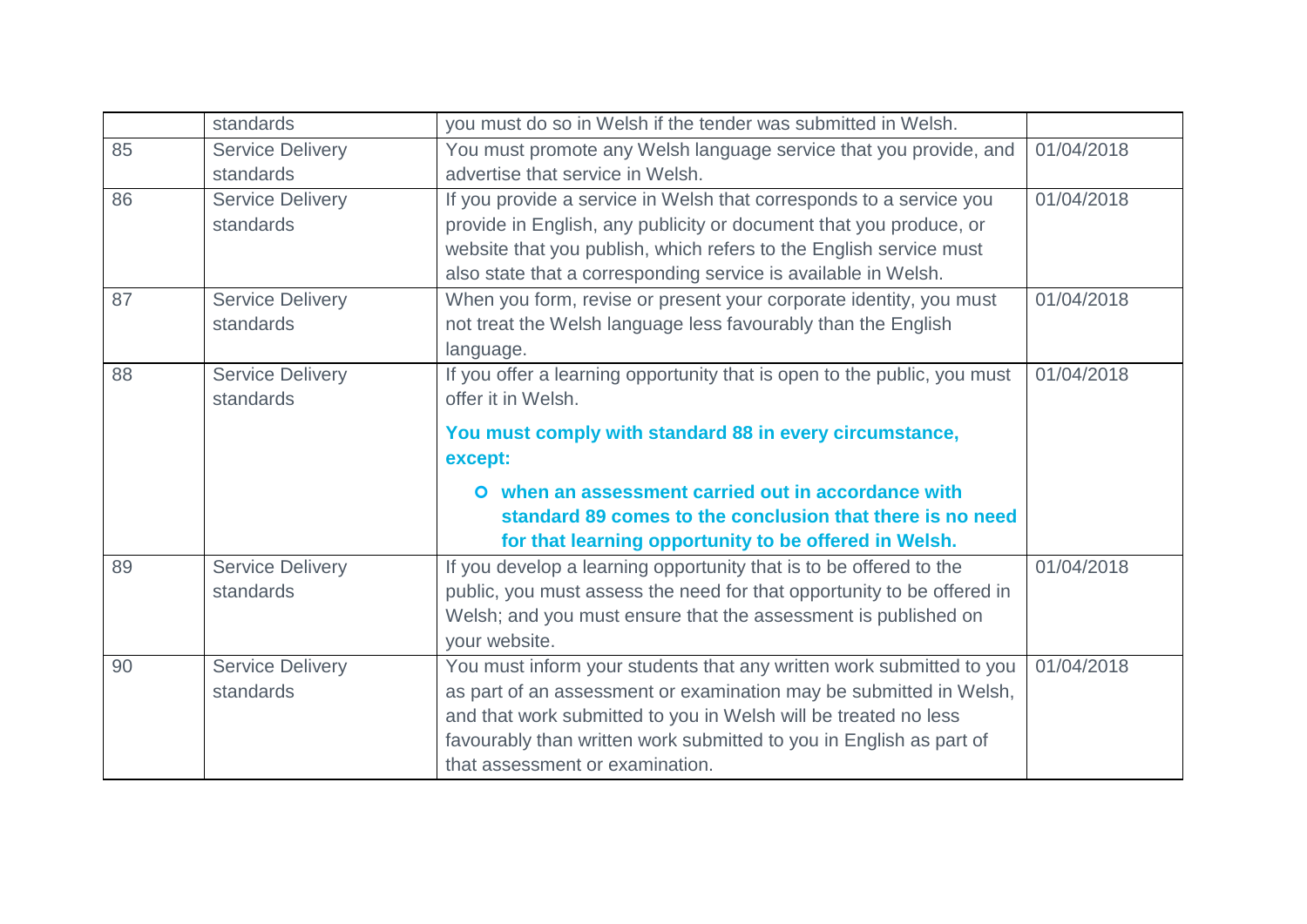|     |                                      | You must comply with standard 90 in all circumstances by 1<br>September 2018, except in relation to The Medical Schools<br><b>Council Assessment Alliance papers.</b><br>In relation to The Medical Schools Council Assessment Alliance |            |
|-----|--------------------------------------|-----------------------------------------------------------------------------------------------------------------------------------------------------------------------------------------------------------------------------------------|------------|
|     |                                      | papers you must comply as follows:                                                                                                                                                                                                      |            |
|     |                                      | O the Year 1 Single Best Answer paper by 1 September 2018<br>O all other papers by 1 September 2019.                                                                                                                                    |            |
| 90A | <b>Service Delivery</b><br>standards | You must not treat any written work submitted to you in Welsh as part<br>of an assessment or examination less favourably than written work<br>submitted to you in English as part of that assessment or<br>examination.                 | 01/04/2018 |
| 91  | <b>Service Delivery</b><br>standards | When you announce a message over a public address system, you<br>must make that announcement in Welsh and, if the announcement is<br>made in Welsh and in English, the announcement must be made in<br>Welsh first.                     | 01/04/2018 |
|     |                                      | You must comply with standard 91 by 1 April 2018 in every<br>circumstance, except in relation to audio announcements made<br>in the below locations:                                                                                    |            |
|     |                                      | <b>O</b> Taliesin<br><b>O</b> The Great Hall.                                                                                                                                                                                           |            |
|     |                                      | You must comply with standard 91 in every circumstance by 1<br>October 2018.                                                                                                                                                            |            |
| 92  | <b>Service Delivery</b><br>standards | When students or prospective students apply to you for residential<br>accommodation you must allow those students to express a                                                                                                          | 01/04/2018 |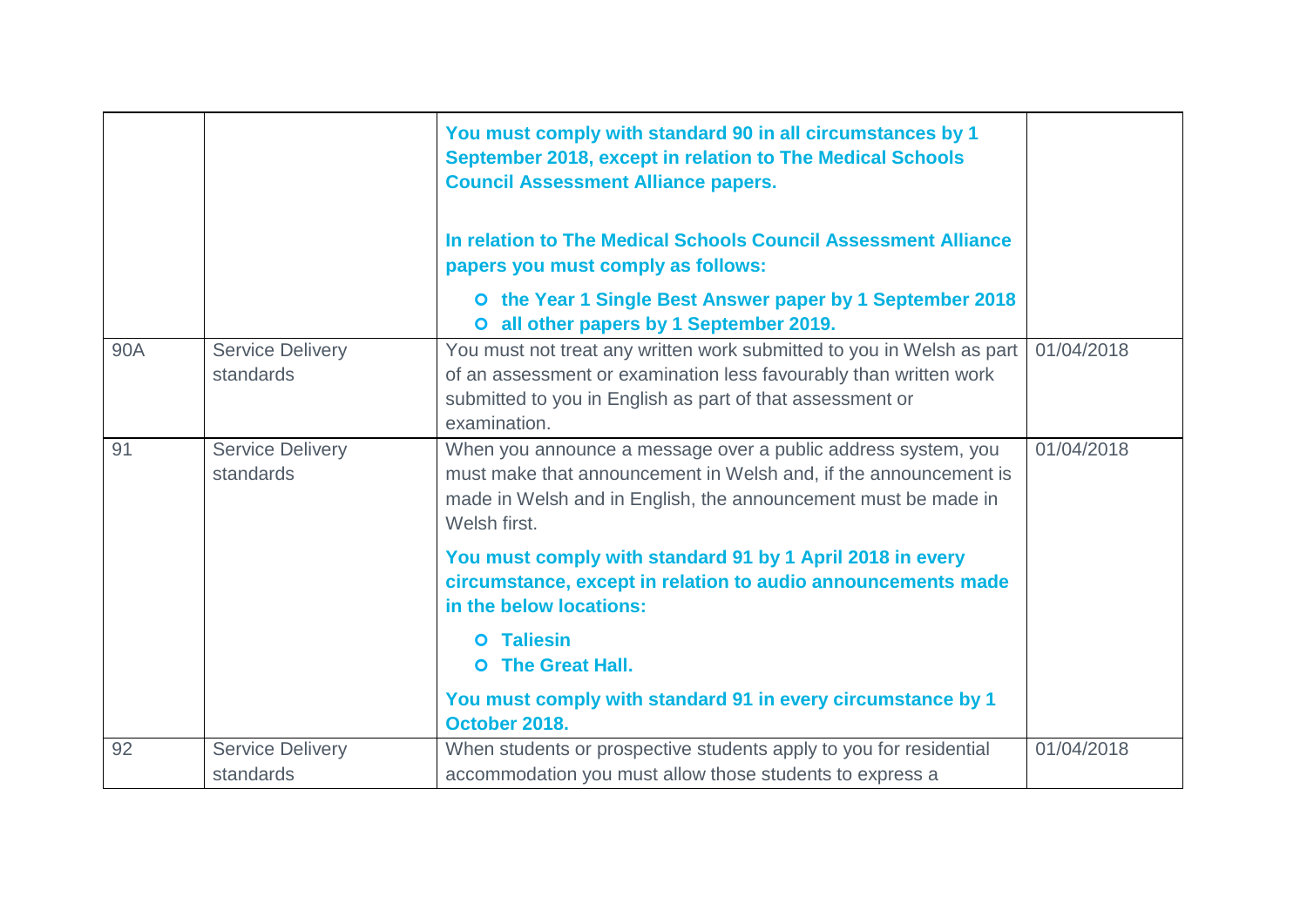|     |                                      | preference for accommodation (or part of an accommodation) that<br>will be reserved for Welsh speakers.                                                                                                                                                                                                                                                                                                                              |            |
|-----|--------------------------------------|--------------------------------------------------------------------------------------------------------------------------------------------------------------------------------------------------------------------------------------------------------------------------------------------------------------------------------------------------------------------------------------------------------------------------------------|------------|
| 92A | <b>Service Delivery</b><br>standards | You must promote to your students and prospective students the<br>ability for them to express a preference for accommodation (or part of<br>an accommodation) that will be reserved for Welsh speakers.                                                                                                                                                                                                                              | 01/04/2018 |
| 93  | <b>Service Delivery</b><br>standards | If you allocate a personal tutor to a student ("A") you must-<br>(a) ask A whether A wishes to have a Welsh speaking personal tutor,<br>and<br>(b) if A informs you that A wishes to have a Welsh speaking personal<br>tutor, allocate a Welsh speaking personal tutor to A.                                                                                                                                                         | 01/09/2018 |
| 94  | <b>Policy Making standards</b>       | When you formulate a new policy, or review or revise an existing<br>policy, you must consider what effects, if any (whether positive or<br>adverse), the policy decision would have on -<br>(a) opportunities for persons to use the Welsh language, and<br>(b) treating the Welsh language no less favourably than the English<br>language.                                                                                         | 01/04/2018 |
| 95  | <b>Policy Making standards</b>       | When you formulate a new policy, or review or revise an existing<br>policy, you must consider how the policy could be formulated (or how<br>an existing policy could be changed) so that the policy decision would<br>have positive effects, or increased positive effects, on -<br>(a) opportunities for persons to use the Welsh language, and<br>(b) treating the Welsh language no less favourably than the English<br>language. | 01/04/2018 |
| 96  | <b>Policy Making standards</b>       | When you formulate a new policy, or review or revise an existing<br>policy, you must consider how the policy could be formulated (or how<br>an existing policy could be changed) so that the policy decision would<br>not have adverse effects, or so that it would have decreased adverse<br>effects, on -                                                                                                                          | 01/04/2018 |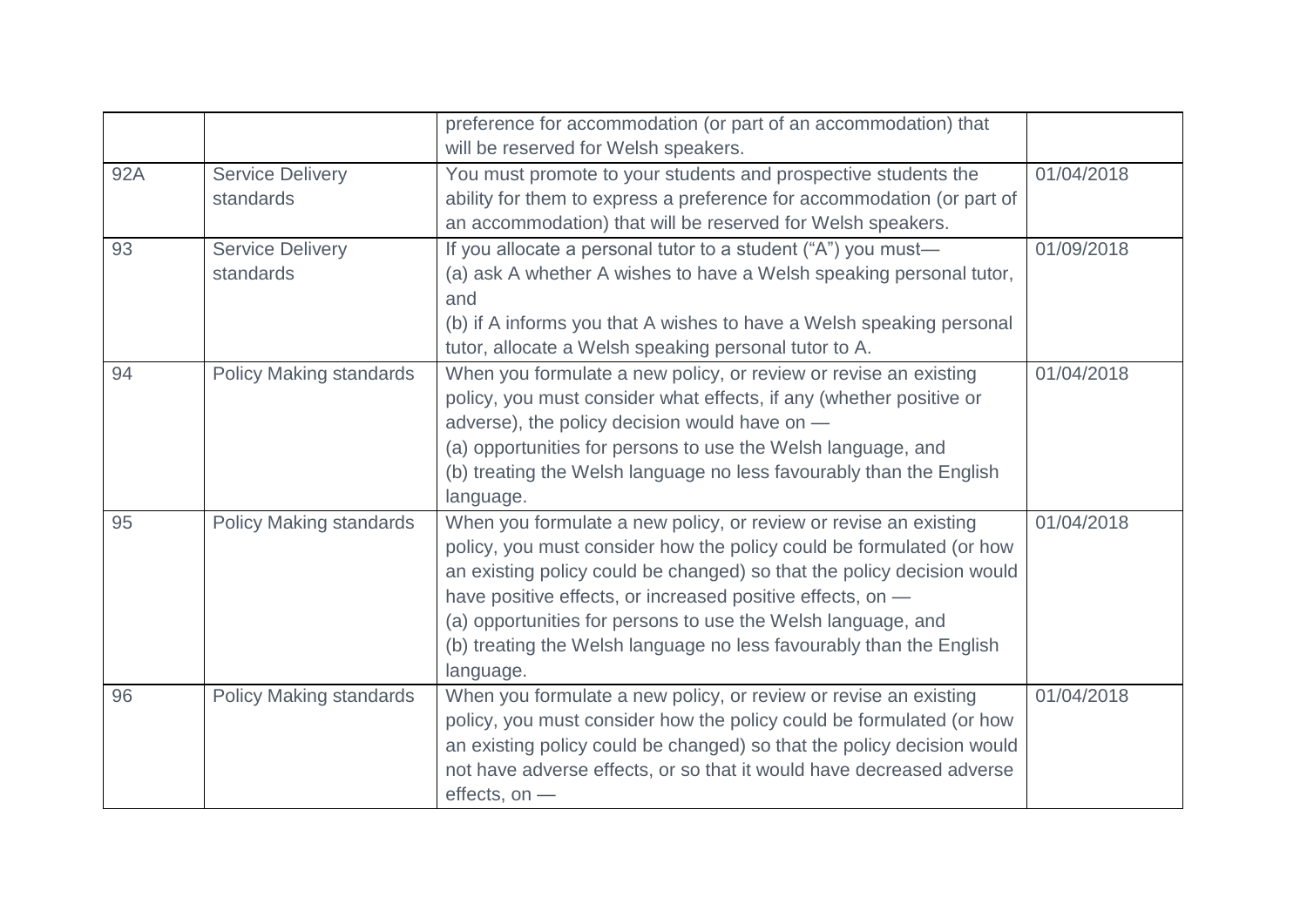|     |                                | (a) opportunities for persons to use the Welsh language, and<br>(b) treating the Welsh language no less favourably than the English        |            |
|-----|--------------------------------|--------------------------------------------------------------------------------------------------------------------------------------------|------------|
|     |                                | language.                                                                                                                                  |            |
| 97  | <b>Policy Making standards</b> | When you publish a consultation document which relates to a policy<br>decision, the document must consider, and seek views on, the effects | 01/04/2018 |
|     |                                | (whether positive or adverse) that the policy decision under<br>consideration would have on -                                              |            |
|     |                                |                                                                                                                                            |            |
|     |                                | (a) opportunities for persons to use the Welsh language, and                                                                               |            |
|     |                                | (b) treating the Welsh language no less favourably than the English<br>language.                                                           |            |
| 98  | <b>Policy Making standards</b> | When you publish a consultation document which relates to a policy<br>decision the document must consider, and seek views on, how the      | 01/04/2018 |
|     |                                | policy under consideration could be formulated or revised so that it                                                                       |            |
|     |                                | would have positive effects, or increased positive effects, on -                                                                           |            |
|     |                                | (a) opportunities for persons to use the Welsh language, and                                                                               |            |
|     |                                | (b) treating the Welsh language no less favourably than the English                                                                        |            |
|     |                                | language.                                                                                                                                  |            |
| 99  | <b>Policy Making standards</b> | When you publish a consultation document which relates to a policy<br>decision the document must consider, and seek views on, how the      | 01/04/2018 |
|     |                                | policy under consideration could be formulated or revised so that it                                                                       |            |
|     |                                | would not have adverse effects, or so that it would have decreased                                                                         |            |
|     |                                | adverse effects, on -                                                                                                                      |            |
|     |                                | (a) opportunities for persons to use the Welsh language, and                                                                               |            |
|     |                                | (b) treating the Welsh language no less favourably than the English                                                                        |            |
|     |                                | language.                                                                                                                                  |            |
| 100 | <b>Policy Making standards</b> | You must produce and publish a policy on awarding grants or                                                                                | 01/04/2018 |
|     |                                | providing financial assistance (or, where appropriate, amend an                                                                            |            |
|     |                                | existing policy) which requires you to take the following matters into                                                                     |            |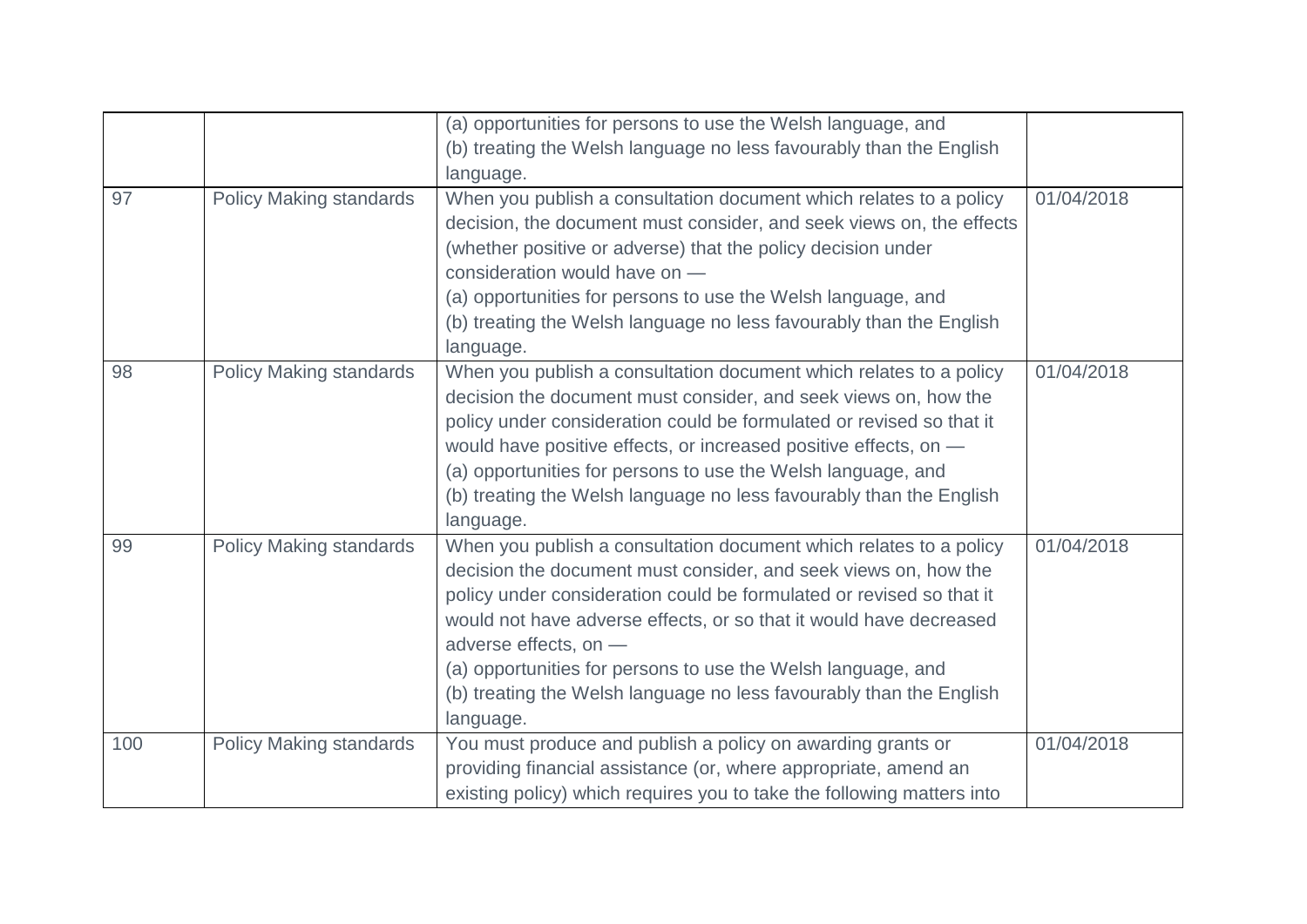|     |                                | account when you make decisions in relation to the awarding of a<br>grant or providing financial assistance -<br>(a) what effects, if any (and whether positive or negative), the<br>awarding of a grant or providing financial assistance would have on-<br>(i) opportunities for persons to use the Welsh language, and<br>(ii) treating the Welsh language no less favourably than the English<br>language;<br>(b) how the decision could be taken or implemented (for example, by<br>imposing conditions) so that it would have positive effects, or<br>increased positive effects, on-<br>(i) opportunities for persons to use the Welsh language, and<br>(ii) treating the Welsh language no less favourably than the English<br>language;<br>(c) how the decision could be taken or implemented (for example, by<br>imposing conditions) so that it would not have adverse effects, or so<br>that it would have decreased adverse effects on-<br>(i) opportunities for persons to use the Welsh language, and<br>(ii) treating the Welsh language no less favourably than the English<br>language;<br>(ch) whether you need to ask the applicant for any additional<br>information in order to assist you in assessing the effects of awarding<br>a grant or providing financial assistance on-<br>(i) opportunities for persons to use the Welsh language, and<br>(ii) treating the Welsh language no less favourably than the English<br>language. |            |
|-----|--------------------------------|-------------------------------------------------------------------------------------------------------------------------------------------------------------------------------------------------------------------------------------------------------------------------------------------------------------------------------------------------------------------------------------------------------------------------------------------------------------------------------------------------------------------------------------------------------------------------------------------------------------------------------------------------------------------------------------------------------------------------------------------------------------------------------------------------------------------------------------------------------------------------------------------------------------------------------------------------------------------------------------------------------------------------------------------------------------------------------------------------------------------------------------------------------------------------------------------------------------------------------------------------------------------------------------------------------------------------------------------------------------------------------------------------------------------------------------------------------------|------------|
| 101 | <b>Policy Making standards</b> | When you commission or undertake research that is intended to<br>assist you to make a policy decision, you must ensure that the<br>research considers what effects, if any (and whether positive or                                                                                                                                                                                                                                                                                                                                                                                                                                                                                                                                                                                                                                                                                                                                                                                                                                                                                                                                                                                                                                                                                                                                                                                                                                                         | 01/04/2018 |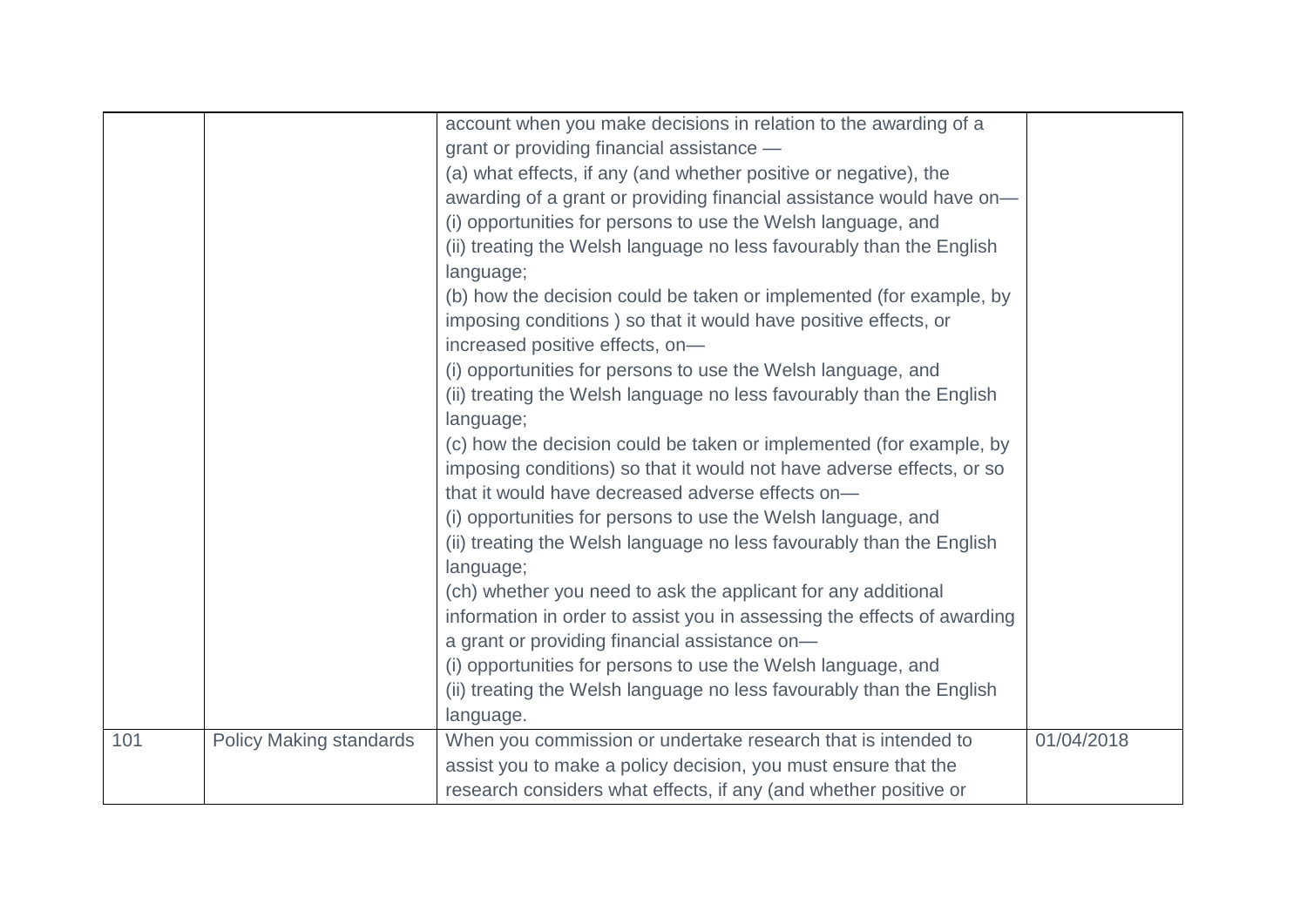|     |                                | adverse), the policy decision under consideration would have on-<br>(a) opportunities for persons to use the Welsh language, |            |
|-----|--------------------------------|------------------------------------------------------------------------------------------------------------------------------|------------|
|     |                                | and                                                                                                                          |            |
|     |                                | (b) treating the Welsh language no less favourably than the English                                                          |            |
|     |                                | language.                                                                                                                    |            |
| 102 | <b>Policy Making standards</b> | When you commission or undertake research that is intended to                                                                | 01/04/2018 |
|     |                                | assist you to make a policy decision, you must ensure that the                                                               |            |
|     |                                | research considers how the policy decision under consideration could                                                         |            |
|     |                                | be made so that it would have a positive effects, or so that it would                                                        |            |
|     |                                | have increased positive effects, on -                                                                                        |            |
|     |                                | (a) opportunities for persons to use the Welsh language, and                                                                 |            |
|     |                                | (b) treating the Welsh language no less favourably than the English                                                          |            |
|     |                                | language.                                                                                                                    |            |
| 103 | <b>Policy Making standards</b> | When you commission or undertake research that is intended to                                                                | 01/04/2018 |
|     |                                | assist you to make a policy decision, you must ensure that the                                                               |            |
|     |                                | research considers how the policy decision under consideration could                                                         |            |
|     |                                | be made so that it would not have adverse effects, or so that it would                                                       |            |
|     |                                | have decreased adverse effects, on -                                                                                         |            |
|     |                                | (a) opportunities for persons to use the Welsh language, and                                                                 |            |
|     |                                | (b) treating the Welsh language no less favourably than the English                                                          |            |
|     |                                | language.                                                                                                                    |            |
| 104 | <b>Policy Making standards</b> | When you develop or revise a course (or any component of a course)                                                           | 01/04/2018 |
|     |                                | you must consider-                                                                                                           |            |
|     |                                | (a) what effects, if any (and whether positive or negative), that course                                                     |            |
|     |                                | would have on-                                                                                                               |            |
|     |                                | (i) opportunities for persons to use the Welsh language, and                                                                 |            |
|     |                                | (ii) treating the Welsh language no less favourably than the English                                                         |            |
|     |                                | language;                                                                                                                    |            |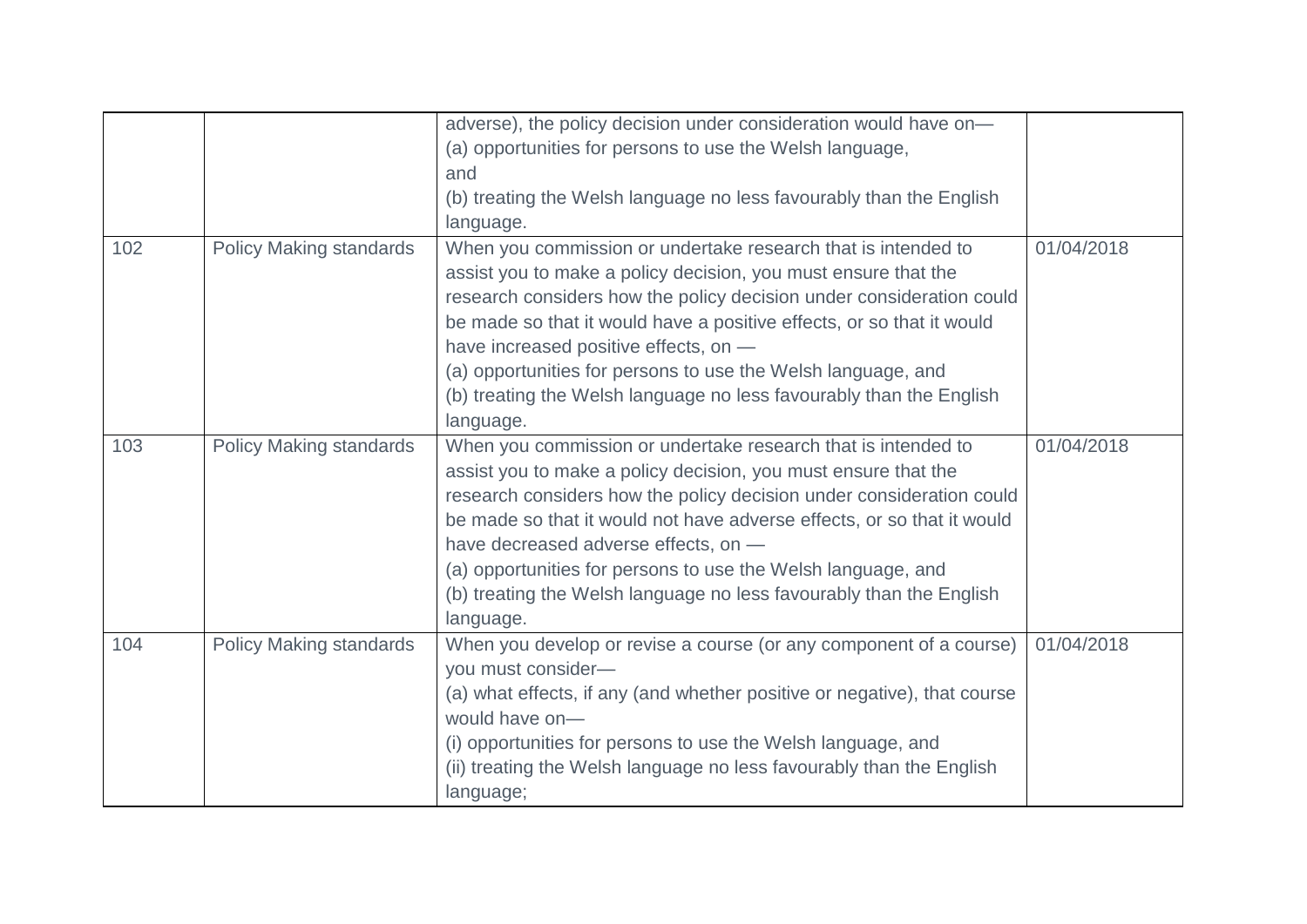|     |                              | (b) how that course would have positive effects, or increased positive<br>effects, on-<br>(i) opportunities for persons to use the Welsh language, and<br>(ii) treating the Welsh language no less favourably than the English<br>language;<br>(c) how that course would not have adverse effects, or so that it<br>would have decreased adverse effects on-<br>(i) opportunities for persons to use the Welsh language, and<br>(ii) treating the Welsh language no less favourably than the English |            |
|-----|------------------------------|------------------------------------------------------------------------------------------------------------------------------------------------------------------------------------------------------------------------------------------------------------------------------------------------------------------------------------------------------------------------------------------------------------------------------------------------------------------------------------------------------|------------|
|     |                              | language.                                                                                                                                                                                                                                                                                                                                                                                                                                                                                            |            |
| 105 | <b>Operational standards</b> | You must develop a policy on using Welsh internally for the purpose<br>of promoting and facilitating the use of the language, and you must<br>publish that policy on your intranet.                                                                                                                                                                                                                                                                                                                  | 01/04/2018 |
| 106 | <b>Operational standards</b> | When you offer a new post to an individual, you must ask that<br>individual whether he or she wishes for the contract of employment or<br>contract for services to be provided in Welsh; and if that is the<br>individual's wish you must provide the contract in Welsh.                                                                                                                                                                                                                             | 01/04/2018 |
| 107 | <b>Operational standards</b> | You must -<br>(a) ask each employee whether he or she wishes to receive any<br>paper correspondence that relates to his or her employment, and<br>which is addressed to him or her personally, in Welsh, and<br>(b) if an employee so wishes, provide any such correspondence to<br>that employee in Welsh.                                                                                                                                                                                          | 01/04/2018 |
| 108 | <b>Operational standards</b> | You must ask each employee whether he or she wishes to receive<br>any documents that outline his or her training needs or requirements<br>in Welsh; and if that is the employee's wish you must provide any<br>such documents to him or to her in Welsh.                                                                                                                                                                                                                                             | 01/04/2018 |
| 109 | <b>Operational standards</b> | You must ask each employee whether he or she wishes to receive                                                                                                                                                                                                                                                                                                                                                                                                                                       | 01/04/2018 |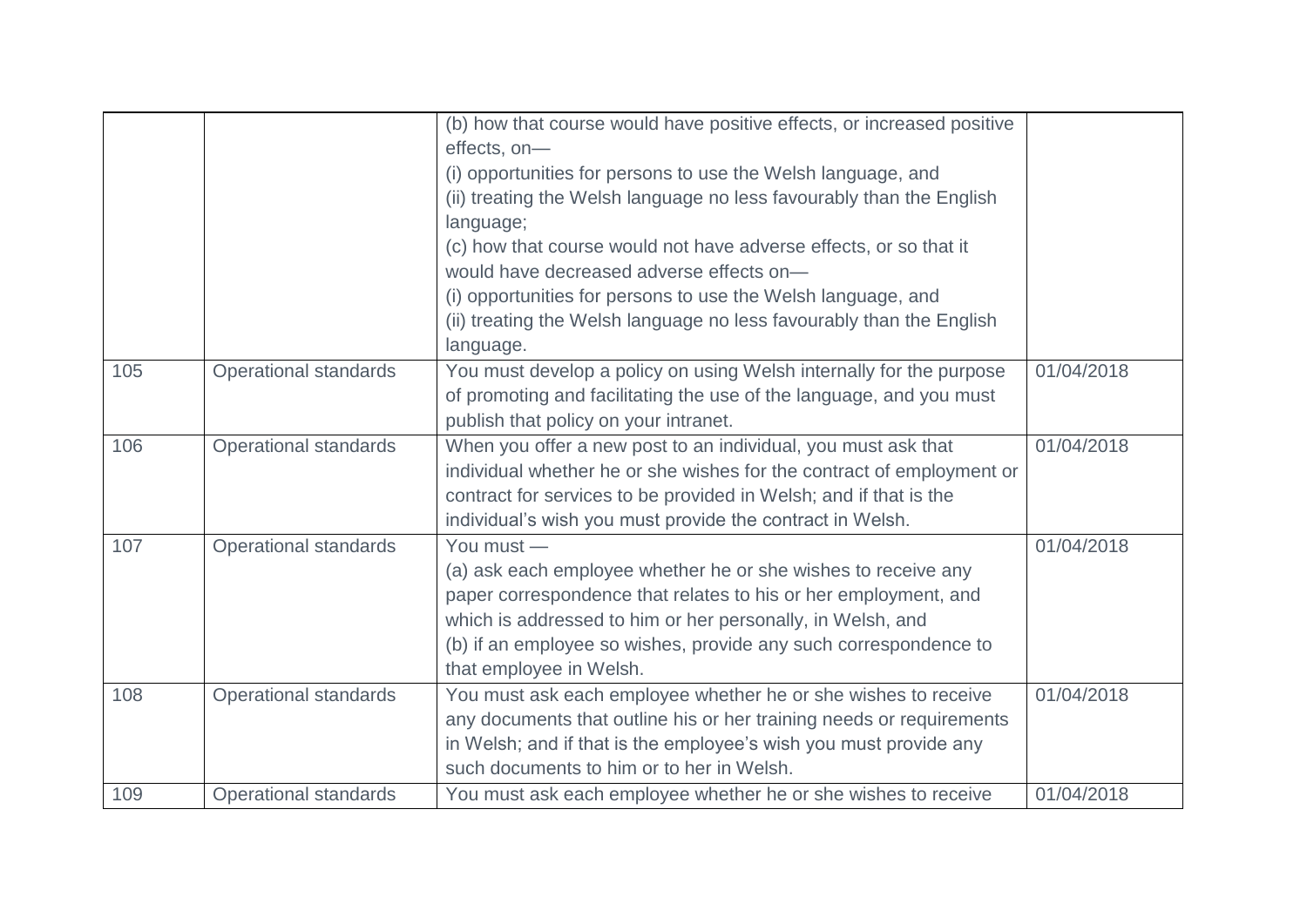|     |                              | any documents that outline his or her performance objectives in                                                                                                                                                                                                                                          |            |
|-----|------------------------------|----------------------------------------------------------------------------------------------------------------------------------------------------------------------------------------------------------------------------------------------------------------------------------------------------------|------------|
|     |                              | Welsh; and if that is the employee's wish you must provide any such                                                                                                                                                                                                                                      |            |
|     |                              | documents to him or to her in Welsh.                                                                                                                                                                                                                                                                     |            |
| 110 | <b>Operational standards</b> | You must ask each employee whether he or she wishes to receive<br>any documents that outline or record his or her career plan in Welsh;<br>and if that is the employee's wish you must provide any such<br>documents to him or to her in Welsh.                                                          | 01/04/2018 |
| 111 | <b>Operational standards</b> | You must ask each employee whether he or she wishes to receive<br>any forms that record and authorise -<br>(a) annual leave,<br>(b) absences from work, and<br>(c) flexible working hours,<br>in Welsh; and if that is an employee's wish, you must provide any<br>such forms to him or to her in Welsh. | 01/04/2018 |
| 112 | <b>Operational standards</b> | If you publish a policy relating to behaviour in the workplace, you<br>must publish it in Welsh.                                                                                                                                                                                                         | 01/04/2018 |
| 113 | <b>Operational standards</b> | If you publish a policy relating to health and well-being at work, you<br>must publish it in Welsh.                                                                                                                                                                                                      | 01/04/2018 |
| 114 | <b>Operational standards</b> | If you publish a policy relating to salaries or workplace benefits, you<br>must publish it in Welsh.                                                                                                                                                                                                     | 01/04/2018 |
| 115 | <b>Operational standards</b> | If you publish a policy relating to performance management, you<br>must publish it in Welsh.                                                                                                                                                                                                             | 01/04/2018 |
| 116 | <b>Operational standards</b> | If you publish a policy about absence from work, you must publish it<br>in Welsh.                                                                                                                                                                                                                        | 01/04/2018 |
| 117 | <b>Operational standards</b> | If you publish a policy relating to working conditions, you must<br>publish it in Welsh.                                                                                                                                                                                                                 | 01/04/2018 |
| 118 | <b>Operational standards</b> | If you publish a policy regarding work patterns, you must publish it in                                                                                                                                                                                                                                  | 01/04/2018 |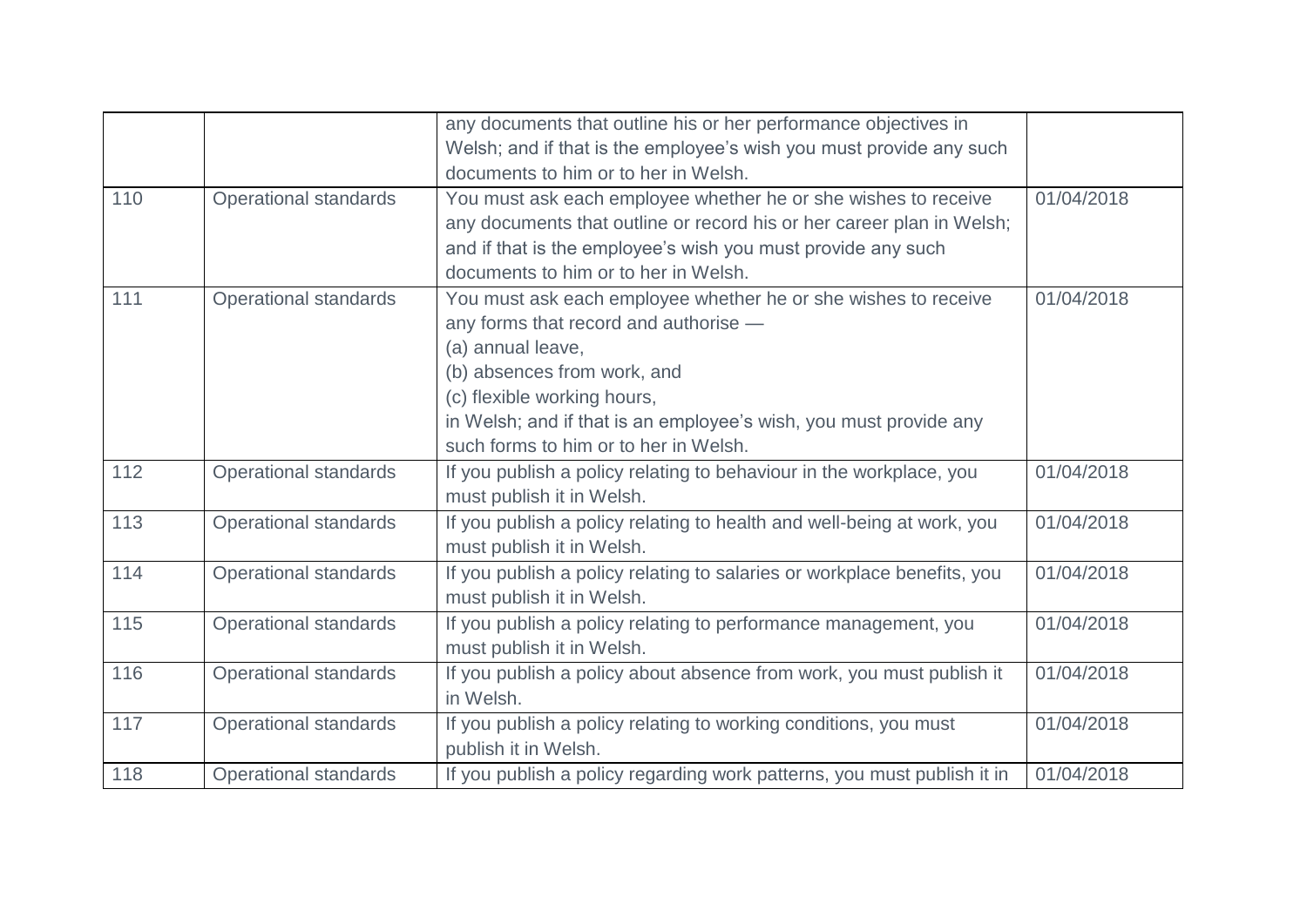|      |                              | Welsh.                                                                |            |
|------|------------------------------|-----------------------------------------------------------------------|------------|
| 119  | <b>Operational standards</b> | You must allow each member of staff -                                 | 01/04/2018 |
|      |                              | (a) to make complaints to you in Welsh, and                           |            |
|      |                              | (b) to respond in Welsh to any complaint made about him or about      |            |
|      |                              | her.                                                                  |            |
| 119A | <b>Operational standards</b> | You must state in any document that you have that sets out your       | 01/04/2018 |
|      |                              | procedures for making complaints that each member of staff may -      |            |
|      |                              | (a) make a complaint to you in Welsh, and                             |            |
|      |                              | (b) respond to a complaint made about him or about her in Welsh;      |            |
|      |                              | and you must also inform each member of staff of that right.          |            |
| 121  | <b>Operational standards</b> | If you receive a complaint from a member of staff or a complaint      | 01/04/2018 |
|      |                              | about a member of staff, and a meeting is required with that member   |            |
|      |                              | of staff, you must -                                                  |            |
|      |                              | (a) ask the member of staff whether he or she wishes to use the       |            |
|      |                              | Welsh language at the meeting;                                        |            |
|      |                              | (b) explain that you will provide a translation service from Welsh to |            |
|      |                              | English for that purpose if it is required;                           |            |
|      |                              | and if the member of staff wishes to use the Welsh language, you      |            |
|      |                              | must provide a simultaneous translation service from Welsh to         |            |
|      |                              | English at the meeting (unless you conduct the meeting in Welsh       |            |
|      |                              | without translation services).                                        |            |
| 122  | <b>Operational standards</b> | When you inform a member of staff of a decision you have reached      | 01/04/2018 |
|      |                              | in relation to a complaint made by him or by her, or in relation to a |            |
|      |                              | complaint made about him or about her, you must do so in Welsh if     |            |
|      |                              | that member of staff-                                                 |            |
|      |                              | (a) made the complaint in Welsh,                                      |            |
|      |                              | (b) responded in Welsh to a complaint about him or about her,         |            |
|      |                              | (c) asked for a meeting about the complaint to be conducted in        |            |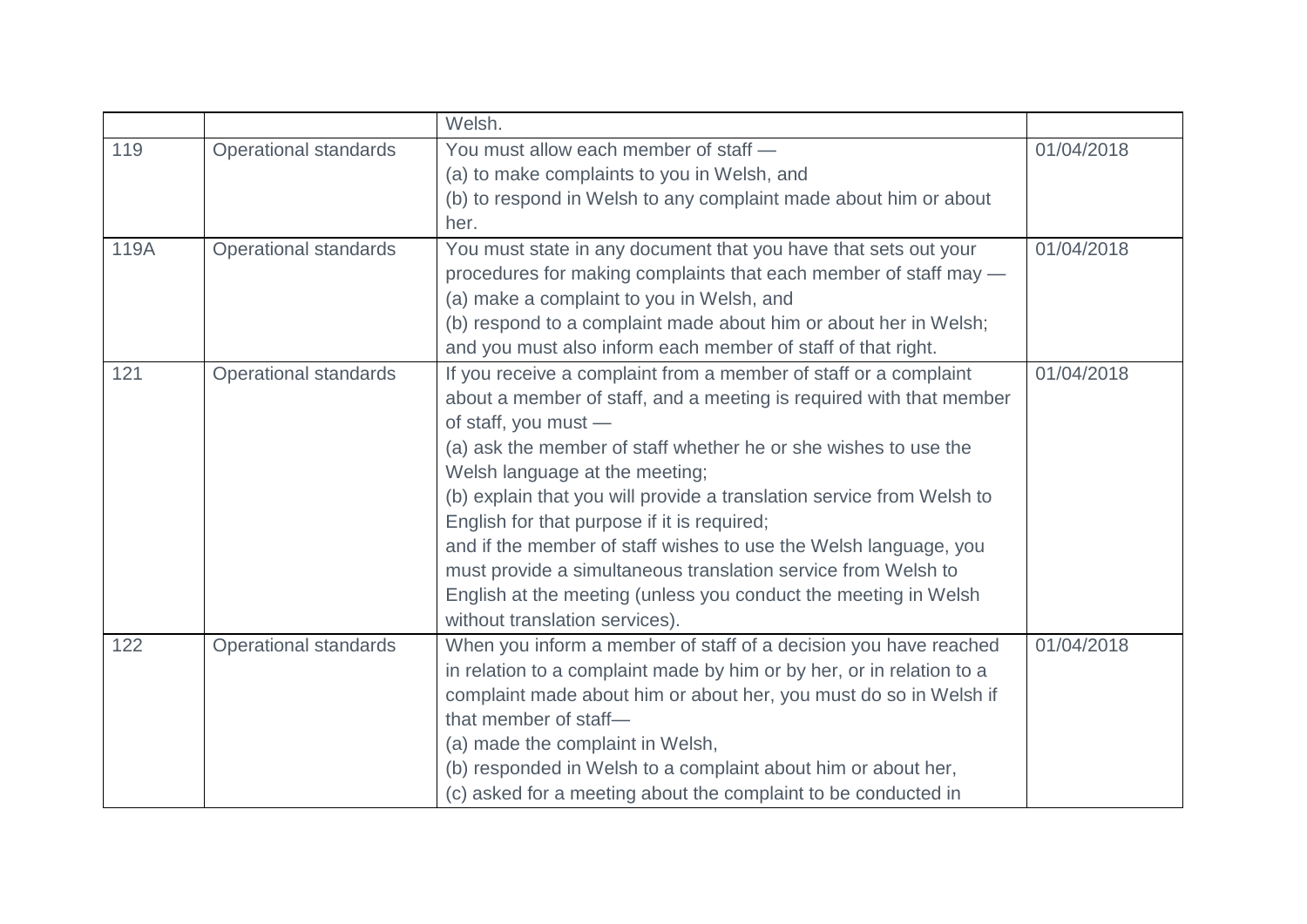|      |                              | Welsh, or                                                                |            |
|------|------------------------------|--------------------------------------------------------------------------|------------|
|      |                              | (ch) asked to use the Welsh language at a meeting about the              |            |
|      |                              | complaint.                                                               |            |
| 123  | <b>Operational standards</b> | You must allow all members of staff to respond in Welsh to               | 01/04/2018 |
|      |                              | allegations made against them in any internal disciplinary process.      |            |
| 123A | <b>Operational standards</b> | You must -                                                               | 01/04/2018 |
|      |                              | (a) state in any document that you have which sets out your              |            |
|      |                              | arrangements for disciplining staff that any member of staff may         |            |
|      |                              | respond in Welsh to any allegations made against him or against her,     |            |
|      |                              | and                                                                      |            |
|      |                              | (b) if you commence a disciplinary procedure in relation to a member     |            |
|      |                              | of staff, inform that member of staff of that right.                     |            |
| 125  | <b>Operational standards</b> | If you organise a meeting with a member of staff regarding a             | 01/04/2018 |
|      |                              | disciplinary matter that relates to his or her conduct you must -        |            |
|      |                              | (a) ask the member of staff whether he or she wishes to use the          |            |
|      |                              | Welsh language at the meeting, and                                       |            |
|      |                              | (b) explain that you will provide a translation service for that purpose |            |
|      |                              | if it is required;                                                       |            |
|      |                              | and, if the member of staff wishes to use the Welsh language, you        |            |
|      |                              | must provide a simultaneous translation service from Welsh to            |            |
|      |                              | English at the meeting (unless you conduct the meeting in Welsh          |            |
|      |                              | without a translation service).                                          |            |
| 126  | <b>Operational standards</b> | When you inform a member of staff of a decision you have reached         | 01/04/2018 |
|      |                              | following a disciplinary process, you must do so in Welsh if that        |            |
|      |                              | member of staff-                                                         |            |
|      |                              | (a) responded to allegations made against him or her in Welsh,           |            |
|      |                              | (b) asked for a meeting regarding the disciplinary process to be         |            |
|      |                              | conducted in Welsh, or                                                   |            |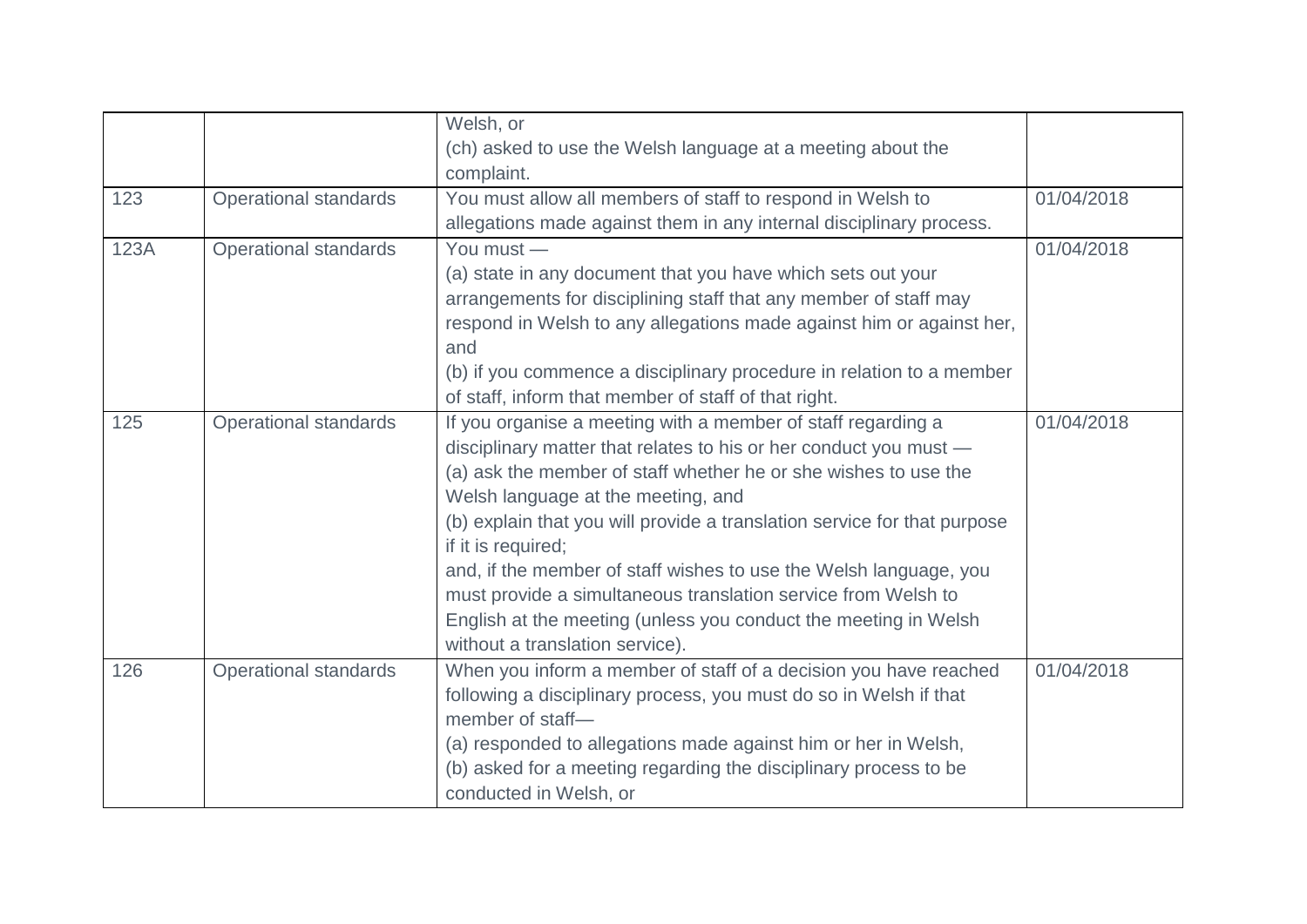|     |                              | (c) asked to use the Welsh language at a meeting regarding the<br>disciplinary process.                                                                                                                                                                                                                          |            |
|-----|------------------------------|------------------------------------------------------------------------------------------------------------------------------------------------------------------------------------------------------------------------------------------------------------------------------------------------------------------|------------|
| 127 | Operational standards        | You must provide staff with computer software for checking spelling<br>and grammar in Welsh, and provide Welsh language interfaces for<br>software (where an interface exists).                                                                                                                                  | 01/04/2018 |
| 128 | <b>Operational standards</b> | You must ensure that -<br>(a) the text of each page of your intranet is available in Welsh,<br>(b) every Welsh language page on your intranet is fully functional,<br>and<br>(c) the Welsh language is treated no less favourably than the English<br>language on your intranet.                                 | 01/10/2019 |
|     |                              | You must comply with standard 128 in relation to pages on your<br>intranet that relate to matters within the following operational<br>standards:                                                                                                                                                                 |            |
|     |                              | O the use of the Welsh language within your internal<br>administration;<br>O complaints made by a member of staff;<br>O disciplining staff;<br>developing skills through the planning and training of<br>$\bullet$<br>your workforce; and<br>O recruiting and appointing.                                        |            |
| 131 | <b>Operational standards</b> | If you have a Welsh language page on your intranet that corresponds<br>to an English language page, you must state clearly on the English<br>language page that the page is also available in Welsh, and must<br>provide a direct link to the Welsh language page on the<br>corresponding English language page. | 01/10/2019 |
| 132 | <b>Operational standards</b> | You must designate and maintain a page (or pages) on your intranet                                                                                                                                                                                                                                               | 01/04/2018 |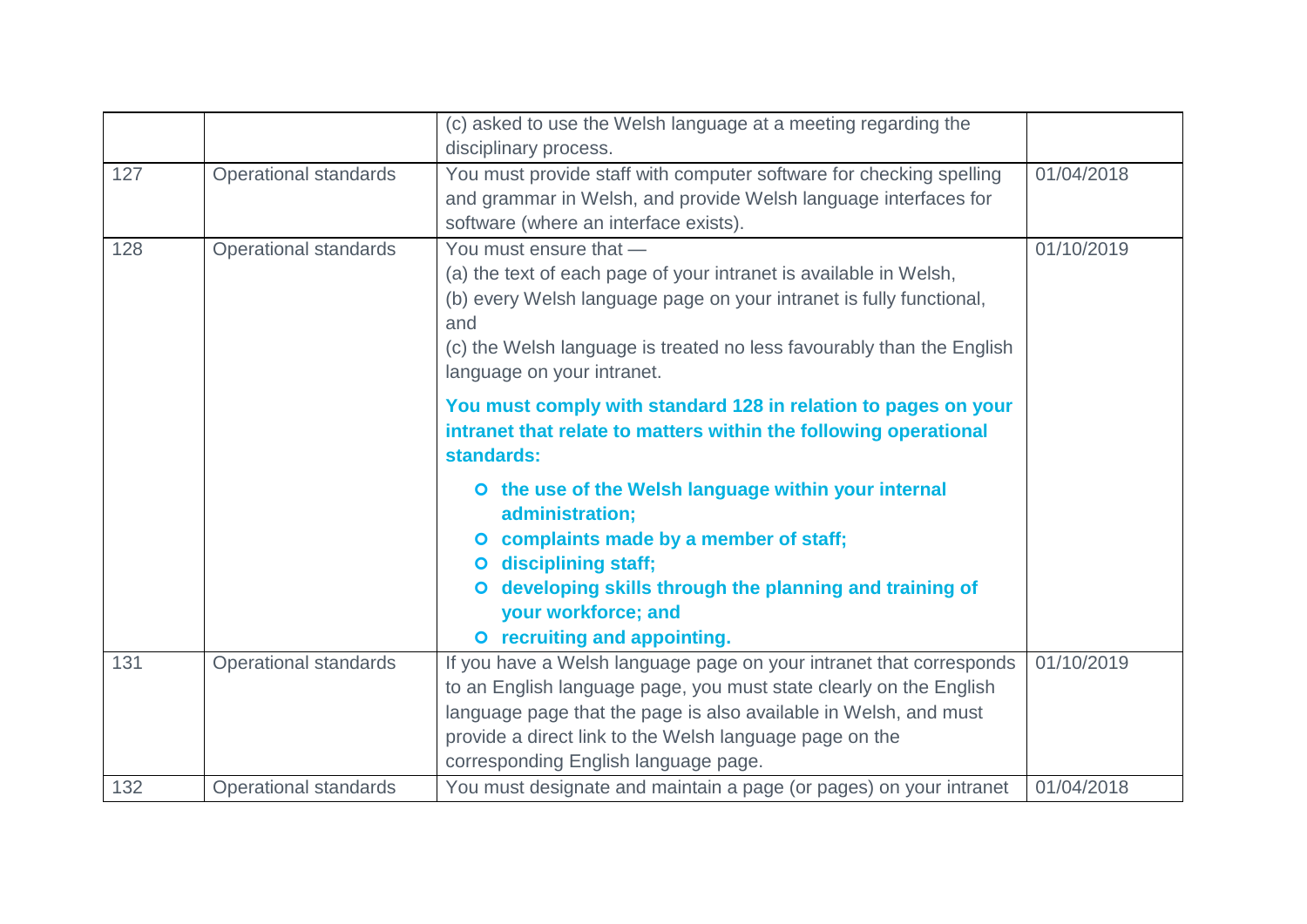|     |                              | which provides services and support material to promote the Welsh    |            |
|-----|------------------------------|----------------------------------------------------------------------|------------|
|     |                              | language and to assist your staff to use the Welsh language.         |            |
| 133 | <b>Operational standards</b> | You must provide the interface and menus on your intranet pages in   | 01/10/2019 |
|     |                              | Welsh.                                                               |            |
| 134 | <b>Operational standards</b> | You must assess the Welsh language skills of your employees.         | 01/04/2018 |
| 135 | <b>Operational standards</b> | You must provide training in Welsh in the following areas, if you    | 01/04/2018 |
|     |                              | provide such training in English -                                   |            |
|     |                              | (a) recruitment and interviewing;                                    |            |
|     |                              | (b) performance management;                                          |            |
|     |                              | (c) complaints and disciplinary procedures;                          |            |
|     |                              | (ch) induction;                                                      |            |
|     |                              | (d) dealing with the public; and                                     |            |
|     |                              | (dd) health and safety.                                              |            |
| 136 | <b>Operational standards</b> | You must provide training (in Welsh) on using Welsh effectively in - | 01/04/2018 |
|     |                              | (a) meetings;                                                        |            |
|     |                              | (b) interviews; and                                                  |            |
|     |                              | (c) complaints and disciplinary procedures.                          |            |
| 137 | <b>Operational standards</b> | You must provide training to staff who provide careers advice on the | 01/04/2018 |
|     |                              | value of Welsh language skills in the employment sector.             |            |
| 138 | <b>Operational standards</b> | You must provide opportunities during working hours -                | 01/04/2018 |
|     |                              | (a) for your employees to receive basic Welsh language lessons, and  |            |
|     |                              | (b) for employees who manage others to receive training on using the |            |
|     |                              | Welsh language in their role as managers.                            |            |
| 139 | <b>Operational standards</b> | You must provide opportunities for employees who have completed      | 01/04/2018 |
|     |                              | basic Welsh language training to receive further training, free of   |            |
|     |                              | charge, to develop their language skills.                            |            |
| 140 | <b>Operational standards</b> | You must providing training courses so that your employees can       | 01/04/2018 |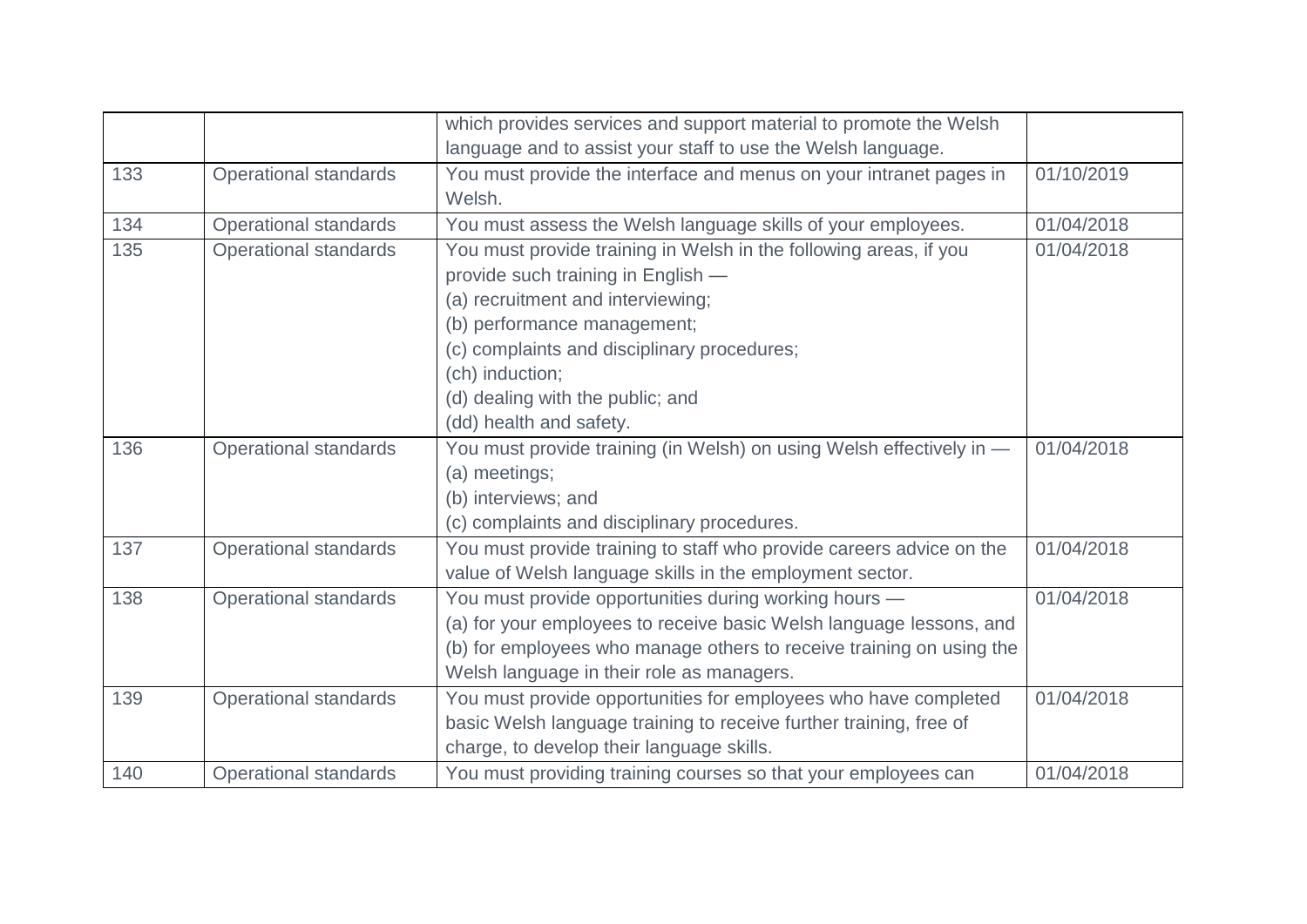|      |                              | develop -                                                              |            |
|------|------------------------------|------------------------------------------------------------------------|------------|
|      |                              | (a) awareness of the Welsh language (including awareness of its        |            |
|      |                              | history and its role in Welsh culture);                                |            |
|      |                              | (b) an understanding of the duty to operate in accordance with the     |            |
|      |                              | Welsh language standards;                                              |            |
|      |                              | (c) an understanding of how the Welsh language can be used in the      |            |
|      |                              | workplace.                                                             |            |
| 141  | <b>Operational standards</b> | When you provide information to new employees (for example by          | 01/04/2018 |
|      |                              | means of an induction process), you must provide information for the   |            |
|      |                              | purpose of raising their awareness of the Welsh language.              |            |
| 142  | <b>Operational standards</b> | You must provide wording or a logo for your staff to include in e-mail | 01/04/2018 |
|      |                              | signatures which will enable them to indicate whether they speak       |            |
|      |                              | Welsh fluently or whether they are learning the language.              |            |
| 143  | <b>Operational standards</b> | You must provide wording for your employees which will enable them     | 01/04/2018 |
|      |                              | to include a Welsh language version of their contact details in e-mail |            |
|      |                              | messages, and to provide a Welsh language version of any message       |            |
|      |                              | which informs others that they are unavailable to respond to e-mail    |            |
|      |                              | messages.                                                              |            |
| 144  | <b>Operational standards</b> | You must make available to members of staff who are able to speak      | 01/04/2018 |
|      |                              | Welsh a badge for them to wear to convey that.                         |            |
| 144A | <b>Operational standards</b> | You must promote to members of staff the wearing of a badge that       | 01/04/2018 |
|      |                              | conveys that a member of staff is able to speak Welsh.                 |            |
| 145  | <b>Operational standards</b> | When you assess the requirements for a new or vacant post, you         | 01/04/2018 |
|      |                              | must assess the need for Welsh language skills, and categorise it as   |            |
|      |                              | a post where one or more of the following apply —                      |            |
|      |                              | (a) Welsh language skills are essential;                               |            |
|      |                              | (b) Welsh language skills need to be learnt when appointed to the      |            |
|      |                              | post;                                                                  |            |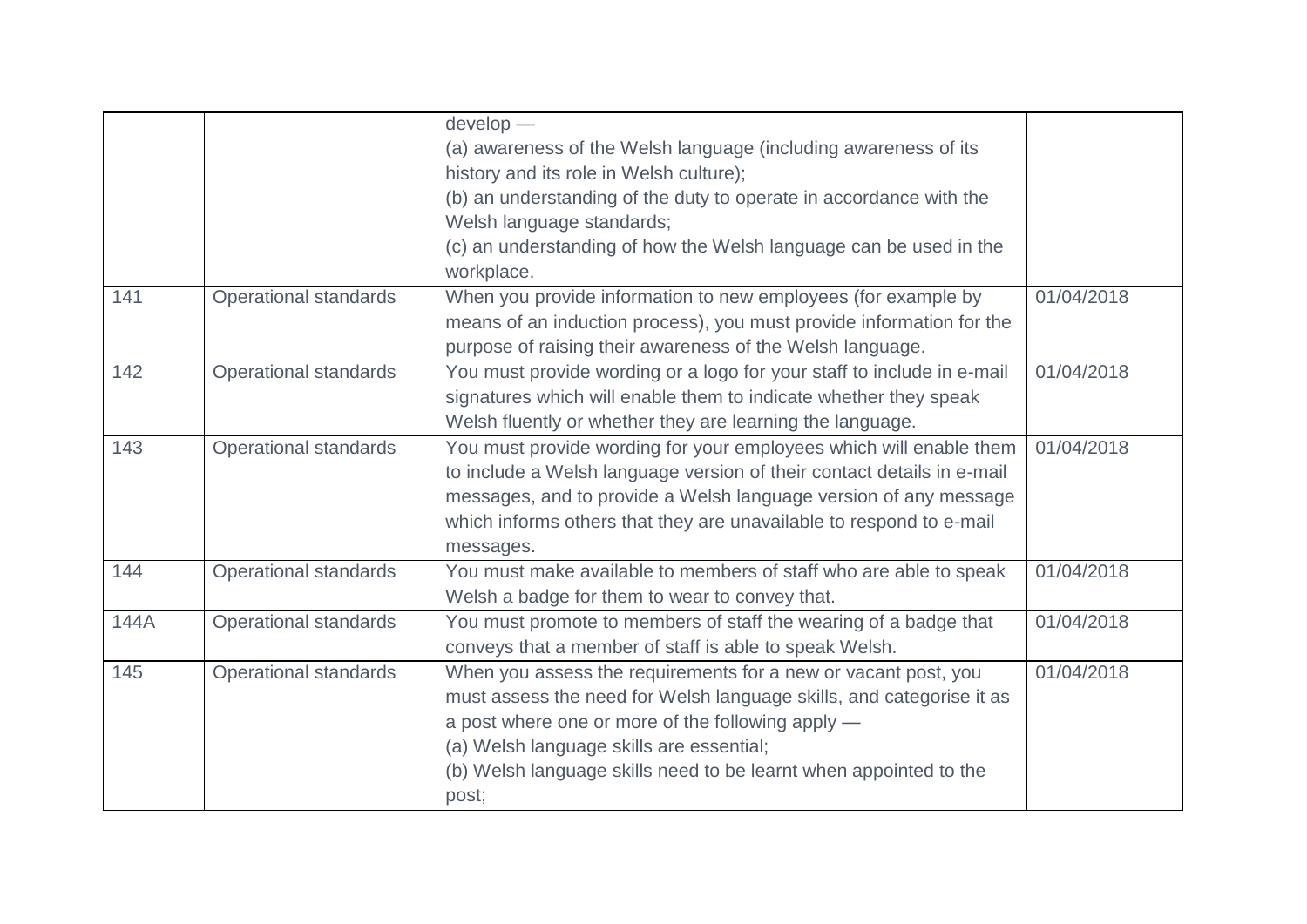|      |                              | (c) Welsh language skills are desirable; or                           |            |
|------|------------------------------|-----------------------------------------------------------------------|------------|
|      |                              | (ch) Welsh language skills are not necessary.                         |            |
| 145A | <b>Operational standards</b> | If you have categorised a post as one where Welsh language skills     | 01/04/2018 |
|      |                              | are essential, desirable or need to be learnt you must -              |            |
|      |                              | (a) specify that when advertising the post, and                       |            |
|      |                              | (b) advertise the post in Welsh.                                      |            |
| 146  | <b>Operational standards</b> | When you advertise a post, you must state that applications may be    | 01/04/2018 |
|      |                              | submitted in Welsh, and that an application submitted in Welsh will   |            |
|      |                              | not be treated less favourably than an application submitted in       |            |
|      |                              | English.                                                              |            |
| 146A | <b>Operational standards</b> | If you publish $-$                                                    | 01/04/2018 |
|      |                              | (a) application forms for posts;                                      |            |
|      |                              | (b) material that explains your procedure for applying for posts;     |            |
|      |                              | (c) information about your interview process, or about other          |            |
|      |                              | assessment methods when applying for posts;                           |            |
|      |                              | (ch) job descriptions;                                                |            |
|      |                              | you must publish them in Welsh; and you must ensure that the Welsh    |            |
|      |                              | language versions of the documents are treated no less favourably     |            |
|      |                              | than any English language versions of those documents.                |            |
| 146B | <b>Operational standards</b> | You must not treat an application for a post made in Welsh less       | 01/04/2018 |
|      |                              | favourably than you treat an application made in English (including,  |            |
|      |                              | amongst other matters, in relation to the closing date you set for    |            |
|      |                              | receiving applications and in relation to any timescale for informing |            |
|      |                              | individuals of decisions).                                            |            |
| 148  | <b>Operational standards</b> | You must ensure that your application forms for posts -               | 01/04/2018 |
|      |                              | (a) provide a space for individuals to indicate that they wish to use |            |
|      |                              | the Welsh language at an interview or at any other method of          |            |
|      |                              | assessment, and                                                       |            |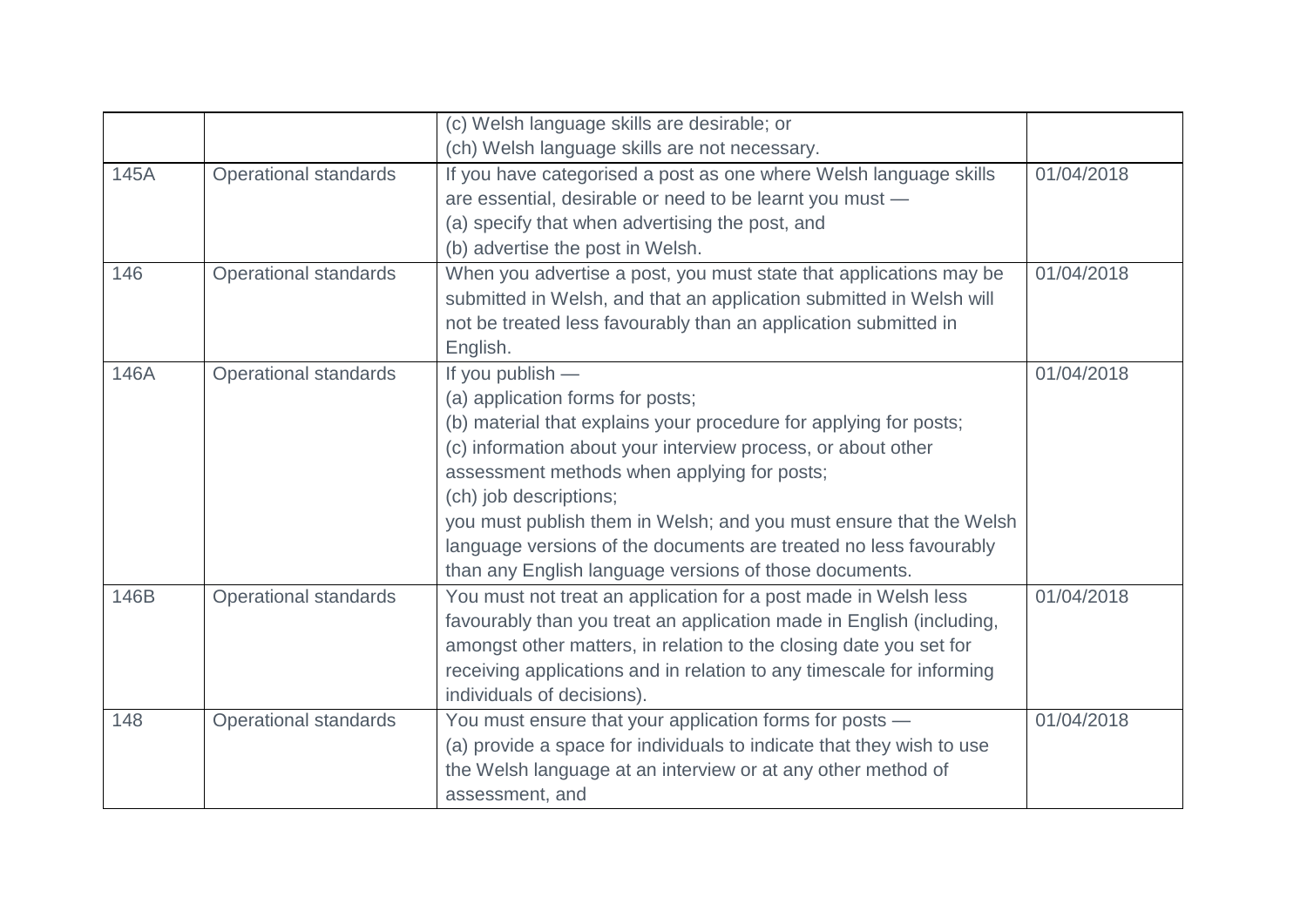|     |                              | (b) explain that you will provide a translation service from Welsh to  |            |
|-----|------------------------------|------------------------------------------------------------------------|------------|
|     |                              | English for that purpose if it is required;                            |            |
|     |                              | and, if the individual wishes to use the Welsh language at the         |            |
|     |                              | interview or assessment, you must provide a simultaneous               |            |
|     |                              | translation service at the interview or assessment (unless you         |            |
|     |                              | conduct the interview or assessment in Welsh without that translation  |            |
|     |                              | service).                                                              |            |
| 149 | <b>Operational standards</b> | When you inform an individual of your decision in relation to an       | 01/04/2018 |
|     |                              | application for a post, you must do so in Welsh if the application was |            |
|     |                              | made in Welsh.                                                         |            |
| 150 | <b>Operational standards</b> | When you erect a new sign or renew a sign in your workplace            | 01/04/2018 |
|     |                              | (including temporary signs), any text displayed on the sign must be    |            |
|     |                              | displayed in Welsh (whether on the same sign as the corresponding      |            |
|     |                              | English language text or on a separate sign), and if the same text is  |            |
|     |                              | displayed in Welsh and in English, you must not treat the Welsh        |            |
|     |                              | language text less favourably than the English language text.          |            |
| 151 | <b>Operational standards</b> | When you erect a new sign or renew a sign in your workplace            | 01/04/2018 |
|     |                              | (including temporary signs) which conveys the same information in      |            |
|     |                              | Welsh and in English, the Welsh language text must be positioned so    |            |
|     |                              | that it is likely to be read first.                                    |            |
| 152 | <b>Operational standards</b> | You must ensure that the Welsh language text on signs displayed in     | 01/04/2018 |
|     |                              | your workplace is accurate in terms of meaning and expression.         |            |
| 153 | <b>Operational standards</b> | When you make announcements in the workplace using audio               | 01/04/2018 |
|     |                              | equipment, that announcement must be made in Welsh, and if the         |            |
|     |                              | announcement is made in Welsh and in English, the announcement         |            |
|     |                              | must be made in Welsh first.                                           |            |
| 154 | <b>Record Keeping</b>        | You must keep a record, in relation to each financial year, of the     | 01/04/2018 |
|     | standards                    | number of complaints you receive relating to your compliance with      |            |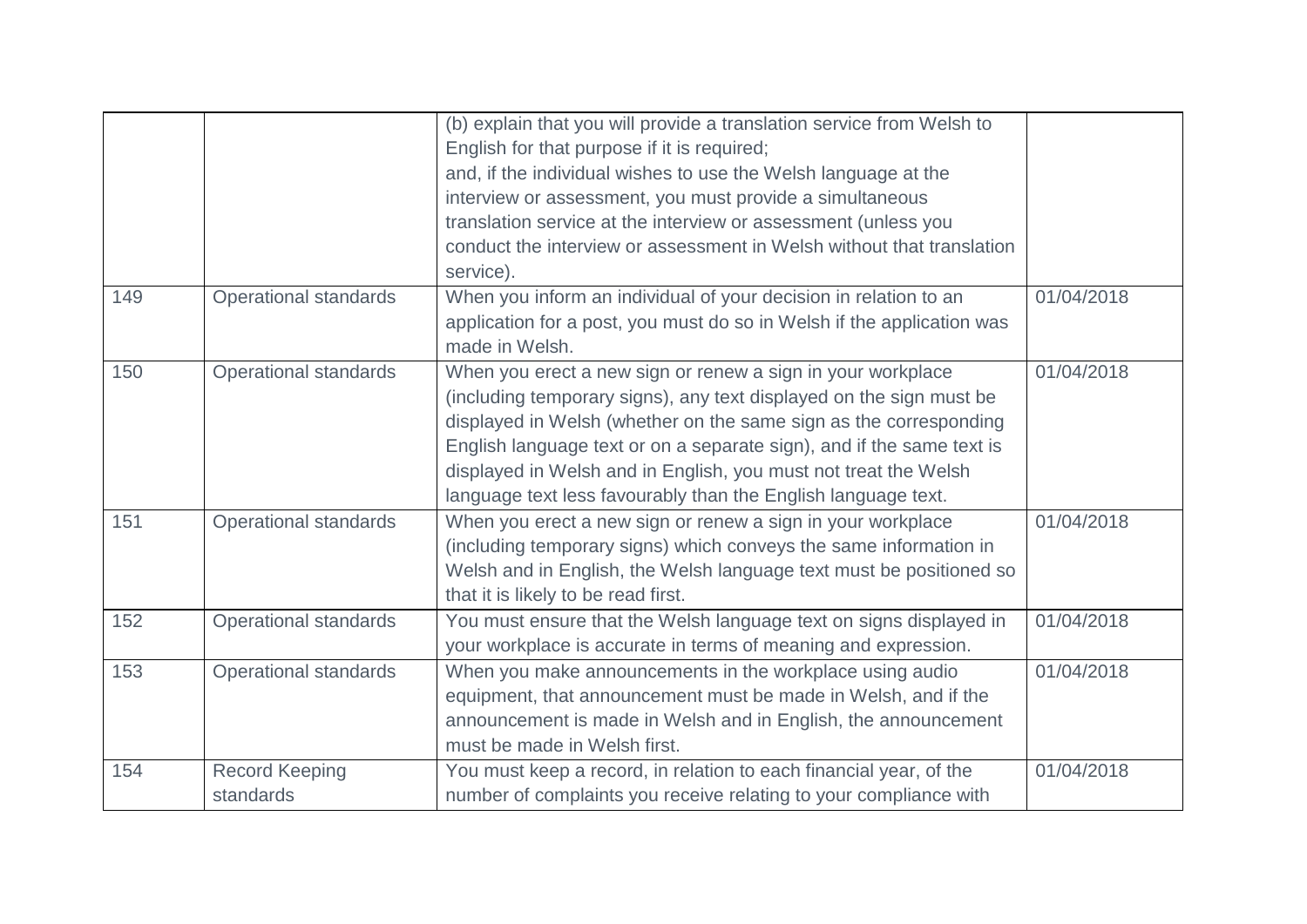|     |                       | standards.                                                           |            |
|-----|-----------------------|----------------------------------------------------------------------|------------|
| 155 | <b>Record Keeping</b> | You must keep a copy of any written complaint that you receive that  | 01/04/2018 |
|     | standards             | relates to your compliance with the standards with which you are     |            |
|     |                       | under a duty to comply.                                              |            |
| 156 | <b>Record Keeping</b> | You must keep a copy of any written complaint that you receive that  | 01/04/2018 |
|     | standards             | relates to the Welsh language (whether or not that complaint relates |            |
|     |                       | to the standards with which you are under a duty to comply).         |            |
| 157 | <b>Record Keeping</b> | You must keep a record of the steps that you have taken in order to  | 01/04/2018 |
|     | standards             | ensure compliance with the policy making standards with which you    |            |
|     |                       | are under a duty to comply.                                          |            |
| 158 | <b>Record Keeping</b> | You must keep a record (following assessments of your employees'     | 01/04/2018 |
|     | standards             | Welsh language skills made in accordance with standard 134), of the  |            |
|     |                       | number of employees who have Welsh language skills at the end of     |            |
|     |                       | each financial year and, where you have that information, you must   |            |
|     |                       | keep a record of the skill level of those employees.                 |            |
| 159 | <b>Record Keeping</b> | You must keep a record, for each financial year of-                  | 01/04/2018 |
|     | standards             | (a) the number of members of staff who attended training courses     |            |
|     |                       | provided in Welsh (in accordance with standard 135), and             |            |
|     |                       | (b) if a Welsh version of a course was provided in accordance with   |            |
|     |                       | standard 135, the percentage of the total number of staff attending  |            |
|     |                       | the course who attended that version.                                |            |
| 161 | <b>Record Keeping</b> | You must keep a copy of every assessment that you carry out (in      | 01/04/2018 |
|     | standards             | accordance with standard 145) in respect of the Welsh language       |            |
|     |                       | skills that may be needed in relation to a new or vacant post.       |            |
| 162 | <b>Record Keeping</b> | You must keep a record, in relation to each financial year, of the   | 01/04/2018 |
|     | standards             | number of new and vacant posts which were categorised (in            |            |
|     |                       | accordance with standard 145) as posts where-                        |            |
|     |                       | (a) Welsh language skills are essential;                             |            |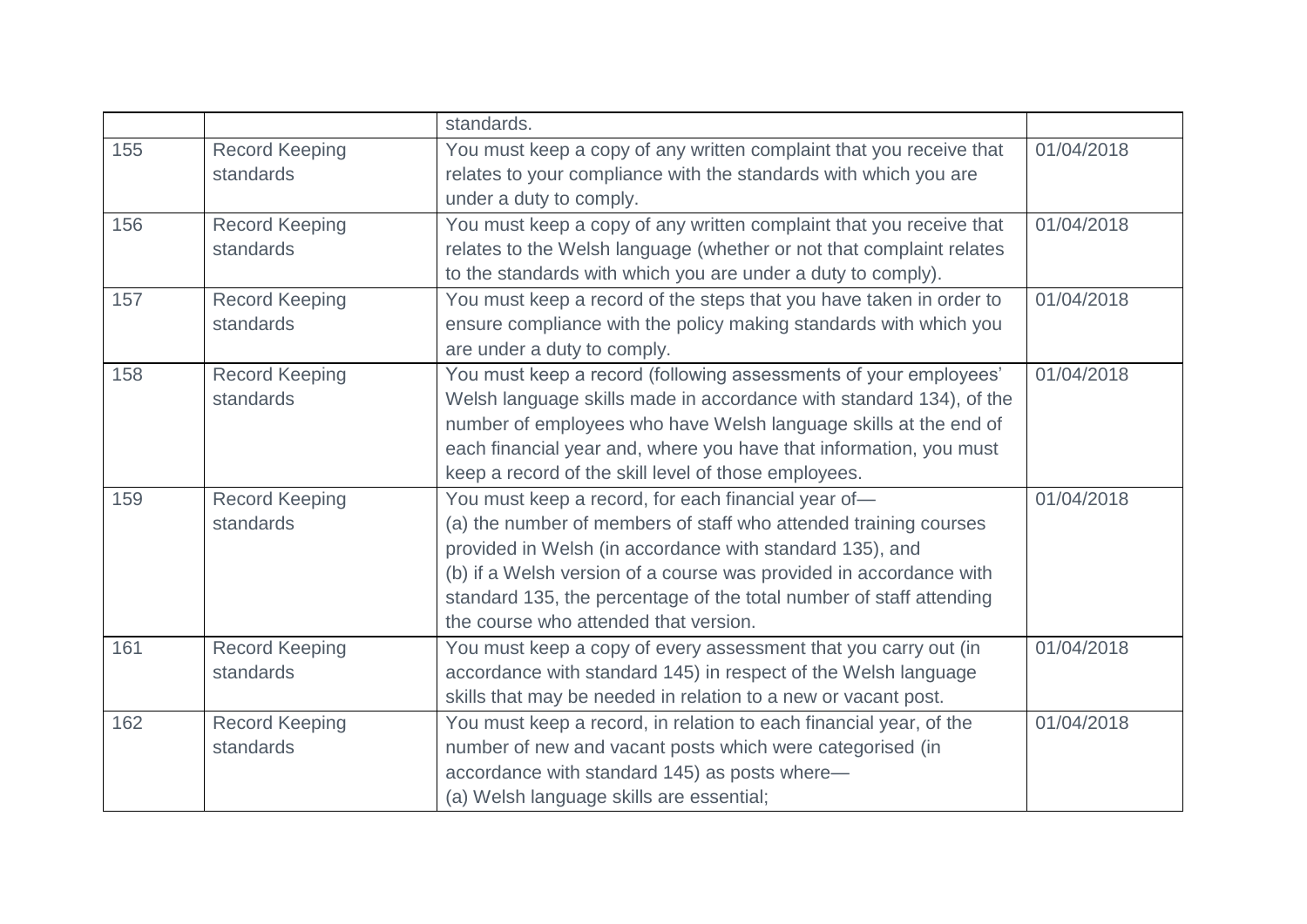|     |                          | (b) Welsh language skills need to be learnt when appointed to the<br>post;<br>(c) Welsh language skills are desirable; or |            |
|-----|--------------------------|---------------------------------------------------------------------------------------------------------------------------|------------|
|     |                          | (ch) Welsh language skills are not necessary.                                                                             |            |
| 163 | Standards that deal with | You must ensure that a document which records the service delivery                                                        | 01/04/2018 |
|     | supplementary matters -  | standards with which you are under a duty to comply, and the extent                                                       |            |
|     | <b>Service Delivery</b>  | to which you are under a duty to comply with those standards, is                                                          |            |
|     | standards                | available-                                                                                                                |            |
|     |                          | (a) on your website, and                                                                                                  |            |
|     |                          | (b) in each of your offices that are open to the public.                                                                  |            |
| 164 | Standards that deal with | You must-                                                                                                                 | 01/04/2018 |
|     | supplementary matters -  | (a) ensure that you have a complaints procedure that deals with the                                                       |            |
|     | <b>Service Delivery</b>  | following matters-                                                                                                        |            |
|     | standards                | (i) how you intend to deal with complaints relating to your compliance                                                    |            |
|     |                          | with the service delivery standards with which you are under a duty to<br>comply, and                                     |            |
|     |                          | (ii) how you will provide training for your staff in relation to dealing<br>with those complaints,                        |            |
|     |                          | (b) publish a document that records that procedure on your website,                                                       |            |
|     |                          | and                                                                                                                       |            |
|     |                          | (c) ensure that a copy of that document is available in each of your                                                      |            |
|     |                          | offices that are open to the public.                                                                                      |            |
| 165 | Standards that deal with | You must-                                                                                                                 | 01/04/2018 |
|     | supplementary matters -  | (a) ensure that you have arrangements for-                                                                                |            |
|     | <b>Service Delivery</b>  | (i) overseeing the way you comply with the service delivery standards                                                     |            |
|     | standards                | with which you are under a duty to comply,                                                                                |            |
|     |                          | (ii) promoting the services that you offer in accordance with those                                                       |            |
|     |                          | standards, and                                                                                                            |            |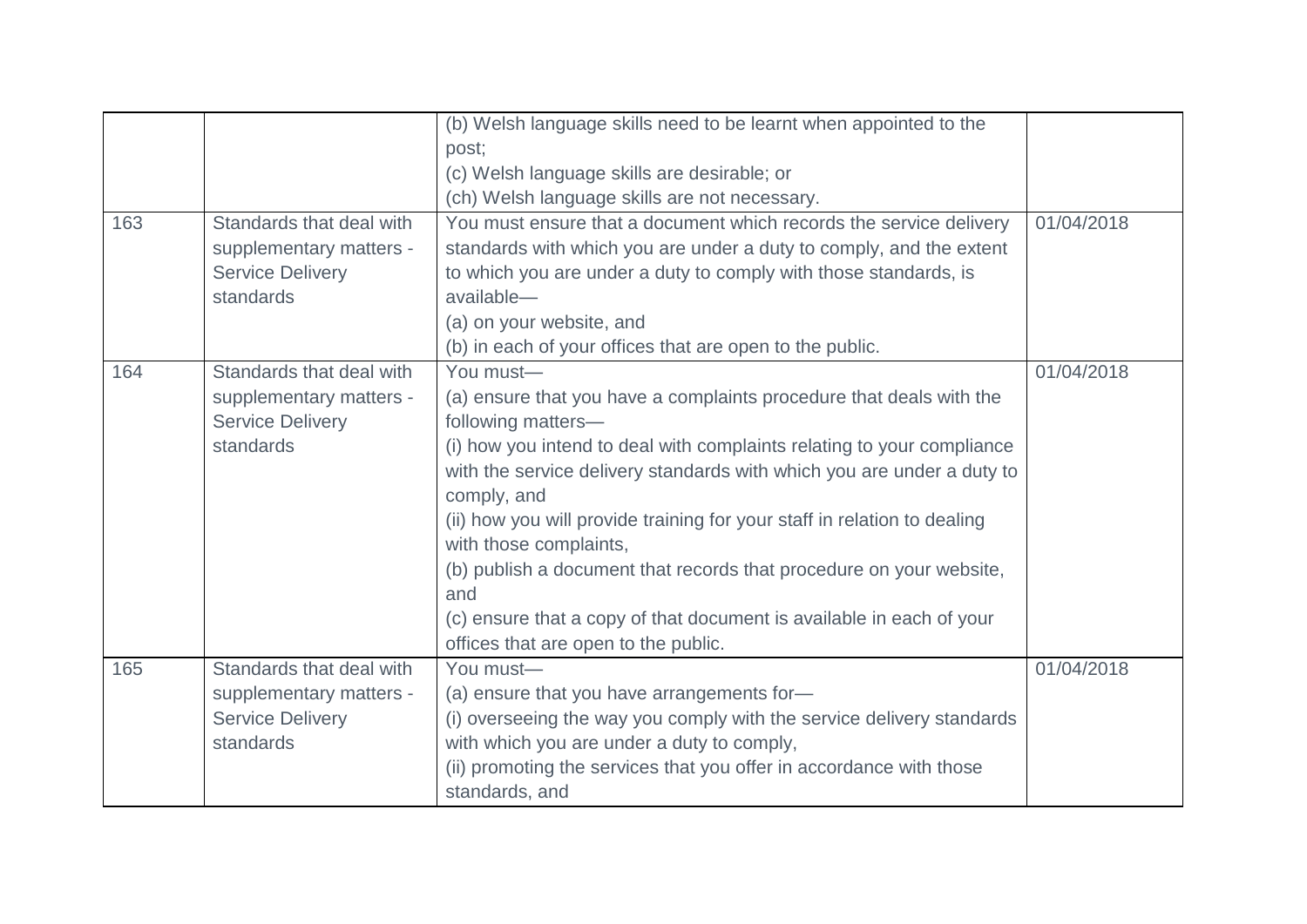|     |                          | (iii) facilitating the use of those services,                          |            |
|-----|--------------------------|------------------------------------------------------------------------|------------|
|     |                          | (b) publish a document that records those arrangements on your         |            |
|     |                          | website, and                                                           |            |
|     |                          | (c) ensure that a copy of that document is available in each of your   |            |
|     |                          | offices that are open to the public.                                   |            |
| 166 | Standards that deal with | (1) You must produce a report (an "annual report"), in Welsh, in       | 01/04/2018 |
|     | supplementary matters -  | relation to each financial year, which deals with the way in which you |            |
|     | <b>Service Delivery</b>  | have complied with the service delivery standards with which you       |            |
|     | standards                | were under a duty to comply during that year.                          |            |
|     |                          | (2) The annual report must include the number of complaints that you   |            |
|     |                          | received during that year which related to your compliance with the    |            |
|     |                          | service delivery standards with which you were under a duty to         |            |
|     |                          | comply.                                                                |            |
|     |                          | (3) You must publish the annual report no later than 6 months          |            |
|     |                          | following the end of the financial year to which the report relates.   |            |
|     |                          | (4) You must publicise the fact that you have published an annual      |            |
|     |                          | report.                                                                |            |
|     |                          | (5) You must ensure that a current copy of your annual report is       |            |
|     |                          | available-                                                             |            |
|     |                          | (a) on your website, and                                               |            |
|     |                          | (b) in each of your offices that are open to the public.               |            |
| 167 | Standards that deal with | You must publish a document on your website which explains how         | 01/04/2018 |
|     | supplementary matters -  | you intend to comply with the service delivery standards with which    |            |
|     | <b>Service Delivery</b>  | you are under a duty to comply.                                        |            |
|     | standards                |                                                                        |            |
| 168 | Standards that deal with | You must provide any information requested by the Welsh Language       | 01/04/2018 |
|     | supplementary matters -  | Commissioner which relates to your compliance with the service         |            |
|     | <b>Service Delivery</b>  | delivery standards with which you are under a duty to comply.          |            |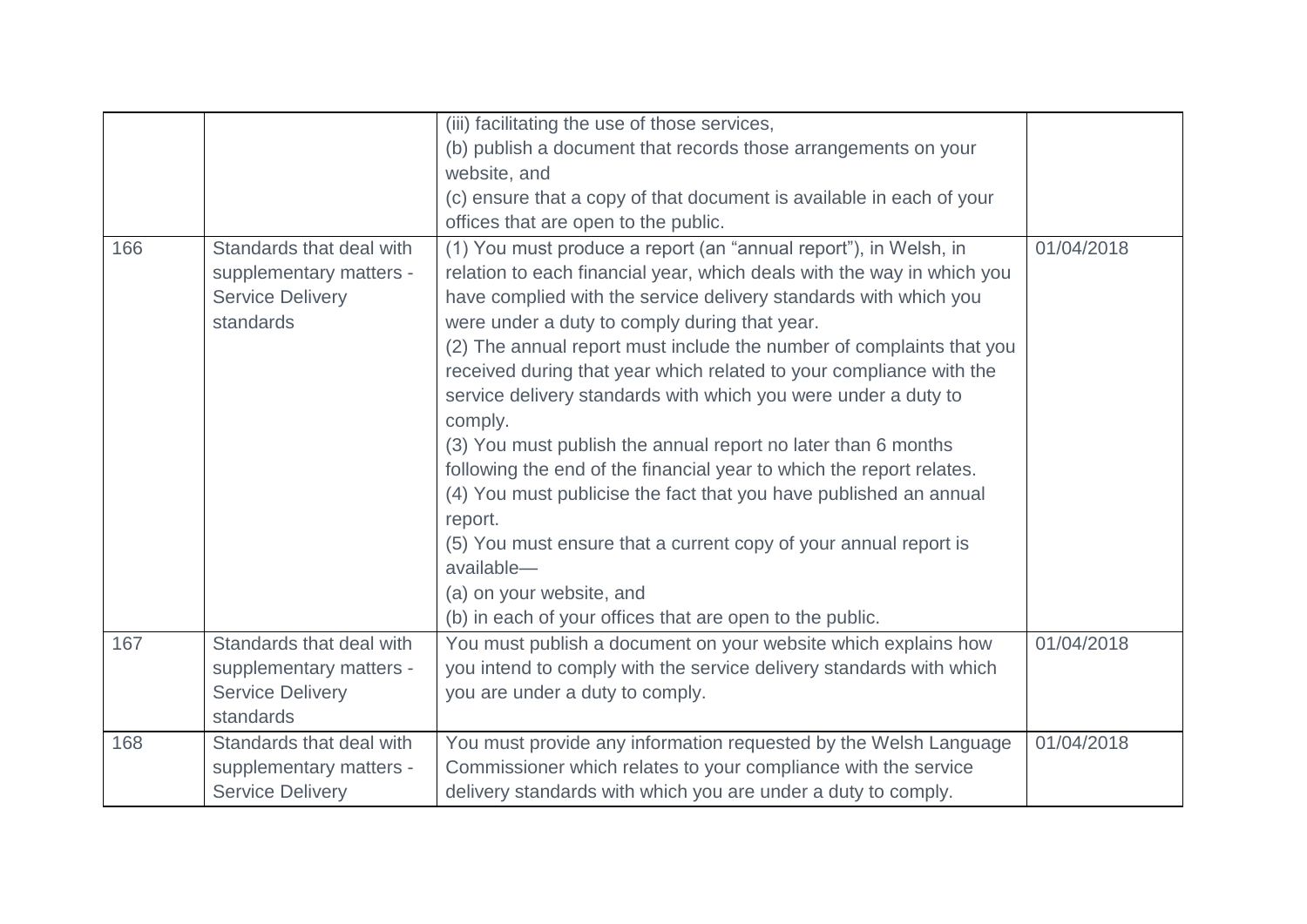|     | standards                                                                      |                                                                                                                                                                                                                                                                                                                                                                                                                                                                                                                                                                            |            |
|-----|--------------------------------------------------------------------------------|----------------------------------------------------------------------------------------------------------------------------------------------------------------------------------------------------------------------------------------------------------------------------------------------------------------------------------------------------------------------------------------------------------------------------------------------------------------------------------------------------------------------------------------------------------------------------|------------|
| 169 | Standards that deal with<br>supplementary matters -<br>Policy making standards | You must ensure that a document which records the policy making<br>standards with which you are under a duty to comply, and the extent<br>to which you are under a duty to comply with those standards, is<br>available-<br>(a) on your website, and<br>(b) in each of your offices that are open to the public.                                                                                                                                                                                                                                                           | 01/04/2018 |
| 170 | Standards that deal with<br>supplementary matters -<br>Policy making standards | You must-<br>(a) ensure that you have a complaints procedure that deals with the<br>following matters-<br>(i) how you intend to deal with complaints relating to your compliance<br>with the policy making standards with which you are under a duty to<br>comply, and<br>(ii) how you will provide training for your staff in relation to dealing<br>with those complaints,<br>(b) publish a document that records that procedure on your website,<br>and<br>(c) ensure that a copy of that document is available in each of your<br>offices that are open to the public. | 01/04/2018 |
| 171 | Standards that deal with<br>supplementary matters -<br>Policy making standards | You must-<br>(a) ensure that you have arrangements for overseeing the way you<br>comply with the policy making standards with which you are under a<br>duty to comply,<br>(b) publish a document that records those arrangements on your<br>website, and<br>(c) ensure that a copy of that document is available in each of your<br>offices that are open to the public.                                                                                                                                                                                                   | 01/04/2018 |
| 172 | Standards that deal with                                                       | (1) You must produce a report (an "annual report"), in Welsh, in                                                                                                                                                                                                                                                                                                                                                                                                                                                                                                           | 01/04/2018 |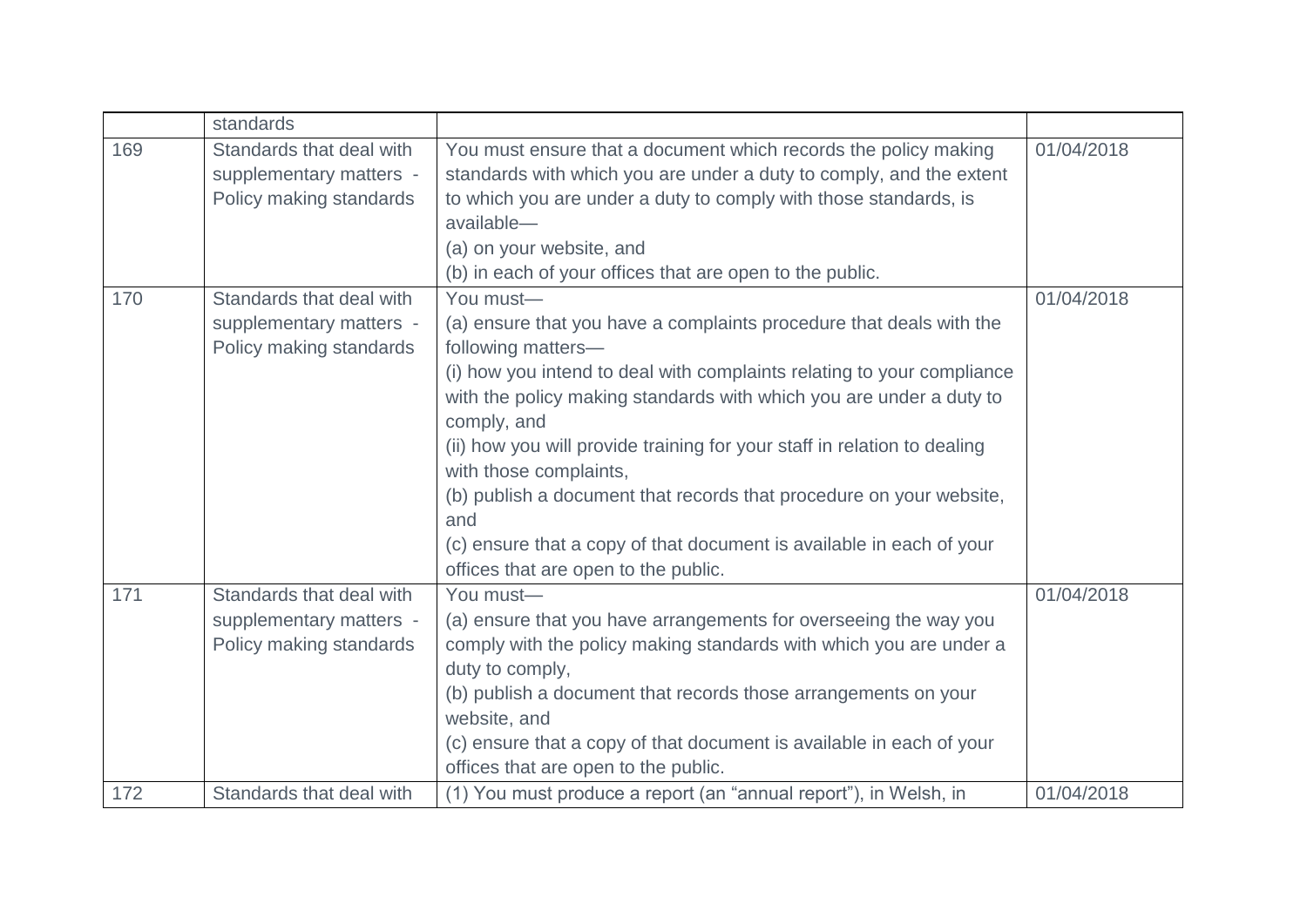|     | supplementary matters -  | relation to each financial year, which deals with the way in which you |            |
|-----|--------------------------|------------------------------------------------------------------------|------------|
|     | Policy making standards  | have complied with the policy making standards with which you were     |            |
|     |                          | under a duty to comply during that year.                               |            |
|     |                          | (2) The annual report must include the number of complaints you        |            |
|     |                          | received during the year which related to your compliance with the     |            |
|     |                          | policy making standards with which you were under a duty to comply.    |            |
|     |                          | (3) You must publish the annual report no later than 6 months          |            |
|     |                          | following the end of the financial year to which the report relates.   |            |
|     |                          | (4) You must publicise the fact that you have published an annual      |            |
|     |                          | report.                                                                |            |
|     |                          | (5) You must ensure that a current copy of your annual report is       |            |
|     |                          | available-                                                             |            |
|     |                          | (a) on your website, and                                               |            |
|     |                          | (b) in each of your offices that are open to the public.               |            |
| 173 | Standards that deal with | You must publish a document on your website which explains how         | 01/04/2018 |
|     | supplementary matters -  | you intend to comply with the policy making standards with which you   |            |
|     | Policy making standards  | are under a duty to comply.                                            |            |
| 174 | Standards that deal with | You must provide any information requested by the Welsh Language       | 01/04/2018 |
|     | supplementary matters -  | Commissioner which relates to compliance with the policy making        |            |
|     | Policy making standards  | standards with which you are under a duty to comply.                   |            |
| 175 | Standards that deal with | You must ensure that a document which records the operational          | 01/04/2018 |
|     | supplementary matters -  | standards with which you are under a duty to comply, and the extent    |            |
|     | Operational standards    | to which you are under a duty to comply with those standards, is       |            |
|     |                          | available-                                                             |            |
|     |                          | (a) on your website, and                                               |            |
|     |                          | (b) in each of your offices that are open to the public.               |            |
| 176 | Standards that deal with | You must-                                                              | 01/04/2018 |
|     | supplementary matters -  | (a) ensure that you have a complaints procedure that deals with the    |            |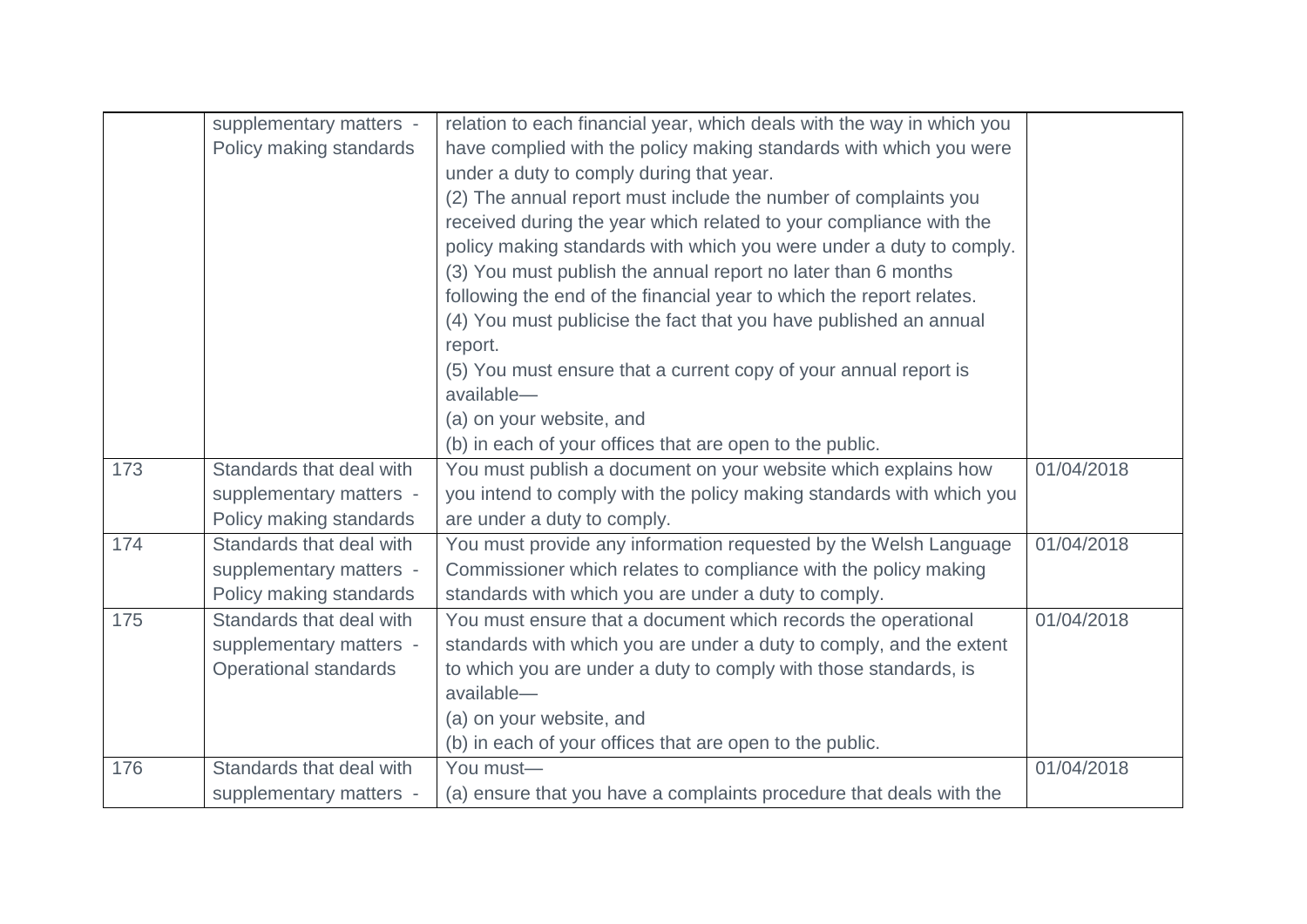|     | <b>Operational standards</b> | following matters-                                                       |            |
|-----|------------------------------|--------------------------------------------------------------------------|------------|
|     |                              | (i) how you intend to deal with complaints relating to your compliance   |            |
|     |                              | with the operational standards with which you are under a duty to        |            |
|     |                              | comply, and                                                              |            |
|     |                              | (ii) how you will provide training for your staff in relation to dealing |            |
|     |                              | with those complaints, and                                               |            |
|     |                              | (b) publish a document that records that procedure on your intranet.     |            |
| 177 | Standards that deal with     | You must-                                                                | 01/04/2018 |
|     | supplementary matters -      | (a) ensure that you have arrangements for-                               |            |
|     | <b>Operational standards</b> | (i) overseeing the way you comply with the operational standards         |            |
|     |                              | with which you are under a duty to comply,                               |            |
|     |                              | (ii) promoting the services that you offer in accordance with those      |            |
|     |                              | standards, and                                                           |            |
|     |                              | (iii) facilitating the use of those services, and                        |            |
|     |                              | (b) publish a document that records that procedure on your intranet.     |            |
| 178 | Standards that deal with     | (1) You must produce a report (an "annual report"), in Welsh, in         | 01/04/2018 |
|     | supplementary matters -      | relation to each financial year, which deals with the way in which you   |            |
|     | <b>Operational standards</b> | have complied with the operational standards with which you were         |            |
|     |                              | under a duty to comply during that year.                                 |            |
|     |                              | (2) The annual report must include the following information (where      |            |
|     |                              | relevant, to the extent you are under a duty to comply with the          |            |
|     |                              | standards referred to)-                                                  |            |
|     |                              | (a) the number of employees who have Welsh language skills at the        |            |
|     |                              | end of the year in question (on the basis of the records you kept in     |            |
|     |                              | accordance with standard 158);                                           |            |
|     |                              | (b) the number of members of staff who attended training courses         |            |
|     |                              | you offered in Welsh during the year (on the basis of the records you    |            |
|     |                              | kept in accordance with standard 159);                                   |            |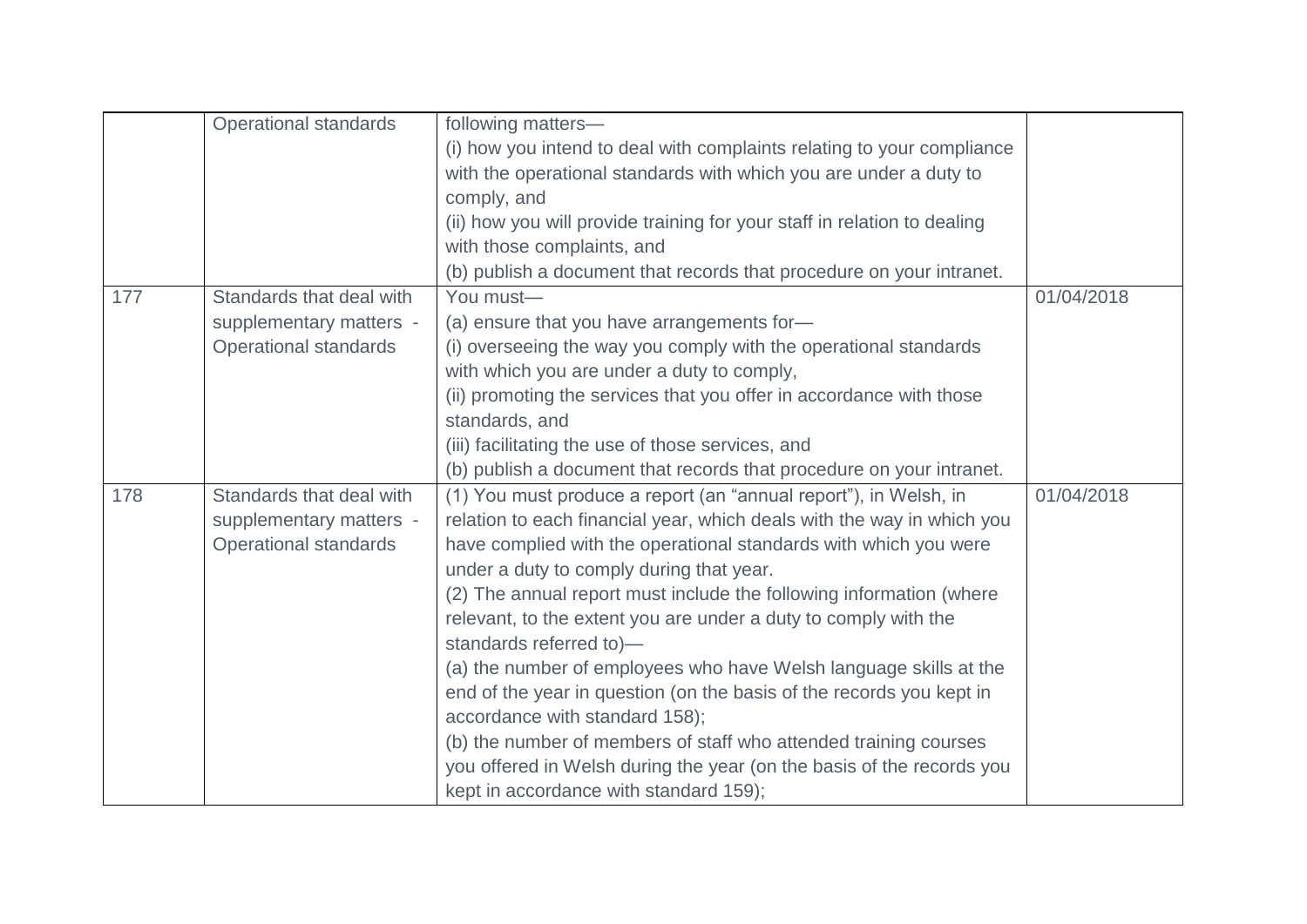|     |                          | (c) if a Welsh version of a course was offered by you during that year,<br>the percentage of the total number of staff attending the course who<br>attended the Welsh version (on the basis of the records you kept in<br>accordance with standard 159);<br>(ch) the number of members of staff who wear a badge at the end of<br>the financial year (on the basis of records you kept in accordance<br>with standard 160);<br>(d) the number of new and vacant posts that you advertised during<br>the year which were categorised as posts where-<br>(i) Welsh language skills were essential,<br>(ii) Welsh language skills needed to be learnt when appointed to the<br>post,<br>(iii) Welsh language skills were desirable, or<br>(iv) Welsh language skills were not necessary,<br>(on the basis of the records you kept in accordance with standard<br>$162$ :<br>(dd) the number of complaints that you received during that year<br>which related to your compliance with the operational standards with<br>which you were under a duty to comply.<br>(3) You must publish the annual report no later than 6 months<br>following the end of the financial year to which the report relates.<br>(4) You must publicise the fact that you have published an annual<br>report.<br>(5) You must ensure that a current copy of your annual report is<br>available- |            |
|-----|--------------------------|------------------------------------------------------------------------------------------------------------------------------------------------------------------------------------------------------------------------------------------------------------------------------------------------------------------------------------------------------------------------------------------------------------------------------------------------------------------------------------------------------------------------------------------------------------------------------------------------------------------------------------------------------------------------------------------------------------------------------------------------------------------------------------------------------------------------------------------------------------------------------------------------------------------------------------------------------------------------------------------------------------------------------------------------------------------------------------------------------------------------------------------------------------------------------------------------------------------------------------------------------------------------------------------------------------------------------------------------------------------------|------------|
|     |                          | (a) on your website, and<br>(b) in each of your offices that are open to the public.                                                                                                                                                                                                                                                                                                                                                                                                                                                                                                                                                                                                                                                                                                                                                                                                                                                                                                                                                                                                                                                                                                                                                                                                                                                                                   |            |
| 179 | Standards that deal with | You must publish a document on your website which explains how                                                                                                                                                                                                                                                                                                                                                                                                                                                                                                                                                                                                                                                                                                                                                                                                                                                                                                                                                                                                                                                                                                                                                                                                                                                                                                         | 01/04/2018 |